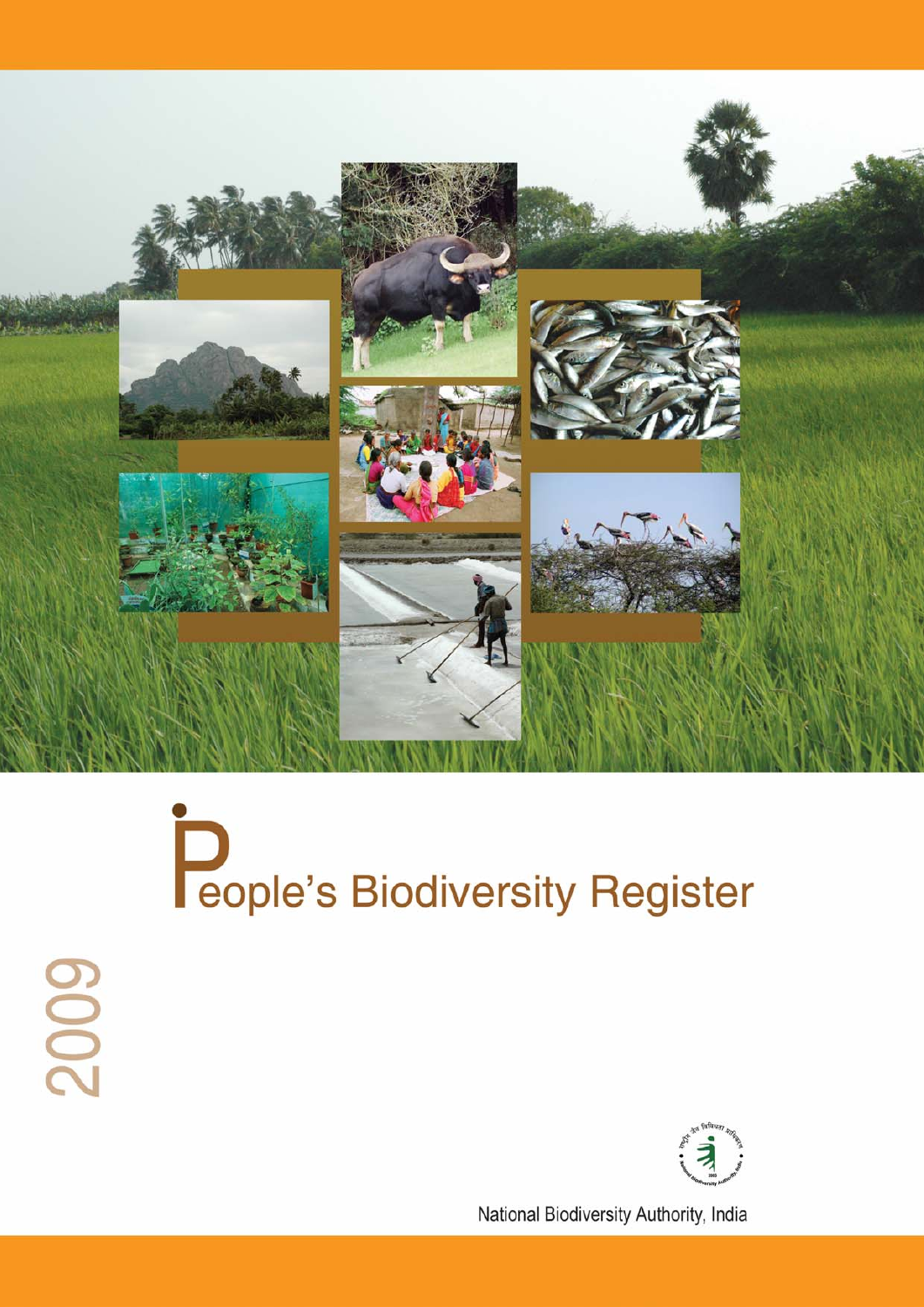# **People's Biodiversity Register**

September 2009

# **National Biodiversity Authority (NBA),**

5th Floor, TICEL Bio Park, Taramani, Chennai 600 113, Tamil Nadu,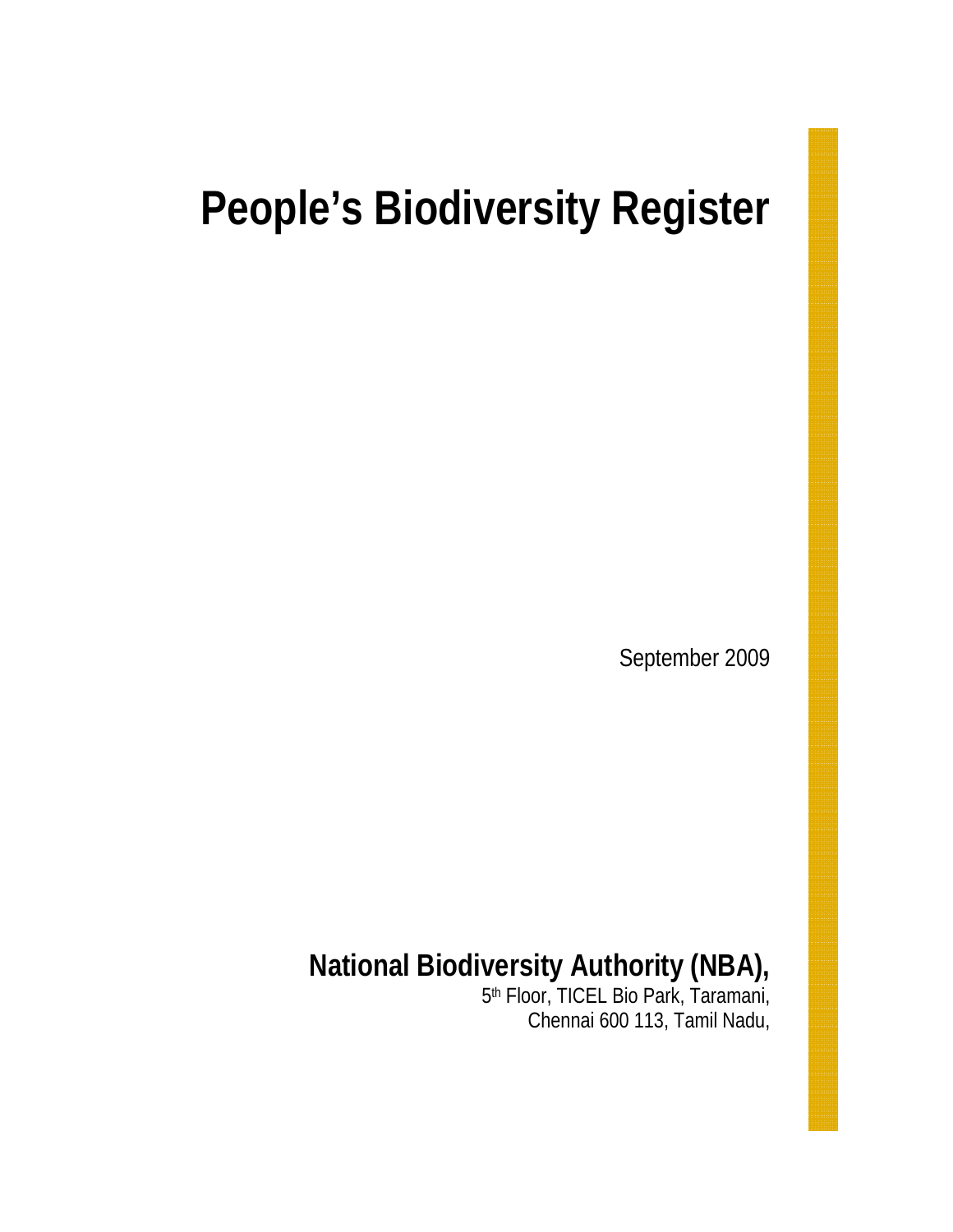## NBA/PBR/01

Year 2009

## National Biodiversity Authority

5<sup>th</sup> Floor, TICEL Bio Park, Taramani, Chennai 600 113, Tamil Nadu, Tel**:** 91-044-2254 1075 / 2254 2777 Fax**:** 91-044-2254 1200 Email: Secretary@nbaindia.in www.nbaindia.org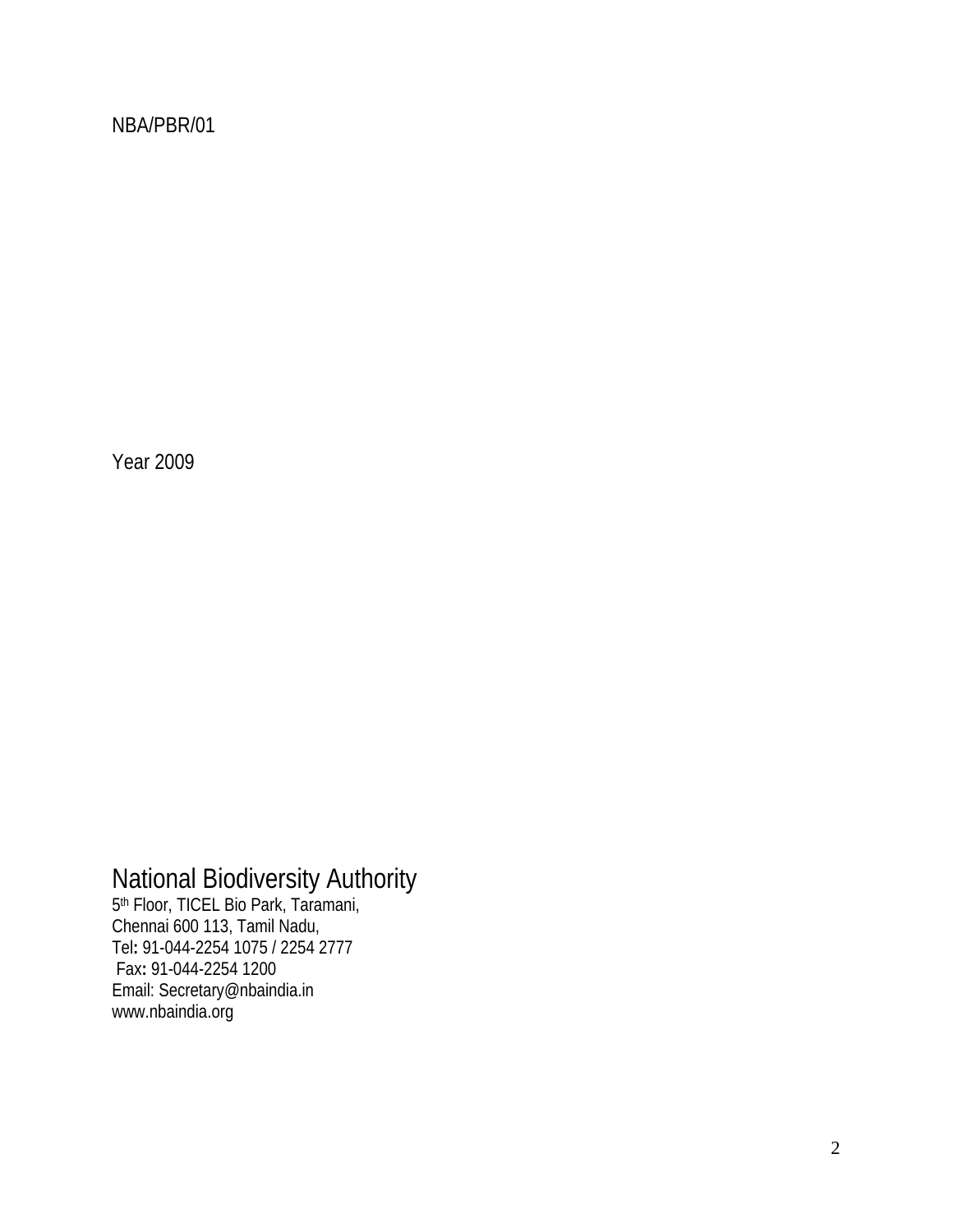## **Part I**

## **1.0 The Biological Diversity Act, 2002 & Rules, 2004**

The Biological Diversity Act, 2002 (No. 18 of 2003) was notified by the Government of India on 5<sup>th</sup> February, 2003. The Act extends to the whole of India and reaffirms the sovereign rights of the country over its biological resources. Subsequently the Government of India published Biological Diversity Rules, 2004 (15th April, 2004). The Rules under section 22 states that 'every local body shall constitute a Biodiversity Management Committee (BMC's) within its area of jurisdiction'.

## **2.0 People's Biodiversity Registers and the role of the Biodiversity Management Committee**

The mandate of the Biodiversity Management Committee has been clearly highlighted in the Biological Diversity Rules 2002 as follows:

- The main function of the BMC is to prepare People's Biodiversity Register in consultation with the local people. The Register shall contain comprehensive information on availability and knowledge of local biological resources, their medicinal or any other use.
- The other functions of the BMC are to advice on any matter referred to it by the State Biodiversity Board or Authority for granting approval, to maintain data about the local vaids and practitioners using the biological resources.
- The Authority shall take steps to specify the form of the People's Biodiversity Registers, and the particulars it shall contain and the format for electronic database.
- The Authority and the State Biodiversity Boards shall provide guidance and technical support to the Biodiversity Management Committees for preparing People's Biodiversity Registers.
- The People's Biodiversity Registers shall be maintained and validated by the Biodiversity Management Committees.

## **3.0 People's Biodiversity Registers and the role of National Biodiversity Authority (NBA)**

The National Biodiversity Authority shall provide guidance and technical support to the Biodiversity Management Committee (BMC) for preparing People's Biodiversity Register.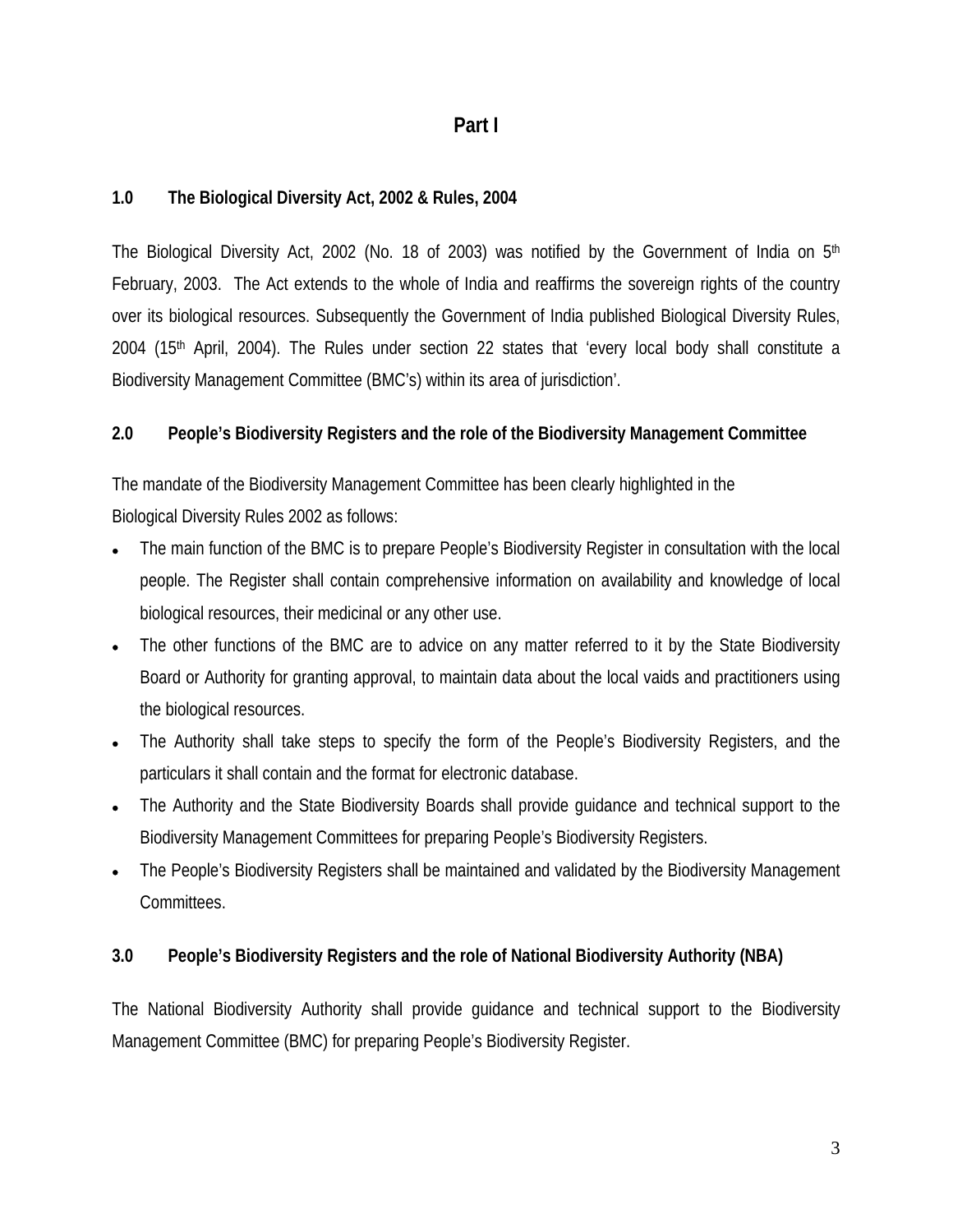#### **People's Biodiversity Registers and the role of State Biodiversity Board (SBB)**

The State Biodiversity Board (SBB) would provide necessary training to the Technical Support Group (TSG) of the district and enable smooth functioning and aid in networking for creation and maintenance of People's Biodiversity Registers (PBRs).

#### **People's Biodiversity Registers and Role of the Technical Support Group (TSG)**

The Technical Support Group (TSG) will consist of experts from various disciplines and line departments, universities, research institutes, colleges and schools and non-governmental organizations. The Technical Support Group will provide technical inputs and advice to the BMCs on identification of plants and animals, monitor and evaluate the PBR exercise, examine confidential information and advice on legal protection, maintain a database of local and external experts on biodiversity

#### **4.0 People's Biodiversity Registers (PBR)**

The evolution of human societies over several millennia is closely related to plants and animals. The domestication of crop plants and farm animals about 12000 years ago revolutionized the human civilization by creating more stabilized societies. The early historic and medieval period gradually reduced human interaction with the wild plants and animals. The development of modern science and technologies during the industrial and post-industrial period did not do away with our link to nature. Different groups of people continue to depend on natural resources at varying scales. Some draw resources from across continents while others within a country or a region. There are also people continue to depend on locally available biodiversity and bio-resources for their livelihoods. Such population who are directly dependent on local biological resources have, through their keen sense of observation, practices, and experimentation developed and established a body of knowledge that is passed on from generation to generation. Some are widespread traditional knowledge like cultivation practices; others are highly specialized such as bone setting or jaundice, which are generally passed only to close members of the family.

India is land of biological and cultural diversity. It is one of the mega biodiverse countries of the world. It also the home of a large number of tribal groups, pursuing different kinds of nature based livelihoods. In addition, a large number of farming and fishing communities and nomadic groups posses traditional knowledge of varying degrees. The development of modern science and technologies notably biotechnology and information technologies have increased the value of biodiversity and associated knowledge including traditional knowledge (TK) .The growing importance of biodiversity, bio-resources and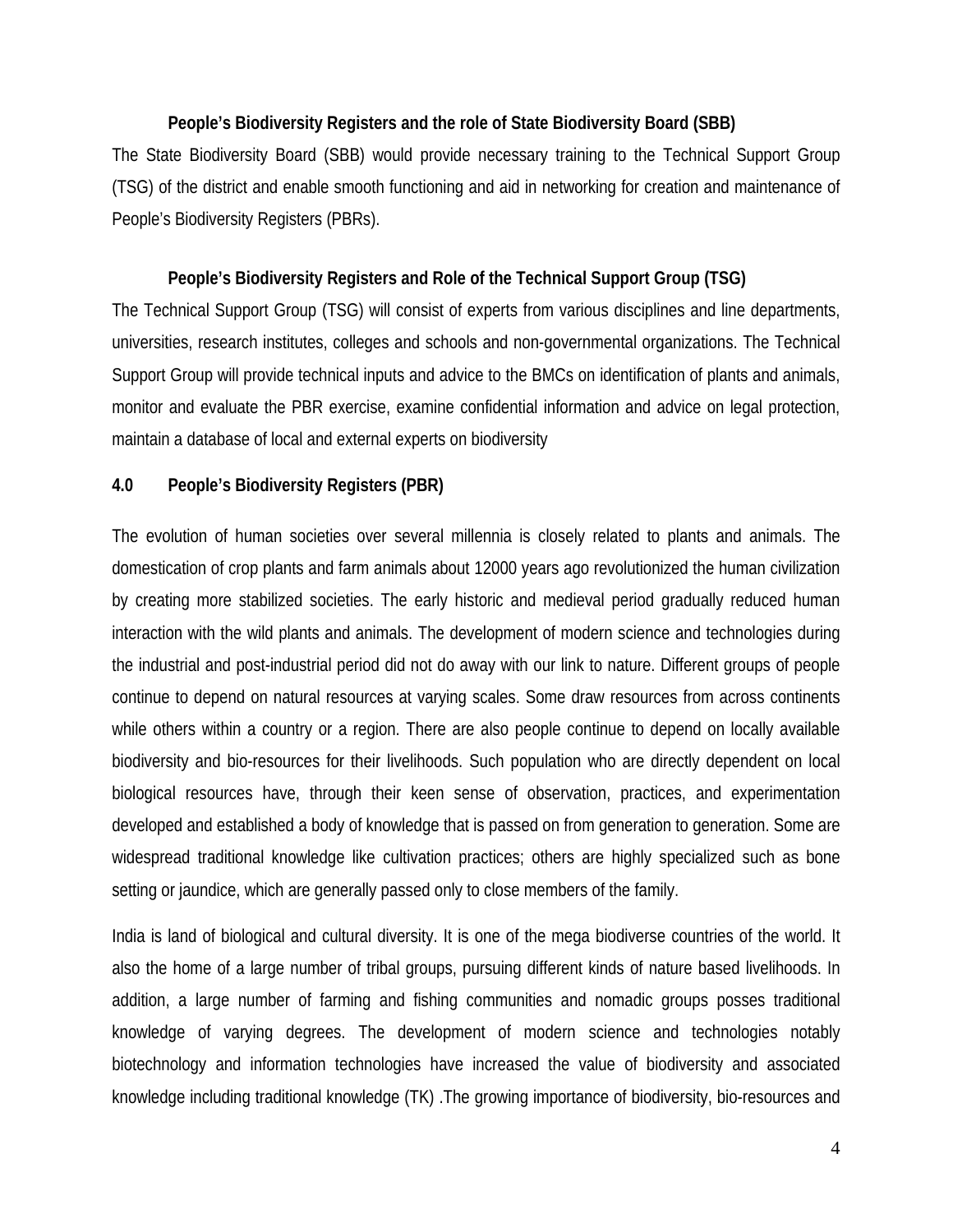associated knowledge is fairly well understood. The first step towards conservation is sustainable utilization of biodiversity and its documentation. Biodiversity and associated knowledge is found in different ecosystems, under different legal management regimes and hence the results and manner of documentation will also differ.

The present manual guidelines have drafted taking into consideration different ecosystems and include the rural, urban and protected areas. The guidelines may be customized and further information may be added to enrich the effort. It is important to keep in mind some of the issues related to PBRs:

- It is to be undertaken in a participatory mode involving varying sections of village society.
- While documenting, the knowledge and views of both genders are to be recorded.
- Information provided by people need to be collated, analysed and crosschecked by the members of the Technical Support Group (TSG) before documentation.
- The PBR is important base document in the legal arena as evidence of prior knowledge and hence careful documentation is necessary.
- The document should be endorsed by the BMC and later publicized in the Gram Sabha / Gram Panchayat / Panchayat Samiti. The document can be a very useful tool in the management and sustainable use of bioresources. The document can also be a very useful teaching tool for teaching environmental studies at schools, colleges and university level
- The document should be periodically updated with additional and new information as and when generated.

## **4.1 The PBR Process**

The preparation of People's Biodiversity Registers (PBRs) involves the active support and cooperation of a large number of people who need to share their common as well as specialized knowledge. One of the first steps for preparing a PBR is to organize a group meeting to explain the objectives and purpose of the exercise. Different social groups in the village need to be identified for purpose of data collection from those groups. In an urban situation, spots where biodiversity are important need to be identified for the purpose of the study and documentation. The documentation process includes information gathered from individuals through detailed questionnaire, focused group discussion with persons having knowledge and published secondary information.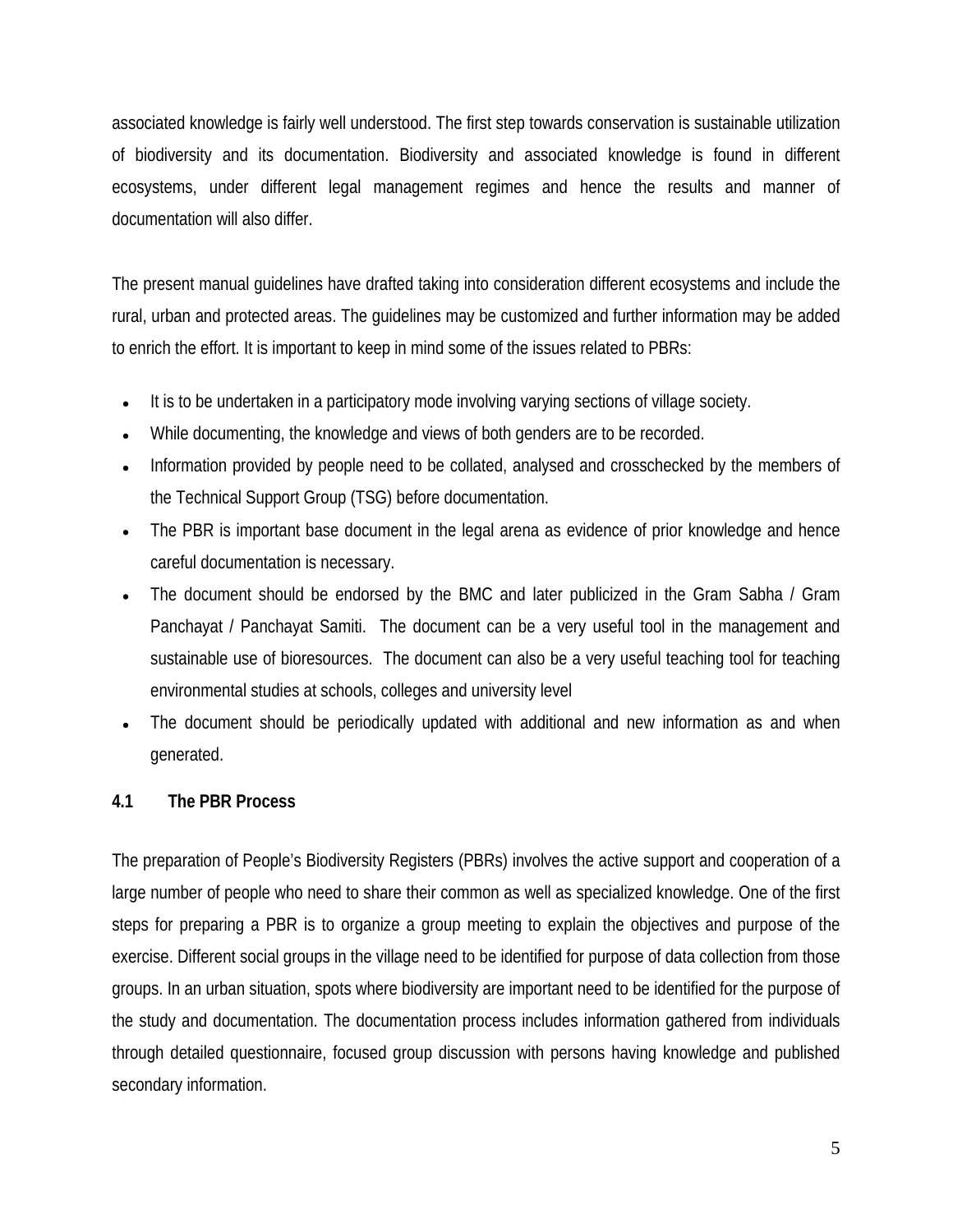## **4.2 Documentation of Traditional Knowledge (TK) related to biodiversity**

Documentation of knowledge of individuals with regard to biodiversity and its uses is an important part of PBR. Every effort should be made to identify the persons with proven knowledge of local biodiversity; special attention should be given to the elderly persons who can also provide informations on the biodiversity which was available in the past but no longer seen at present. In some cases focus group discussion may be held for the purpose of documentation.

#### **4.3 PBR Methodology**

The PBR is a participatory process requiring intensive and extensive consultation with the people. The objectives and purpose is to be explained in a group meeting in the presence of all sections of people in the Panchayat, members of the BMC, students, knowledgeable individuals and all those interested in the effort. Documentation includes photographs (including digital images), drawings, audio and video recordings and other records like printed material.

#### **4.4 Process in PBR Preparation**

- **Step 1:** Formation of Biodiversity Management Committee (BMC)
- **Step 2:** Sensitization of the public about the study, survey and possible management
- **Step 3:** Training of members in identification and collection of data on biological resources and traditional knowledge
- **Step 4:** Collection of data. Data collections includes review of literature on the natural resources of the districts, Participatory Rural Appraisal (PRAs) at village level, house hold interviews, individual interviews with village leaders and knowledgeable individuals, household heads, key actors of the panchayat raj institutions and NGOs and direct field observations
- **Step 5:** Analysis and validation of data in consultation with technical support group and BMC
- **Step 6:** Preparation of People's Biodiversity Register (PBR)
- **Step 7:** Computerization of information and resources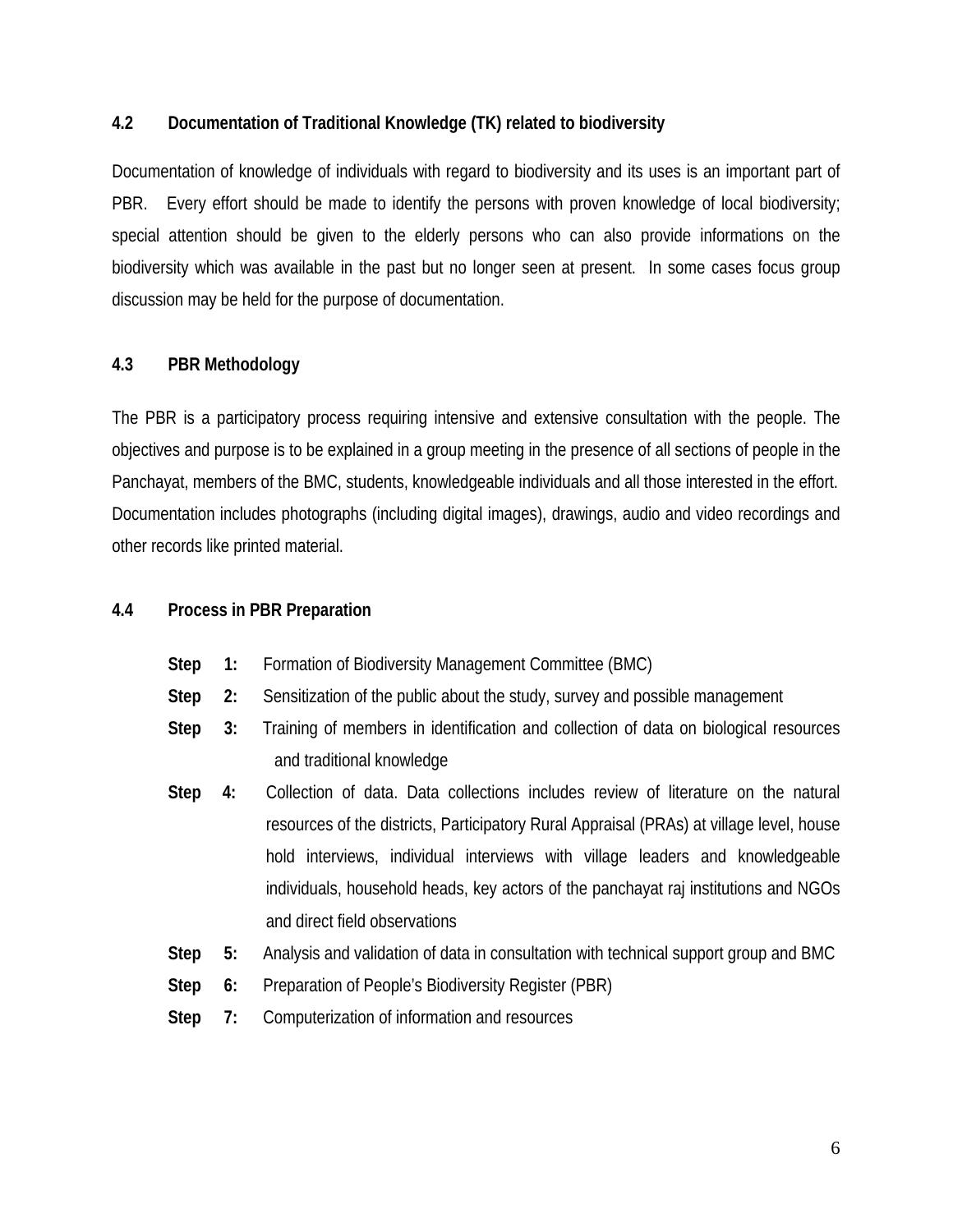#### **Peoples' Biodiversity Register (PBR): General Details**

Name of the Panchayat Samity: Taluk: District: State: Geographical Area of the Panchayat Samity: Population under the Panchayat Samity: Total Male **Male Example 2** Female Habitat and Topography: Climate (Rainfall, Temperature and other weather patterns) Land Use (Nine fold classification available with village records) Date, Month and Year of PBR preparation Management Regime: Reserve Forests (RF) / Joint Forest Management (JFM) / Protected Areas (PA) / Community Owned and Managed Forests (COM)

#### **Annexure 1**

**Details of Biodiversity Management Committee (BMC) of the panchayat (One elected Chairperson and six persons nominated by the local body; not less than one third to be women and not less than 18% belonging to SC/ST)** 

1) Name of the Chairperson: Age: Gender: Address: Area of specialization: 2) Name: Age: Gender: Address: Area of specialization: 3) Name: Age: Gender: Address: Area of specialization: 4) Name: Age: Gender: Address: Area of specialization: 5) Name: Age: Gender: Address: Area of specialization: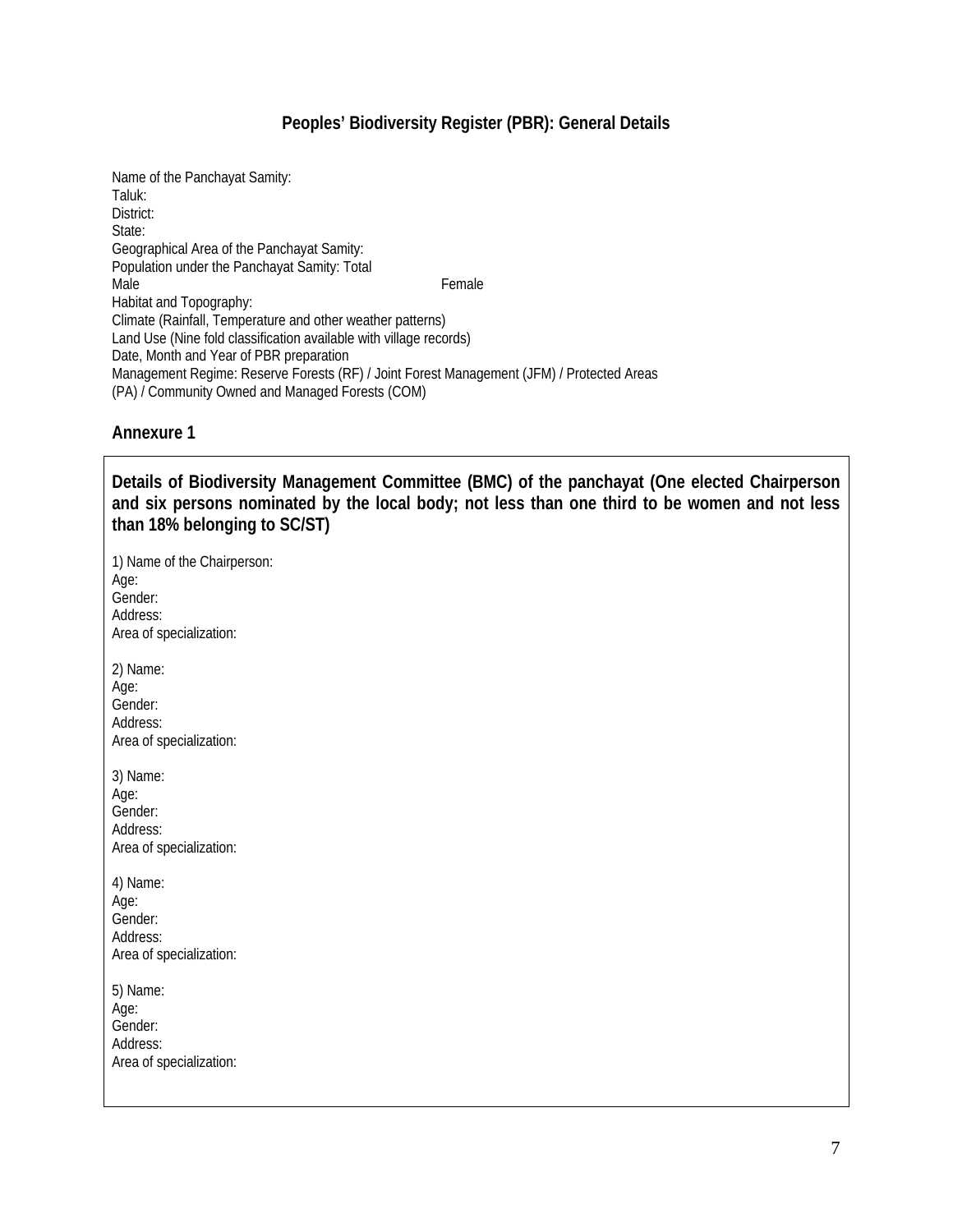| 6) Name:                |  |
|-------------------------|--|
| Age:                    |  |
| Gender:                 |  |
| Address:                |  |
| Area of specialization: |  |
|                         |  |
| 7) Name:                |  |
| Age:                    |  |
| Gender:                 |  |
| Address:                |  |
| Area of specialization: |  |
|                         |  |

#### **Annexure 2**

| List of <i>Vaids, hakims</i> and traditional health care (human and livestock) practitioners residing and or<br>using biological resources occurring within the jurisdiction of the village |
|---------------------------------------------------------------------------------------------------------------------------------------------------------------------------------------------|
| Name:<br>Age:<br>Gender:<br>Address:<br>Area of Specialization:<br>Location from which the person accesses biological material:<br>Perception of the practitioner on the resource status:   |
| Name:<br>Age:<br>Gender:<br>Address:<br>Area of Specialization:<br>Location from which the person accesses biological material:<br>Perception of the practitioner on the resource status:   |
| Name:<br>Age:<br>Gender:<br>Address:<br>Area of Specialization:<br>Location from which the person accesses biological material:<br>Perception of the practitioner on the resource status:   |

## **Annexure 3**

**List of individuals perceived by the villagers to possess Traditional Knowledge (TK) related to biodiversity in agriculture, fisheries, and forestry** 

Name: Age: Gender: Address: Area of specialization: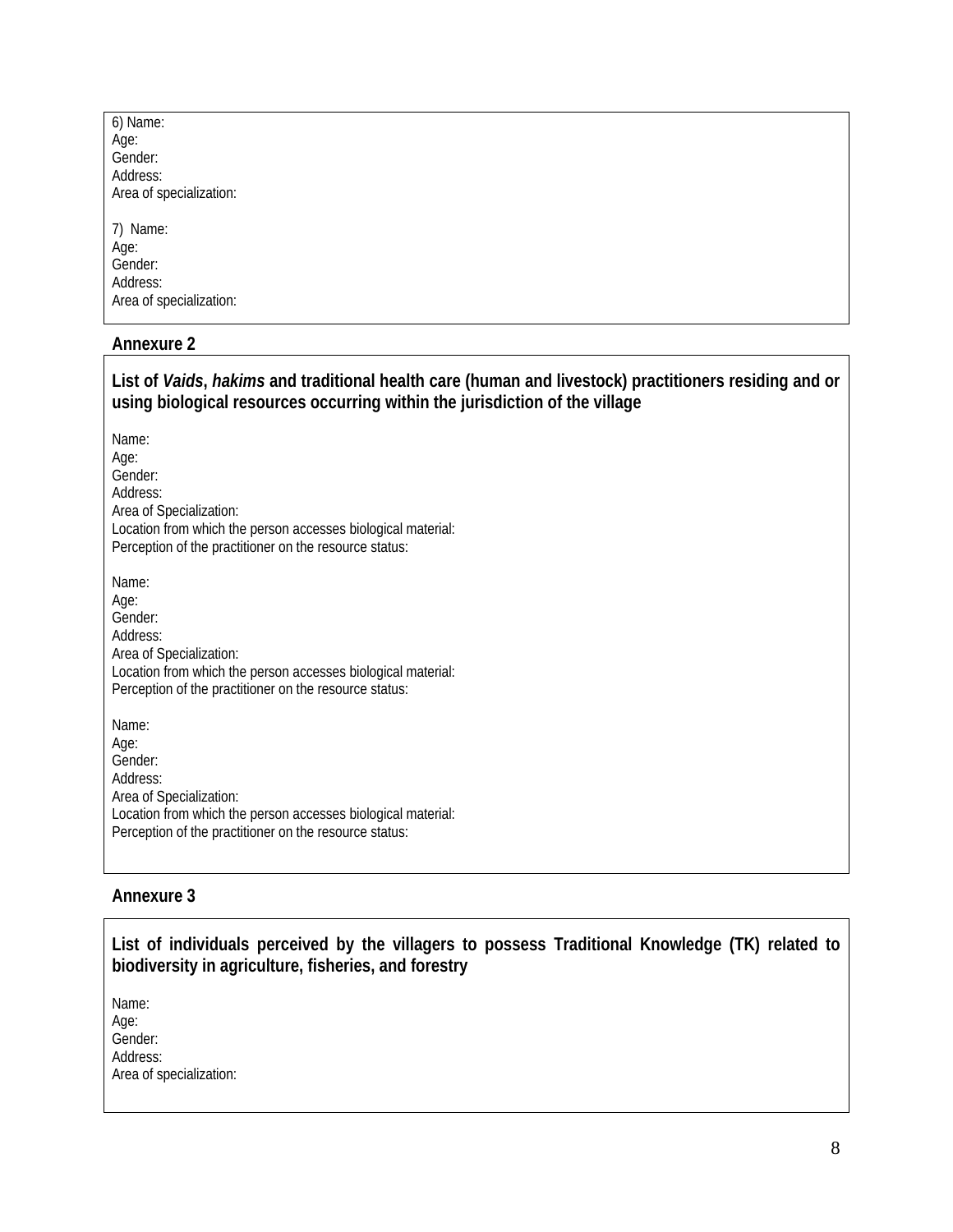| Name:                   |
|-------------------------|
| Age:                    |
| Gender:                 |
| Address:                |
| Area of specialization: |
| Name:                   |
| Age:                    |
| Gender:                 |
| Address:                |
| Area of specialization: |
|                         |
| Name:                   |
| Age:                    |
| Gender:                 |
| Address:                |
| Area of specialization: |

#### **Annexure 4**

**Details of schools, colleges, departments, universities, government institutions, non-governmental organization and individuals involved in the preparation of the PBR** 

- 1) Contact Person
- Name and Address:
- 2) Contact Person Name and Address:
- 
- 3) Contact Person Name and Address:
- 4) Contact Person
- Name and Address:

You may add names of more institutions / NGO / Individuals, etc. if necessary.

#### **Annexure 5**

**Details of access to biological resources and traditional knowledge granted, details of the collection fee imposed and details of the benefits derived and the mode of their sharing** 

| No | Name and address of the<br>Person /institution/<br>company/ others | Local and Scientific Name of<br>the biological material<br>Accessed and quantity | Date and resolution of the<br>BMC and endorsement by<br>the panchayat | Details of<br>collection<br>fee<br>imposed | Anticipated<br>mode of sharing<br>benefits or<br>quantum of<br>benefits shared |
|----|--------------------------------------------------------------------|----------------------------------------------------------------------------------|-----------------------------------------------------------------------|--------------------------------------------|--------------------------------------------------------------------------------|
|    |                                                                    |                                                                                  |                                                                       |                                            |                                                                                |
|    |                                                                    |                                                                                  |                                                                       |                                            |                                                                                |
|    |                                                                    |                                                                                  |                                                                       |                                            |                                                                                |

## *End of Part I*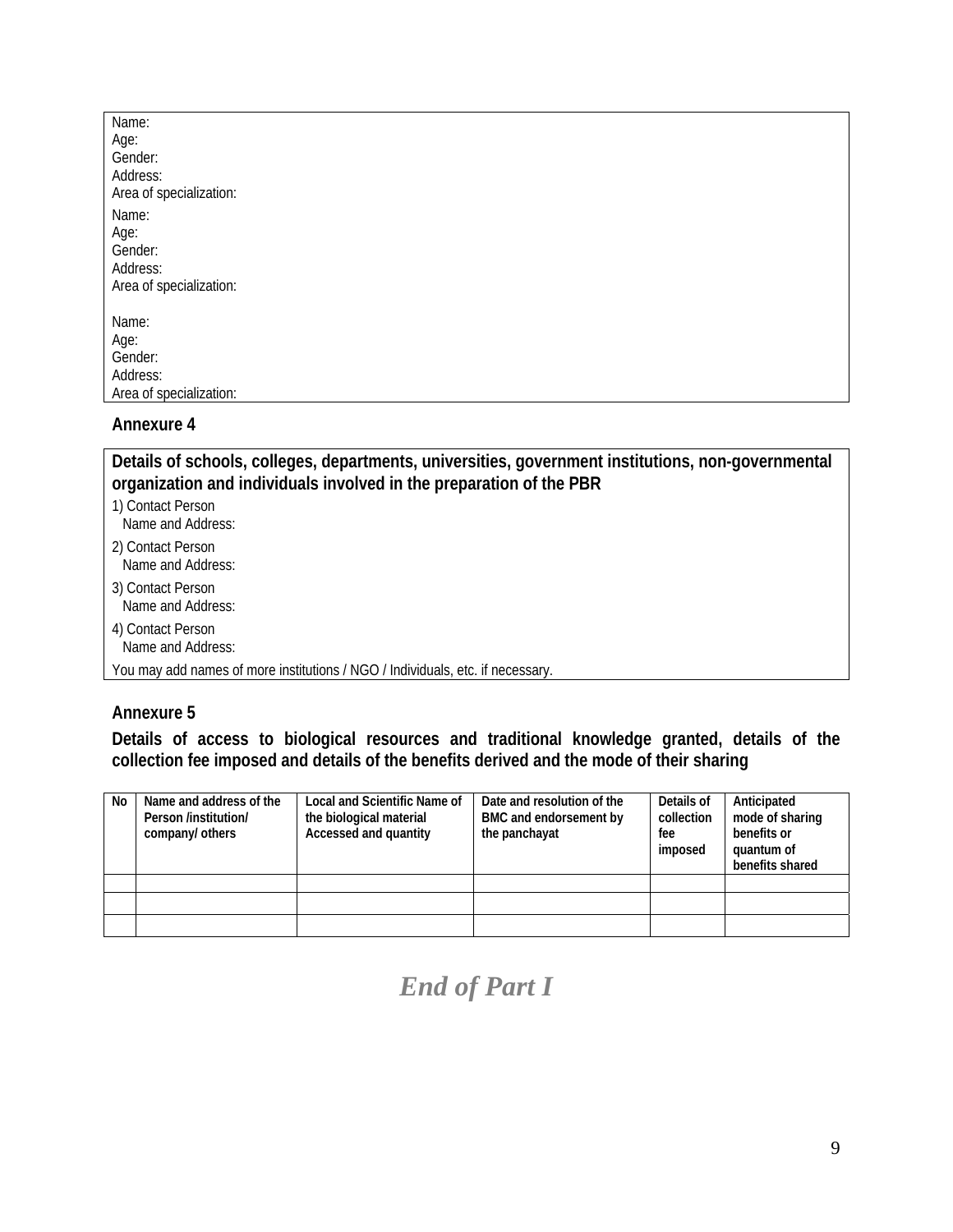## **Part II**

# **PBR – Formats**

# **AGROBIODIVERSITY**

## **Format 1: Crop Plants**

|      | ◠<br>∠.     | J.          | 4.             | 5.        | 6.      |        | −                   | 8.             | 9.       | 10.         | 11.               | 12.         | 13.                 | 14.        |
|------|-------------|-------------|----------------|-----------|---------|--------|---------------------|----------------|----------|-------------|-------------------|-------------|---------------------|------------|
| Crop | Scientific  | Local       | <b>Variety</b> | Landscape | Approx. |        | <b>Local Status</b> | <b>Special</b> | Cropping | <b>Uses</b> | <b>Associated</b> | Other       | Source of           | Community/ |
|      | <b>Name</b> | <b>Name</b> |                | ' Habitat | area    | Past   | <b>Present</b>      | features       | season   |             | TК                | details     | <b>Seeds/Plants</b> | Knowledge  |
|      |             |             |                |           | shown   |        |                     |                |          |             |                   |             |                     | Holder     |
| Rice | Oryza       |             | Veliyan        | Lowland   |         | Plenty | Rare                | Tall           |          | Food        | Provides          | Suitable    |                     | Kurichiya  |
|      | sativa      |             |                | valleys   |         |        |                     | variety        |          | Fodder      | more              | for         |                     |            |
|      |             |             |                |           |         |        |                     | High yield     |          | Roofing     | energy            | "Valicha"   |                     | Kuruma     |
|      |             |             |                |           |         |        |                     | Resistant      |          | Fuel        |                   | cultivation |                     |            |
|      |             |             |                |           |         |        |                     | to drought,    |          |             |                   |             |                     | W. Chetty  |
|      |             |             |                |           |         |        |                     | flood, pest    |          |             |                   |             |                     |            |
|      |             |             |                |           |         |        |                     | & diseases     |          |             |                   |             |                     |            |
|      |             |             |                |           |         |        |                     |                |          |             |                   |             |                     |            |
|      |             |             |                |           |         |        |                     |                |          |             |                   |             |                     |            |

The format 1 could be used for documenting information about Millets, Cereals, Oil seeds, Commercial crops, Tuber crops, Vegetables, Legumes, Aromatic crops etc. The column No. 9 'other details' vary with the nature of crops. For measuring local status, there need to identify a particular year – significant changes in ecology occurred – and compare the status as past and present (past = before the particular incident). We have to list out all possible features of a crop/plant and give short forms of the same. If relevant, cultivation practices, propagation techniques, usage etc can be included in the column 8, in associated TK.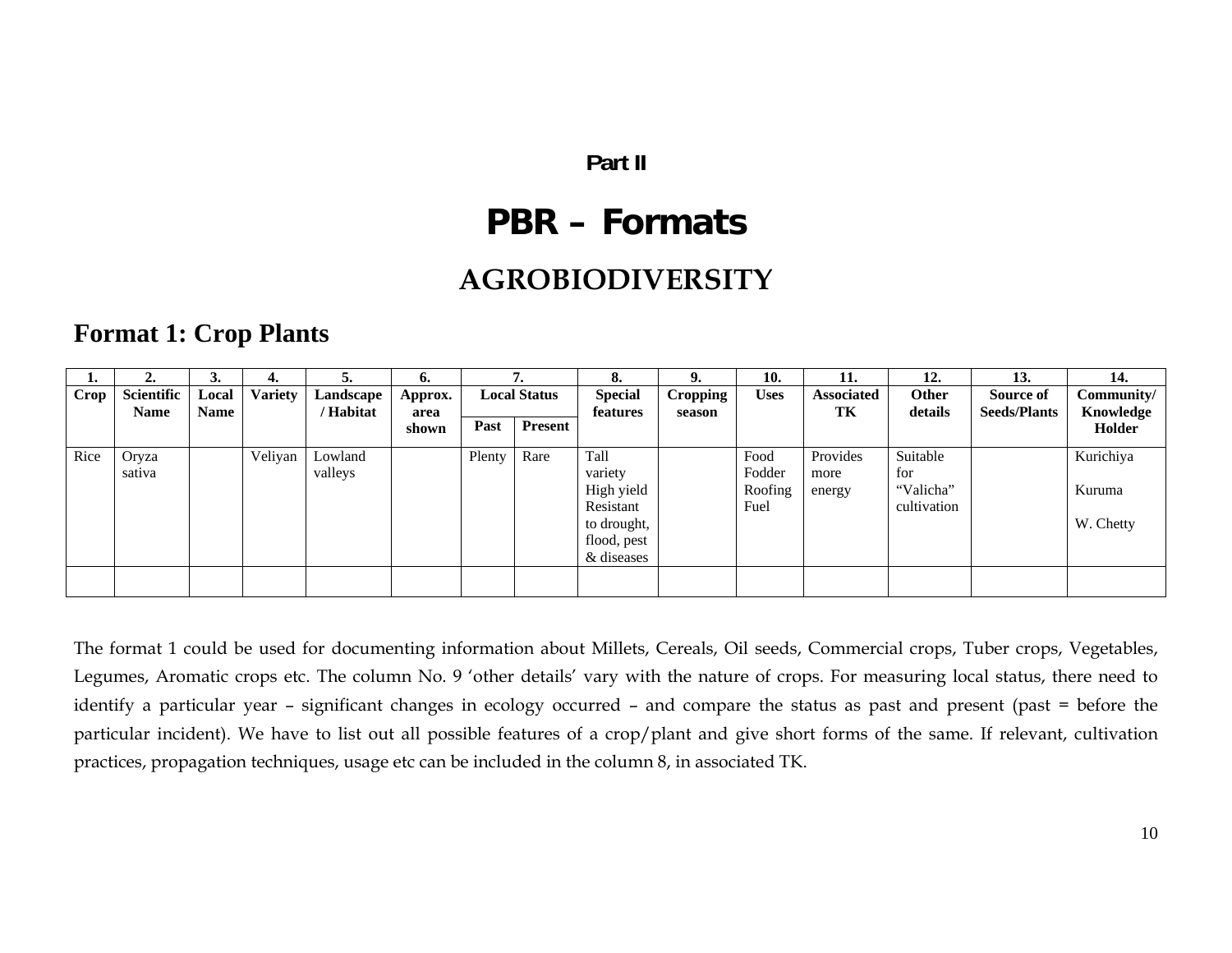## **Format 2: Fruit Plants**

| 1.           | 2.          | 3.          | 4.             | 5.          |      | 6.                  | 7.                  | 8.               | 9.                | 10.         | 11.      | 12.         |
|--------------|-------------|-------------|----------------|-------------|------|---------------------|---------------------|------------------|-------------------|-------------|----------|-------------|
| <b>Plant</b> | Scientific  | Local       | <b>Variety</b> | Landscape / |      | <b>Local Status</b> | Source of           | <b>Season of</b> | <b>Associated</b> | <b>Uses</b> | Other    | Community / |
|              | <b>Name</b> | <b>Name</b> |                | Habitat     | Past | <b>Present</b>      | <b>Seeds/Plants</b> | <b>Fruiting</b>  | TK                |             | details  | Knowledge   |
|              |             |             |                |             |      |                     |                     |                  |                   |             | market / | holder      |
|              |             |             |                |             |      |                     |                     |                  |                   |             | own use  |             |
|              |             |             |                |             |      |                     |                     |                  |                   |             |          |             |
|              |             |             |                |             |      |                     |                     |                  |                   |             |          |             |
|              |             |             |                |             |      |                     |                     |                  |                   |             |          |             |
|              |             |             |                |             |      |                     |                     |                  |                   |             |          |             |
|              |             |             |                |             |      |                     |                     |                  |                   |             |          |             |
|              |             |             |                |             |      |                     |                     |                  |                   |             |          |             |
|              |             |             |                |             |      |                     |                     |                  |                   |             |          |             |
|              |             |             |                |             |      |                     |                     |                  |                   |             |          |             |
|              |             |             |                |             |      |                     |                     |                  |                   |             |          |             |
|              |             |             |                |             |      |                     |                     |                  |                   |             |          |             |
|              |             |             |                |             |      |                     |                     |                  |                   |             |          |             |
|              |             |             |                |             |      |                     |                     |                  |                   |             |          |             |
|              |             |             |                |             |      |                     |                     |                  |                   |             |          |             |
|              |             |             |                |             |      |                     |                     |                  |                   |             |          |             |
|              |             |             |                |             |      |                     |                     |                  |                   |             |          |             |
|              |             |             |                |             |      |                     |                     |                  |                   |             |          |             |
|              |             |             |                |             |      |                     |                     |                  |                   |             |          |             |
|              |             |             |                |             |      |                     |                     |                  |                   |             |          |             |
|              |             |             |                |             |      |                     |                     |                  |                   |             |          |             |
|              |             |             |                |             |      |                     |                     |                  |                   |             |          |             |
|              |             |             |                |             |      |                     |                     |                  |                   |             |          |             |
|              |             |             |                |             |      |                     |                     |                  |                   |             |          |             |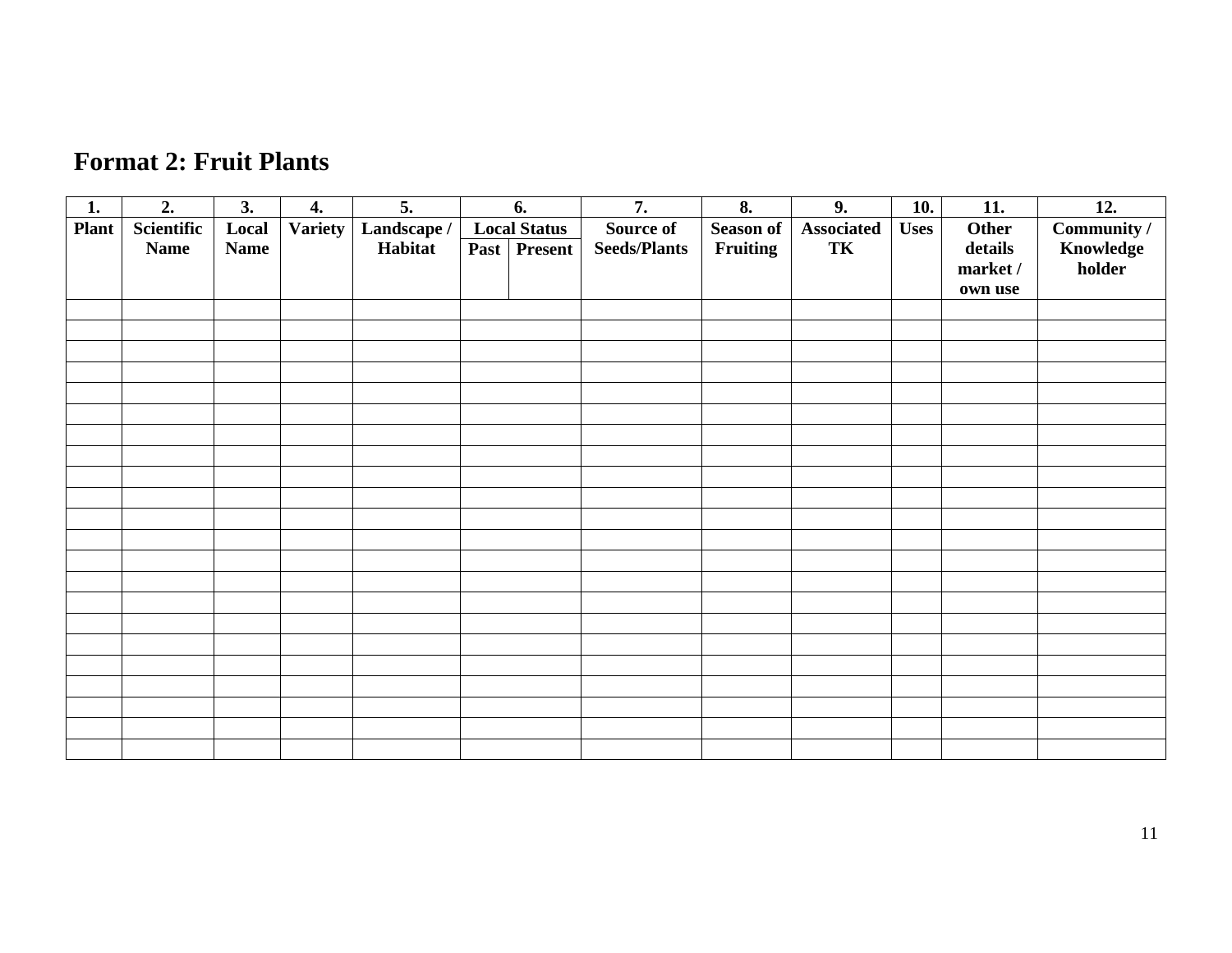| 1.           | 2.          | 3.          | 4.          |      | 5.                  | 6.                        | 7.                | 8.          | 9.      | 10.                     |
|--------------|-------------|-------------|-------------|------|---------------------|---------------------------|-------------------|-------------|---------|-------------------------|
| <b>Plant</b> | Scientific  | Local       | Landscape / |      | <b>Local Status</b> | <b>Source of Plants /</b> | <b>Associated</b> | Part        | Other   | Community /             |
|              | <b>Name</b> | <b>Name</b> | Habitat     | Past | <b>Present</b>      | <b>Seeds</b>              | TK                | <b>Used</b> | details | <b>Knowledge holder</b> |
|              |             |             |             |      |                     |                           |                   |             |         |                         |
|              |             |             |             |      |                     |                           |                   |             |         |                         |
|              |             |             |             |      |                     |                           |                   |             |         |                         |
|              |             |             |             |      |                     |                           |                   |             |         |                         |
|              |             |             |             |      |                     |                           |                   |             |         |                         |
|              |             |             |             |      |                     |                           |                   |             |         |                         |
|              |             |             |             |      |                     |                           |                   |             |         |                         |
|              |             |             |             |      |                     |                           |                   |             |         |                         |
|              |             |             |             |      |                     |                           |                   |             |         |                         |
|              |             |             |             |      |                     |                           |                   |             |         |                         |
|              |             |             |             |      |                     |                           |                   |             |         |                         |
|              |             |             |             |      |                     |                           |                   |             |         |                         |
|              |             |             |             |      |                     |                           |                   |             |         |                         |
|              |             |             |             |      |                     |                           |                   |             |         |                         |
|              |             |             |             |      |                     |                           |                   |             |         |                         |
|              |             |             |             |      |                     |                           |                   |             |         |                         |
|              |             |             |             |      |                     |                           |                   |             |         |                         |
|              |             |             |             |      |                     |                           |                   |             |         |                         |

Other details include fodder for which animal, special features, medicinal uses if any, seasons of availability, propagation methods, collecting from wild or cultivated etc.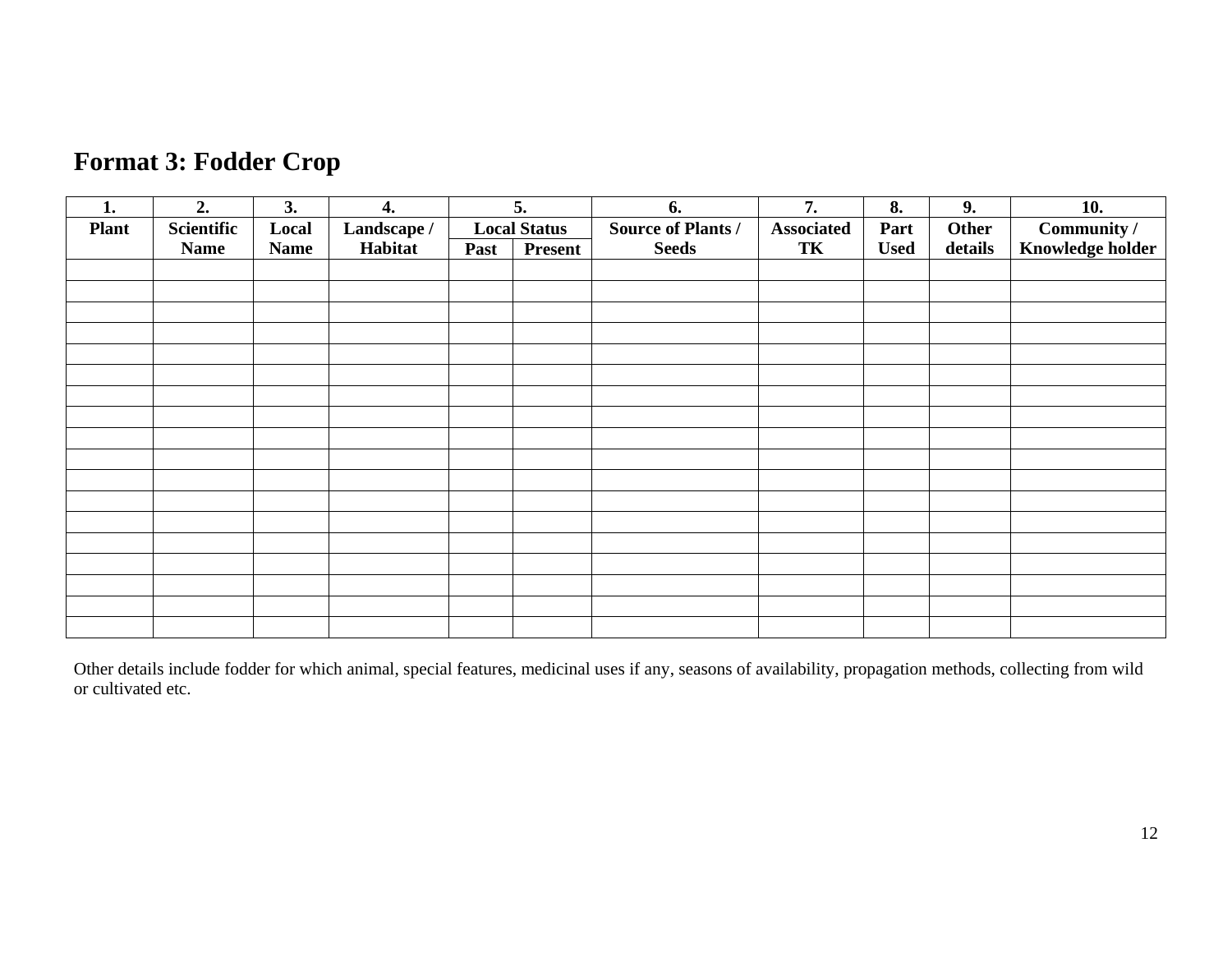## **Format 4: Weeds**

| 1.           | 2.          | 3.          | 4.              | $\overline{5}$ . | 6.          |             | 7.             | 8.     | 9.      | 10. | 11.                 | 12.       |  |  |  |  |  |  |                   |                   |       |             |
|--------------|-------------|-------------|-----------------|------------------|-------------|-------------|----------------|--------|---------|-----|---------------------|-----------|--|--|--|--|--|--|-------------------|-------------------|-------|-------------|
| <b>Plant</b> | Scientific  | Local       | <b>Affected</b> | Impact           | Landscape / |             |                |        |         |     | <b>Local Status</b> |           |  |  |  |  |  |  | <b>Management</b> | <b>Associated</b> | Other | Community / |
|              | <b>Name</b> | <b>Name</b> | crop            |                  | Habitat     | <b>Past</b> | <b>Present</b> | if any | options | TK  | details             | Knowledge |  |  |  |  |  |  |                   |                   |       |             |
|              |             |             |                 |                  |             |             |                |        |         |     |                     | holder    |  |  |  |  |  |  |                   |                   |       |             |
|              |             |             |                 |                  |             |             |                |        |         |     |                     |           |  |  |  |  |  |  |                   |                   |       |             |
|              |             |             |                 |                  |             |             |                |        |         |     |                     |           |  |  |  |  |  |  |                   |                   |       |             |
|              |             |             |                 |                  |             |             |                |        |         |     |                     |           |  |  |  |  |  |  |                   |                   |       |             |
|              |             |             |                 |                  |             |             |                |        |         |     |                     |           |  |  |  |  |  |  |                   |                   |       |             |
|              |             |             |                 |                  |             |             |                |        |         |     |                     |           |  |  |  |  |  |  |                   |                   |       |             |
|              |             |             |                 |                  |             |             |                |        |         |     |                     |           |  |  |  |  |  |  |                   |                   |       |             |
|              |             |             |                 |                  |             |             |                |        |         |     |                     |           |  |  |  |  |  |  |                   |                   |       |             |
|              |             |             |                 |                  |             |             |                |        |         |     |                     |           |  |  |  |  |  |  |                   |                   |       |             |
|              |             |             |                 |                  |             |             |                |        |         |     |                     |           |  |  |  |  |  |  |                   |                   |       |             |
|              |             |             |                 |                  |             |             |                |        |         |     |                     |           |  |  |  |  |  |  |                   |                   |       |             |
|              |             |             |                 |                  |             |             |                |        |         |     |                     |           |  |  |  |  |  |  |                   |                   |       |             |
|              |             |             |                 |                  |             |             |                |        |         |     |                     |           |  |  |  |  |  |  |                   |                   |       |             |
|              |             |             |                 |                  |             |             |                |        |         |     |                     |           |  |  |  |  |  |  |                   |                   |       |             |
|              |             |             |                 |                  |             |             |                |        |         |     |                     |           |  |  |  |  |  |  |                   |                   |       |             |
|              |             |             |                 |                  |             |             |                |        |         |     |                     |           |  |  |  |  |  |  |                   |                   |       |             |
|              |             |             |                 |                  |             |             |                |        |         |     |                     |           |  |  |  |  |  |  |                   |                   |       |             |
|              |             |             |                 |                  |             |             |                |        |         |     |                     |           |  |  |  |  |  |  |                   |                   |       |             |
|              |             |             |                 |                  |             |             |                |        |         |     |                     |           |  |  |  |  |  |  |                   |                   |       |             |
|              |             |             |                 |                  |             |             |                |        |         |     |                     |           |  |  |  |  |  |  |                   |                   |       |             |
|              |             |             |                 |                  |             |             |                |        |         |     |                     |           |  |  |  |  |  |  |                   |                   |       |             |
|              |             |             |                 |                  |             |             |                |        |         |     |                     |           |  |  |  |  |  |  |                   |                   |       |             |
|              |             |             |                 |                  |             |             |                |        |         |     |                     |           |  |  |  |  |  |  |                   |                   |       |             |

Other details may include how long the weeds have been attacking the crops in this locality, when it came under notice, intensity of natural multiplication etc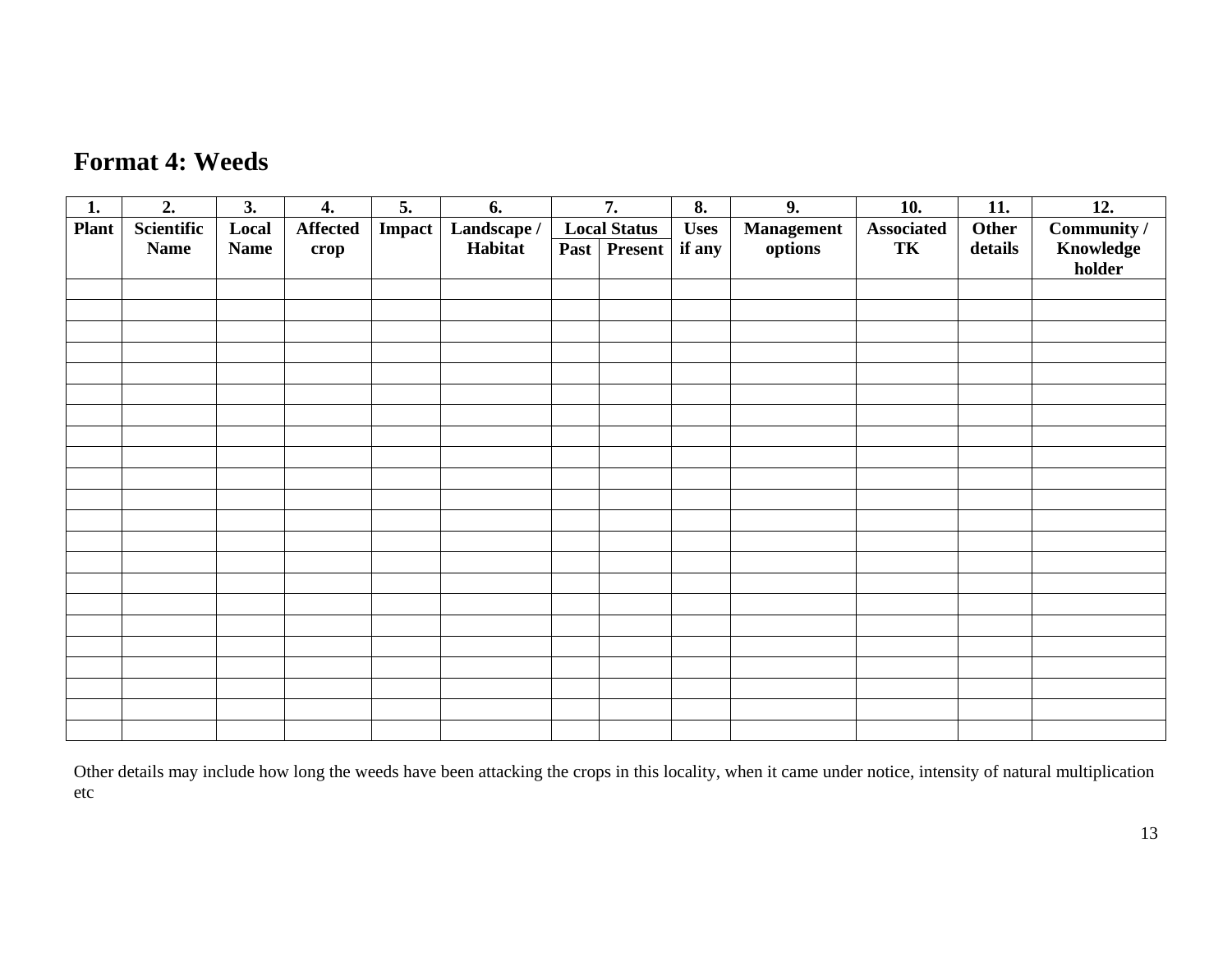| 1.   | 2.            | 3.         | 4.    | $\overline{5}$ . | 6.            | $\overline{7}$ .  | $\overline{\mathbf{8}}$ . | $\overline{9}$ . | 10.              |
|------|---------------|------------|-------|------------------|---------------|-------------------|---------------------------|------------------|------------------|
| Host | Insect /      | Scientific | Local | Habitat          | Time / season | <b>Management</b> | <b>Associated</b>         | Other            | <b>Community</b> |
|      | <b>Animal</b> | name       | name  |                  | of attack     | mechanism         | TK                        | details          | knowledge holder |
|      |               |            |       |                  |               |                   |                           |                  |                  |
|      |               |            |       |                  |               |                   |                           |                  |                  |
|      |               |            |       |                  |               |                   |                           |                  |                  |
|      |               |            |       |                  |               |                   |                           |                  |                  |
|      |               |            |       |                  |               |                   |                           |                  |                  |
|      |               |            |       |                  |               |                   |                           |                  |                  |
|      |               |            |       |                  |               |                   |                           |                  |                  |
|      |               |            |       |                  |               |                   |                           |                  |                  |
|      |               |            |       |                  |               |                   |                           |                  |                  |
|      |               |            |       |                  |               |                   |                           |                  |                  |
|      |               |            |       |                  |               |                   |                           |                  |                  |
|      |               |            |       |                  |               |                   |                           |                  |                  |
|      |               |            |       |                  |               |                   |                           |                  |                  |
|      |               |            |       |                  |               |                   |                           |                  |                  |
|      |               |            |       |                  |               |                   |                           |                  |                  |
|      |               |            |       |                  |               |                   |                           |                  |                  |
|      |               |            |       |                  |               |                   |                           |                  |                  |
|      |               |            |       |                  |               |                   |                           |                  |                  |
|      |               |            |       |                  |               |                   |                           |                  |                  |
|      |               |            |       |                  |               |                   |                           |                  |                  |
|      |               |            |       |                  |               |                   |                           |                  |                  |
|      |               |            |       |                  |               |                   |                           |                  |                  |

# **Format 5: Pests of Crops**

Other details may include possible reasons for insects/animal attack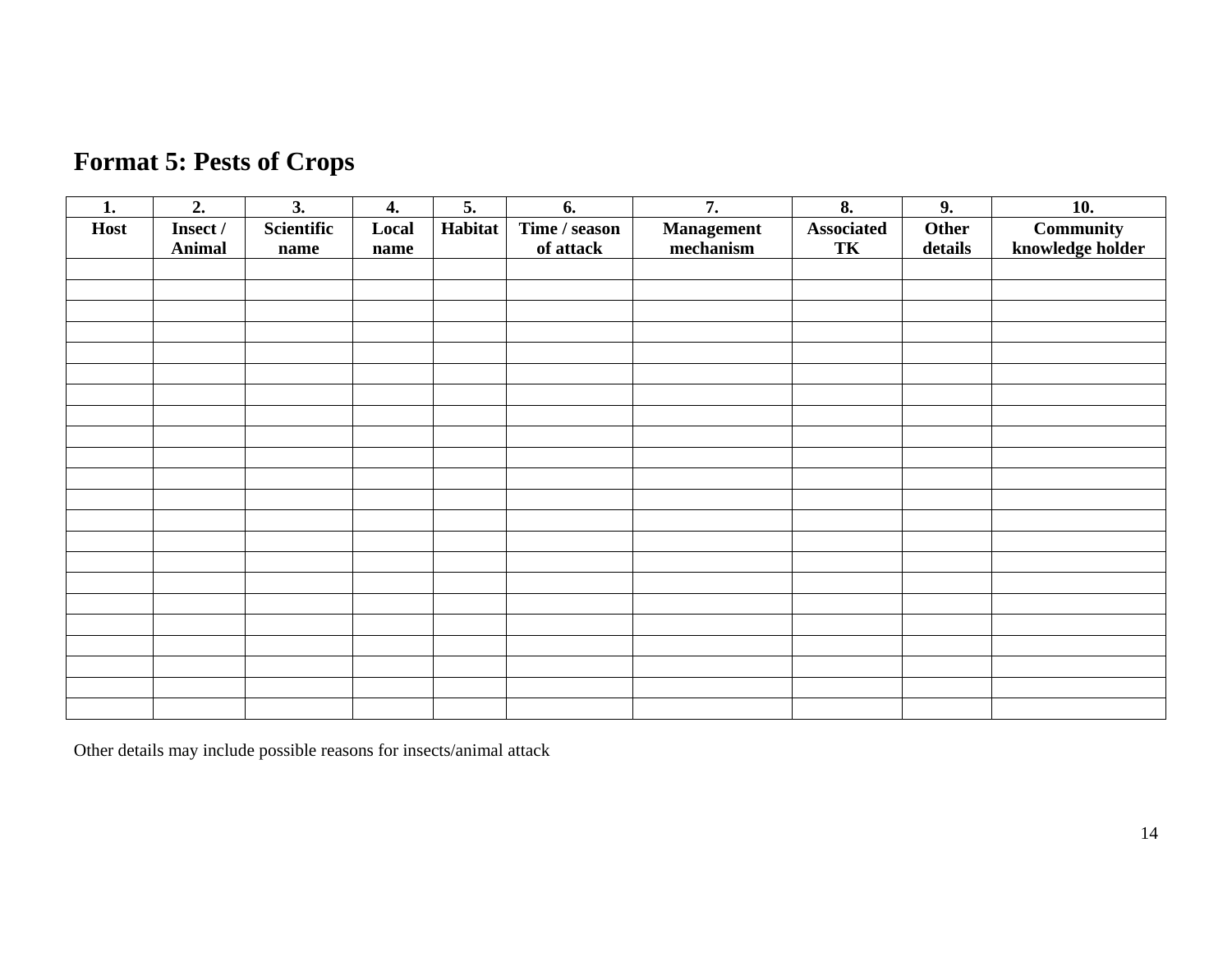| 1.                                     | 2.                                                                                         | 3.                                                        | 4.                                                                          | 5.                                                    | 6.                                                       | 7.                                     | 8.                                | 9.                       |
|----------------------------------------|--------------------------------------------------------------------------------------------|-----------------------------------------------------------|-----------------------------------------------------------------------------|-------------------------------------------------------|----------------------------------------------------------|----------------------------------------|-----------------------------------|--------------------------|
| Name of the<br>market $\&$<br>location | Weekly (D)/<br>Fortnightly (D) /<br>Monthly (D) /<br>Biannual (M) /<br>Annual (M)<br>$[1]$ | <b>Types of</b><br>animals<br>bought and<br>sold<br>$[2]$ | <b>Types and Average</b><br><b>Number of animals</b><br>transacted in a day | <b>Places from</b><br>which<br>animals are<br>brought | Places to which<br>the animals are<br>sold / transported | Name and<br>location of<br>fish market | <b>Types</b><br>of fishes<br>sold | <b>Source</b><br>of fish |
|                                        |                                                                                            |                                                           |                                                                             |                                                       |                                                          |                                        |                                   |                          |
|                                        |                                                                                            |                                                           |                                                                             |                                                       |                                                          |                                        |                                   |                          |
|                                        |                                                                                            |                                                           |                                                                             |                                                       |                                                          |                                        |                                   |                          |
|                                        |                                                                                            |                                                           |                                                                             |                                                       |                                                          |                                        |                                   |                          |
|                                        |                                                                                            |                                                           |                                                                             |                                                       |                                                          |                                        |                                   |                          |
|                                        |                                                                                            |                                                           |                                                                             |                                                       |                                                          |                                        |                                   |                          |
|                                        |                                                                                            |                                                           |                                                                             |                                                       |                                                          |                                        |                                   |                          |
|                                        |                                                                                            |                                                           |                                                                             |                                                       |                                                          |                                        |                                   |                          |
|                                        |                                                                                            |                                                           |                                                                             |                                                       |                                                          |                                        |                                   |                          |
|                                        |                                                                                            |                                                           |                                                                             |                                                       |                                                          |                                        |                                   |                          |
|                                        |                                                                                            |                                                           |                                                                             |                                                       |                                                          |                                        |                                   |                          |
|                                        |                                                                                            |                                                           |                                                                             |                                                       |                                                          |                                        |                                   |                          |
|                                        |                                                                                            |                                                           |                                                                             |                                                       |                                                          |                                        |                                   |                          |
|                                        |                                                                                            |                                                           |                                                                             |                                                       |                                                          |                                        |                                   |                          |
|                                        |                                                                                            |                                                           |                                                                             |                                                       |                                                          |                                        |                                   |                          |
|                                        |                                                                                            |                                                           |                                                                             |                                                       |                                                          |                                        |                                   |                          |
|                                        |                                                                                            |                                                           |                                                                             |                                                       |                                                          |                                        |                                   |                          |
|                                        |                                                                                            |                                                           |                                                                             |                                                       |                                                          |                                        |                                   |                          |
|                                        |                                                                                            |                                                           |                                                                             |                                                       |                                                          |                                        |                                   |                          |

## **Format 6: Markets for Domesticated animals**

**Note: [1] (D) – day; (M) – month;** 

**[2] Types of animals may include:** Poultry / Sheep / Goats / Cattle / Ducks / Pigs / Donkeys / Mules / Horses / Camels / Others (Specify)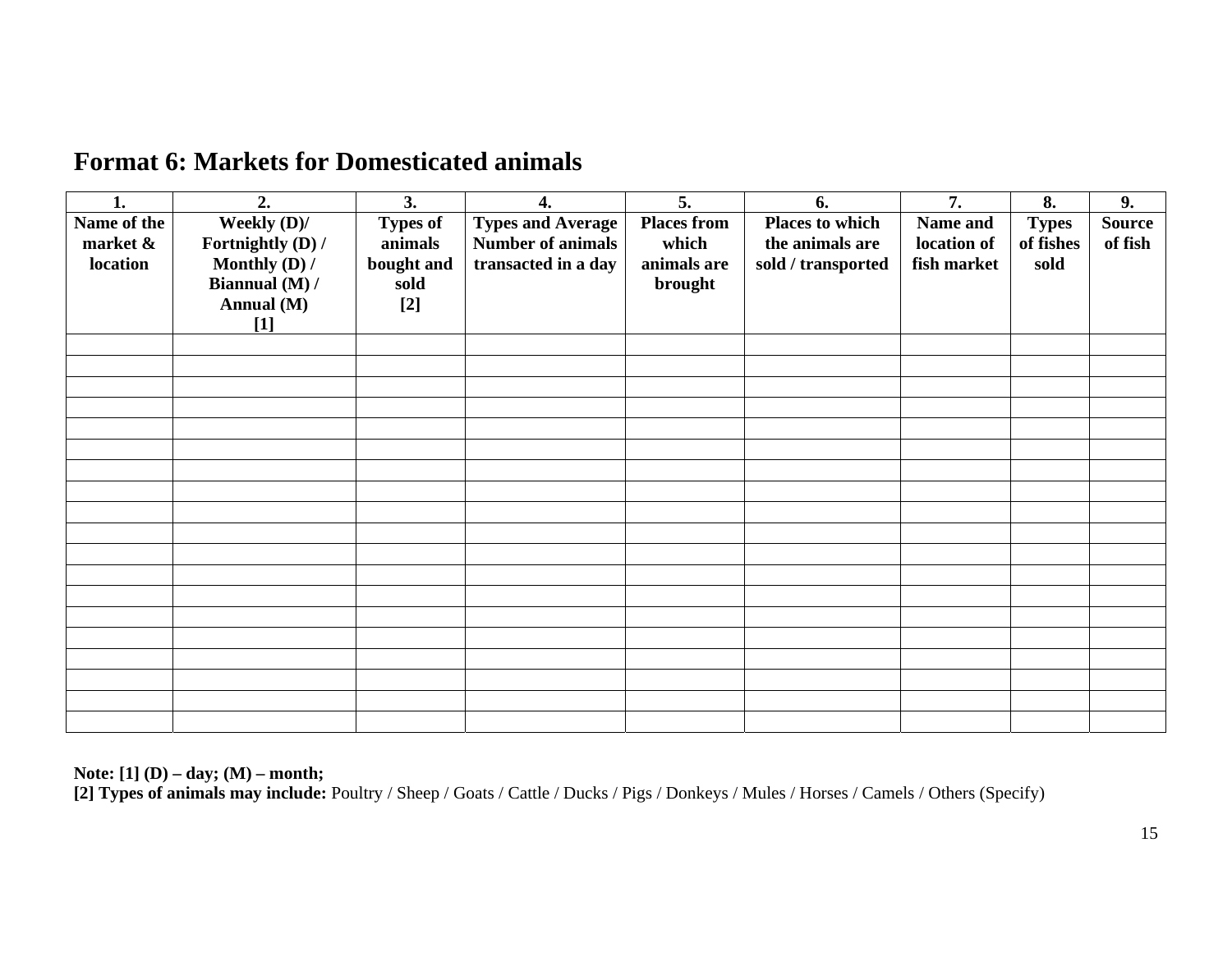|  | <b>Format 7: Peoplescape</b> |  |
|--|------------------------------|--|
|--|------------------------------|--|

| 1.               | 2.                    | 3.         | 4.               | 5.           | 6.         | 7.              | 8.    | 9.            | 10.              | 11.        |
|------------------|-----------------------|------------|------------------|--------------|------------|-----------------|-------|---------------|------------------|------------|
| <b>Community</b> | <b>Families &amp;</b> | Sub-       | <b>Depending</b> | <b>Major</b> | Landscape  | <b>Resource</b> | Cast  | <b>Social</b> | <b>Nature of</b> | No.        |
| $\pmb{\&}$       | <b>Major</b>          | occupation | Landscape        | resources    | management | management      |       | condition     | inhabitants      | of         |
| Population       | occupation            |            |                  | accessed and | practices  | practices       | tribe |               |                  | <b>HHs</b> |
|                  |                       |            |                  | seasons of   |            |                 |       |               |                  |            |
|                  |                       |            |                  | access       |            |                 |       |               |                  |            |
|                  |                       |            |                  |              |            |                 |       |               |                  |            |
|                  |                       |            |                  |              |            |                 |       |               |                  |            |
|                  |                       |            |                  |              |            |                 |       |               |                  |            |
|                  |                       |            |                  |              |            |                 |       |               |                  |            |
|                  |                       |            |                  |              |            |                 |       |               |                  |            |
|                  |                       |            |                  |              |            |                 |       |               |                  |            |
|                  |                       |            |                  |              |            |                 |       |               |                  |            |
|                  |                       |            |                  |              |            |                 |       |               |                  |            |
|                  |                       |            |                  |              |            |                 |       |               |                  |            |
|                  |                       |            |                  |              |            |                 |       |               |                  |            |
|                  |                       |            |                  |              |            |                 |       |               |                  |            |
|                  |                       |            |                  |              |            |                 |       |               |                  |            |
|                  |                       |            |                  |              |            |                 |       |               |                  |            |
|                  |                       |            |                  |              |            |                 |       |               |                  |            |

Major occupation may be farming. Sub-occupations could be fishing, collection of NTFP animal husbandry, artisans, services

Examples of depending landscapes are agriculture landscape, rivers, forest etc.

Major resources accessed could be agriculture resources of different nature, fish, birds, water, mud, and etc

How the community manages the landscapes they use for satisfying different needs, their strategies and perception

How the community manages the resources they access for satisfying different needs, their strategies and perception, conflicts etc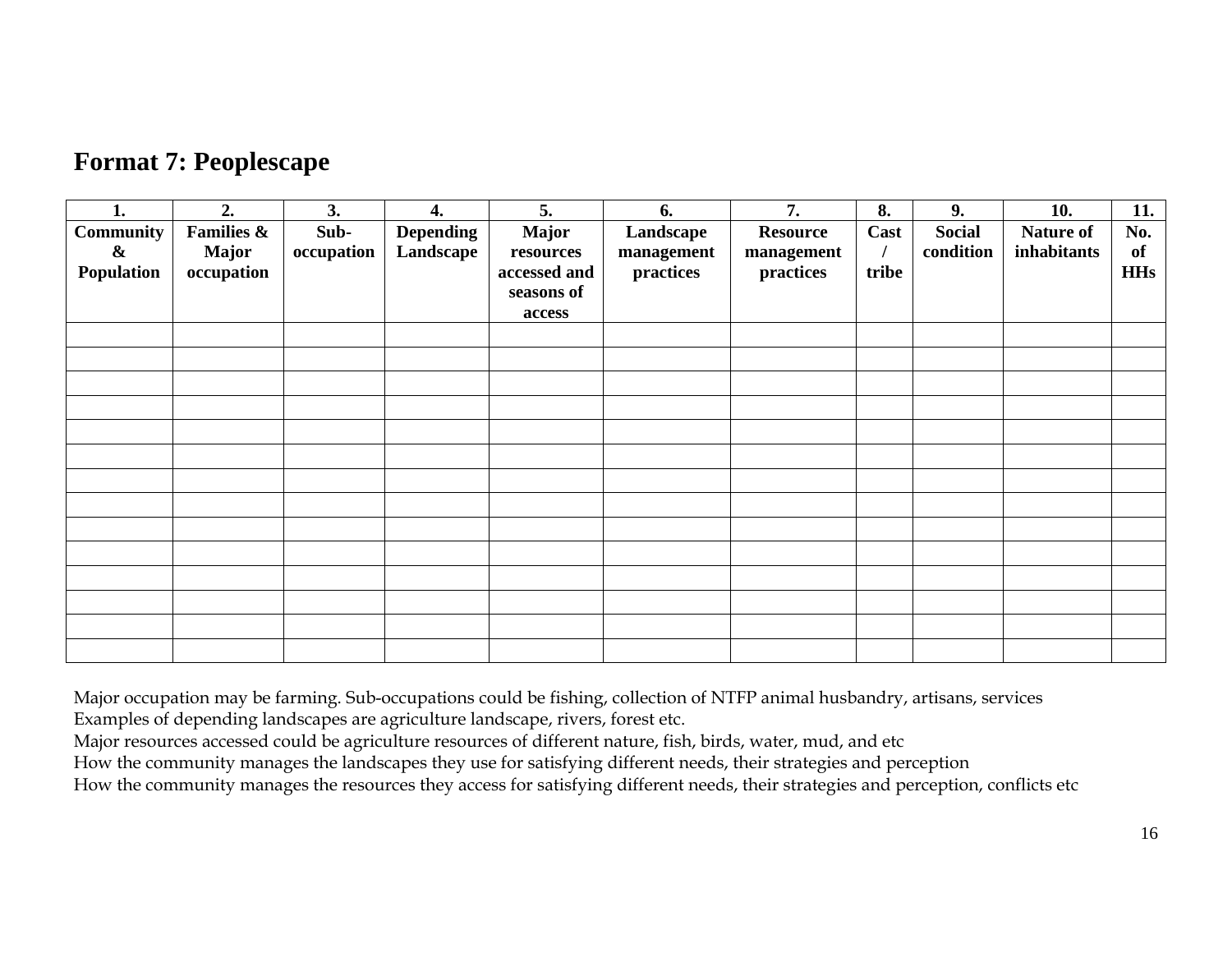# **Format 8: Landscape**

|                         | 1.  |       | 2.        | 3.             | 4.           | 5.      | 6.      | 7.          | 8.              | 9.     | 10.              | 11.    | 12.        |
|-------------------------|-----|-------|-----------|----------------|--------------|---------|---------|-------------|-----------------|--------|------------------|--------|------------|
| <b>Major Landscapes</b> |     |       | Sub-      | <b>Feature</b> | Ownershi     | Genera  | Genera  | <b>User</b> | <b>Manageme</b> | Genera | <b>Associate</b> | Other  | Communit   |
| Agricultur              | Pon | Fallo | Landscape | s and          | $\mathbf{p}$ | l flora | l fauna | group       | nt practices    | l uses | d TK             | detail | y accessed |
| al land                 | d   | W     | S         | approx.        |              |         |         | ${\bf S}$   |                 |        |                  | S      |            |
|                         |     | land  |           | area           |              |         |         |             |                 |        |                  |        |            |
|                         |     |       |           |                |              |         |         |             |                 |        |                  |        |            |
|                         |     |       |           |                |              |         |         |             |                 |        |                  |        |            |
|                         |     |       |           |                |              |         |         |             |                 |        |                  |        |            |
|                         |     |       |           |                |              |         |         |             |                 |        |                  |        |            |
|                         |     |       |           |                |              |         |         |             |                 |        |                  |        |            |
|                         |     |       |           |                |              |         |         |             |                 |        |                  |        |            |
|                         |     |       |           |                |              |         |         |             |                 |        |                  |        |            |
|                         |     |       |           |                |              |         |         |             |                 |        |                  |        |            |
|                         |     |       |           |                |              |         |         |             |                 |        |                  |        |            |
|                         |     |       |           |                |              |         |         |             |                 |        |                  |        |            |
|                         |     |       |           |                |              |         |         |             |                 |        |                  |        |            |
|                         |     |       |           |                |              |         |         |             |                 |        |                  |        |            |
|                         |     |       |           |                |              |         |         |             |                 |        |                  |        |            |
|                         |     |       |           |                |              |         |         |             |                 |        |                  |        |            |
|                         |     |       |           |                |              |         |         |             |                 |        |                  |        |            |
|                         |     |       |           |                |              |         |         |             |                 |        |                  |        |            |
|                         |     |       |           |                |              |         |         |             |                 |        |                  |        |            |
|                         |     |       |           |                |              |         |         |             |                 |        |                  |        |            |

Provide a brief description of landscapes such as forests, plantations, cultivated land, estuary, pond, lake or other elements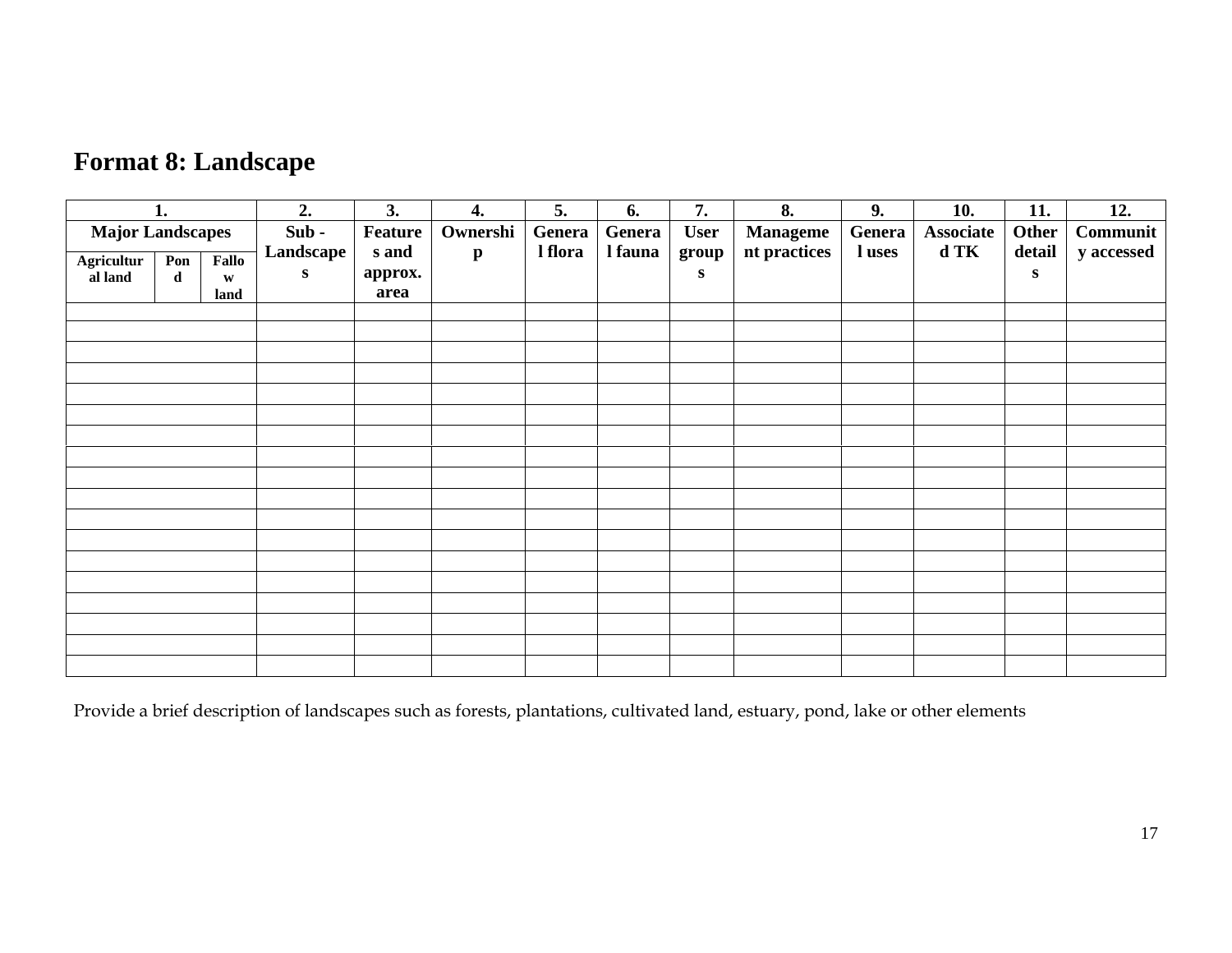# **Format 9: Waterscape**

| 1.         | 2.   | 3.              | 4.        | 5.      | 6.      | 7.           | 8.          | 9.         | 10.            | 11.        | 12.     | 13.              |
|------------|------|-----------------|-----------|---------|---------|--------------|-------------|------------|----------------|------------|---------|------------------|
| Waterscape | Sub- | <b>Features</b> | Ownership | General | General | <b>Major</b> | <b>User</b> | Management | <b>General</b> | Associated | Other   | <b>Community</b> |
| element    | type | and             |           | flora   | fauna   | uses         | groups      | practices  | uses           | TK         | details | accessed         |
| type       |      | approx          |           |         |         |              |             |            |                |            |         |                  |
|            |      | area            |           |         |         |              |             |            |                |            |         |                  |
|            |      |                 |           |         |         |              |             |            |                |            |         |                  |
|            |      |                 |           |         |         |              |             |            |                |            |         |                  |
|            |      |                 |           |         |         |              |             |            |                |            |         |                  |
|            |      |                 |           |         |         |              |             |            |                |            |         |                  |
|            |      |                 |           |         |         |              |             |            |                |            |         |                  |
|            |      |                 |           |         |         |              |             |            |                |            |         |                  |
|            |      |                 |           |         |         |              |             |            |                |            |         |                  |
|            |      |                 |           |         |         |              |             |            |                |            |         |                  |
|            |      |                 |           |         |         |              |             |            |                |            |         |                  |
|            |      |                 |           |         |         |              |             |            |                |            |         |                  |
|            |      |                 |           |         |         |              |             |            |                |            |         |                  |
|            |      |                 |           |         |         |              |             |            |                |            |         |                  |
|            |      |                 |           |         |         |              |             |            |                |            |         |                  |
|            |      |                 |           |         |         |              |             |            |                |            |         |                  |
|            |      |                 |           |         |         |              |             |            |                |            |         |                  |
|            |      |                 |           |         |         |              |             |            |                |            |         |                  |
|            |      |                 |           |         |         |              |             |            |                |            |         |                  |
|            |      |                 |           |         |         |              |             |            |                |            |         |                  |
|            |      |                 |           |         |         |              |             |            |                |            |         |                  |

Examples: Ponds, Streams, Rivers, Lake, Canal, Tubewell, Dug well etc.,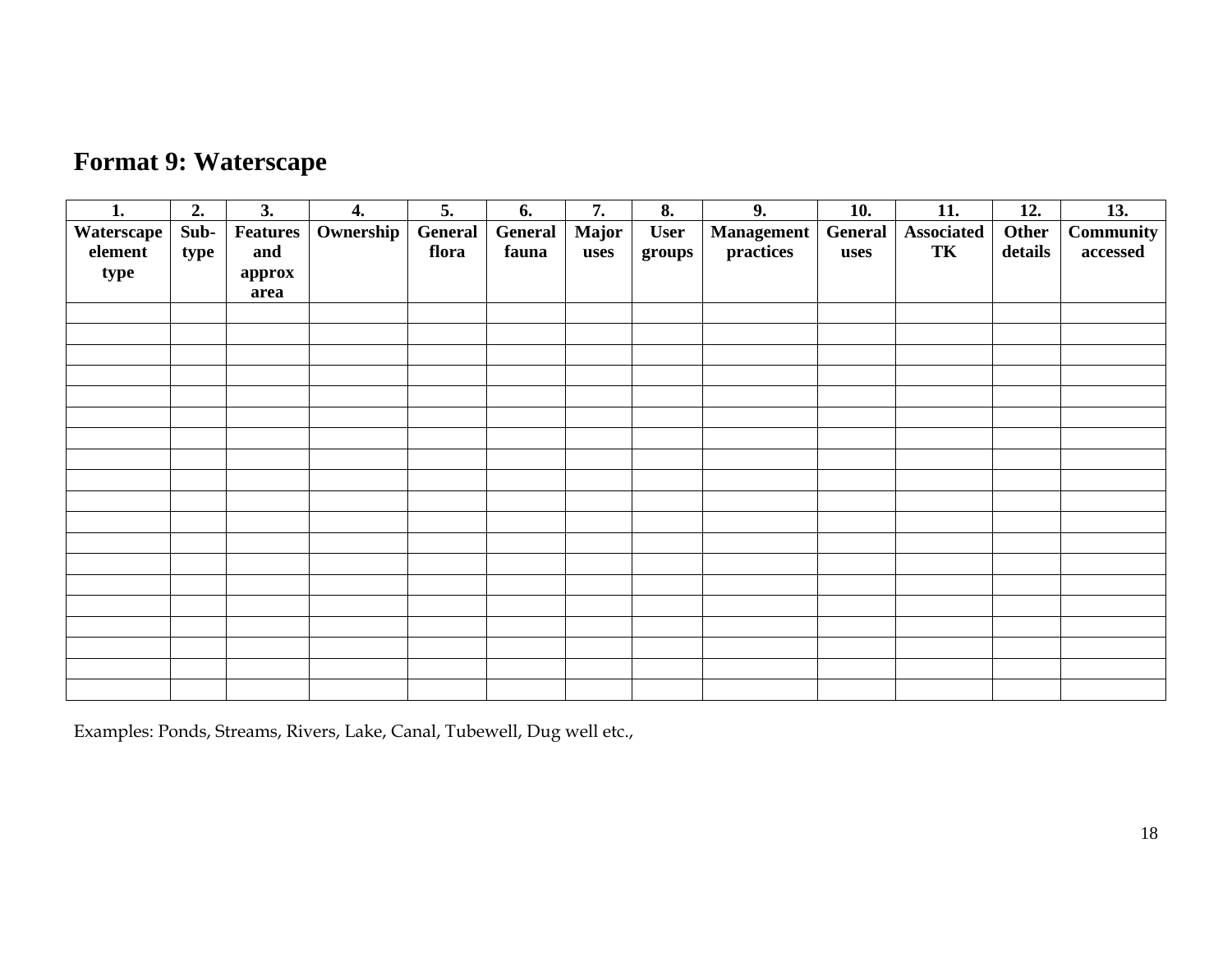# **Format 10: Soil type**

| 1.        | 2.                                    | 3. | 4.              | 5.                                                                           | 6. | 7. | 8. |
|-----------|---------------------------------------|----|-----------------|------------------------------------------------------------------------------|----|----|----|
| Soil Type | <b>Color &amp; Texture   Features</b> |    | Soil management | Plants / crop suitable   Flora and fauna   Associated TK   Other information |    |    |    |
|           |                                       |    |                 |                                                                              |    |    |    |
|           |                                       |    |                 |                                                                              |    |    |    |
|           |                                       |    |                 |                                                                              |    |    |    |
|           |                                       |    |                 |                                                                              |    |    |    |
|           |                                       |    |                 |                                                                              |    |    |    |
|           |                                       |    |                 |                                                                              |    |    |    |
|           |                                       |    |                 |                                                                              |    |    |    |
|           |                                       |    |                 |                                                                              |    |    |    |
|           |                                       |    |                 |                                                                              |    |    |    |
|           |                                       |    |                 |                                                                              |    |    |    |
|           |                                       |    |                 |                                                                              |    |    |    |
|           |                                       |    |                 |                                                                              |    |    |    |
|           |                                       |    |                 |                                                                              |    |    |    |
|           |                                       |    |                 |                                                                              |    |    |    |
|           |                                       |    |                 |                                                                              |    |    |    |
|           |                                       |    |                 |                                                                              |    |    |    |
|           |                                       |    |                 |                                                                              |    |    |    |
|           |                                       |    |                 |                                                                              |    |    |    |
|           |                                       |    |                 |                                                                              |    |    |    |
|           |                                       |    |                 |                                                                              |    |    |    |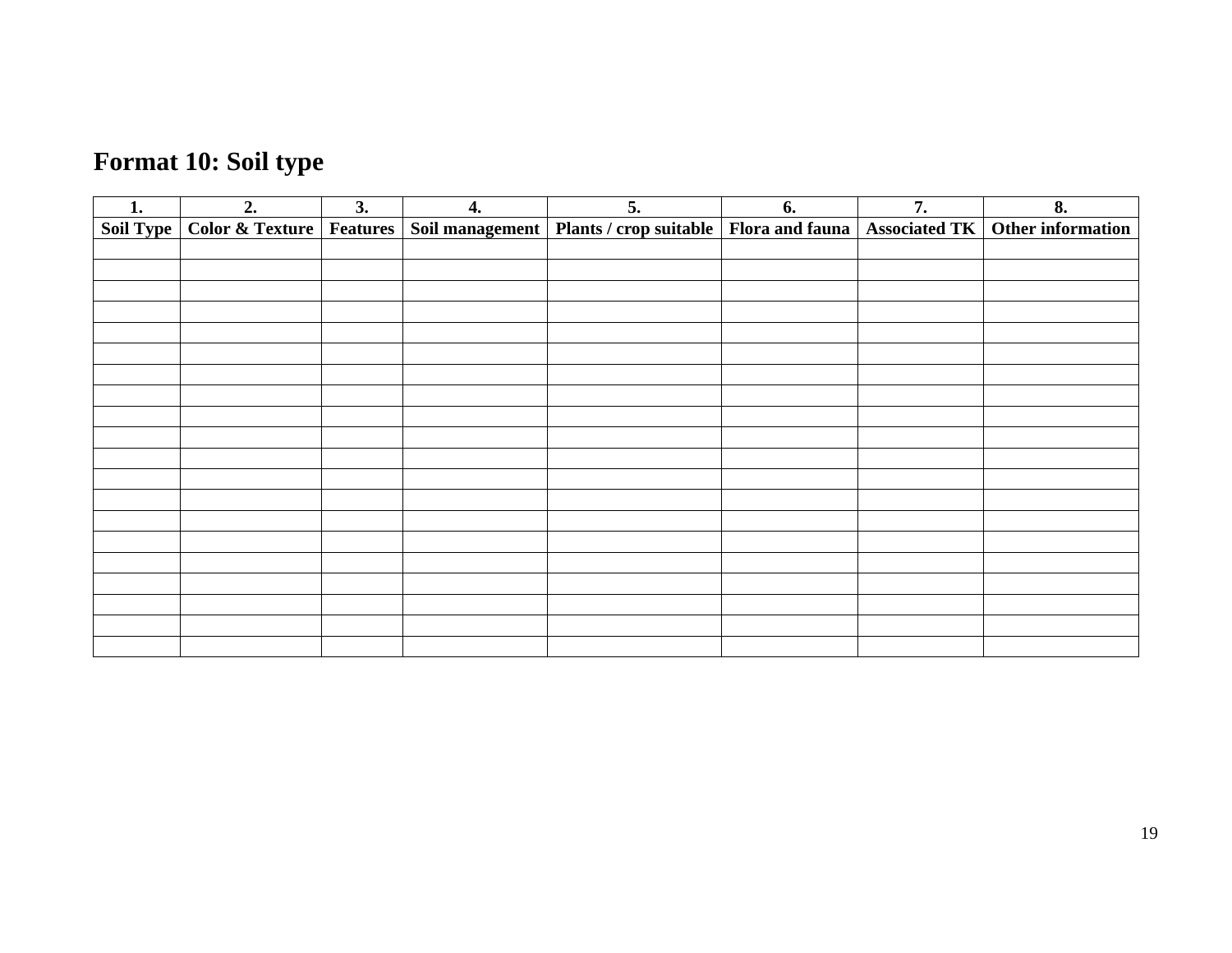# **DOMESTICATED BIODIVERSITY**

## **Format 11: Fruit Trees**

| $\mathbf{1}$ | $\boldsymbol{2}$ | $\overline{\mathbf{3}}$ | $\overline{\mathbf{4}}$ | 6          |                     | $\overline{7}$ | 8           | 9             | <b>10</b>   | 11         | 12         | 13           |
|--------------|------------------|-------------------------|-------------------------|------------|---------------------|----------------|-------------|---------------|-------------|------------|------------|--------------|
| <b>Plant</b> | Local            | Scientific              | <b>Variety</b>          | Landscape/ | <b>Local Status</b> |                | Source of   | <b>Season</b> | <b>Uses</b> | Associated | Other      | Community/   |
| <b>Type</b>  | <b>Name</b>      | <b>Name</b>             |                         | Habitat    |                     | Past   Present | plant/seeds | of            | (usage)     | TK         | details    | Know. holder |
|              |                  |                         |                         |            |                     |                |             | Fruiting      |             |            | market/own |              |
|              |                  |                         |                         |            |                     |                |             |               |             |            | use        |              |
|              |                  |                         |                         |            |                     |                |             |               |             |            |            |              |
|              |                  |                         |                         |            |                     |                |             |               |             |            |            |              |
|              |                  |                         |                         |            |                     |                |             |               |             |            |            |              |
|              |                  |                         |                         |            |                     |                |             |               |             |            |            |              |
|              |                  |                         |                         |            |                     |                |             |               |             |            |            |              |
|              |                  |                         |                         |            |                     |                |             |               |             |            |            |              |
|              |                  |                         |                         |            |                     |                |             |               |             |            |            |              |
|              |                  |                         |                         |            |                     |                |             |               |             |            |            |              |
|              |                  |                         |                         |            |                     |                |             |               |             |            |            |              |
|              |                  |                         |                         |            |                     |                |             |               |             |            |            |              |
|              |                  |                         |                         |            |                     |                |             |               |             |            |            |              |
|              |                  |                         |                         |            |                     |                |             |               |             |            |            |              |
|              |                  |                         |                         |            |                     |                |             |               |             |            |            |              |
|              |                  |                         |                         |            |                     |                |             |               |             |            |            |              |
|              |                  |                         |                         |            |                     |                |             |               |             |            |            |              |
|              |                  |                         |                         |            |                     |                |             |               |             |            |            |              |
|              |                  |                         |                         |            |                     |                |             |               |             |            |            |              |
|              |                  |                         |                         |            |                     |                |             |               |             |            |            |              |
|              |                  |                         |                         |            |                     |                |             |               |             |            |            |              |
|              |                  |                         |                         |            |                     |                |             |               |             |            |            |              |
|              |                  |                         |                         |            |                     |                |             |               |             |            |            |              |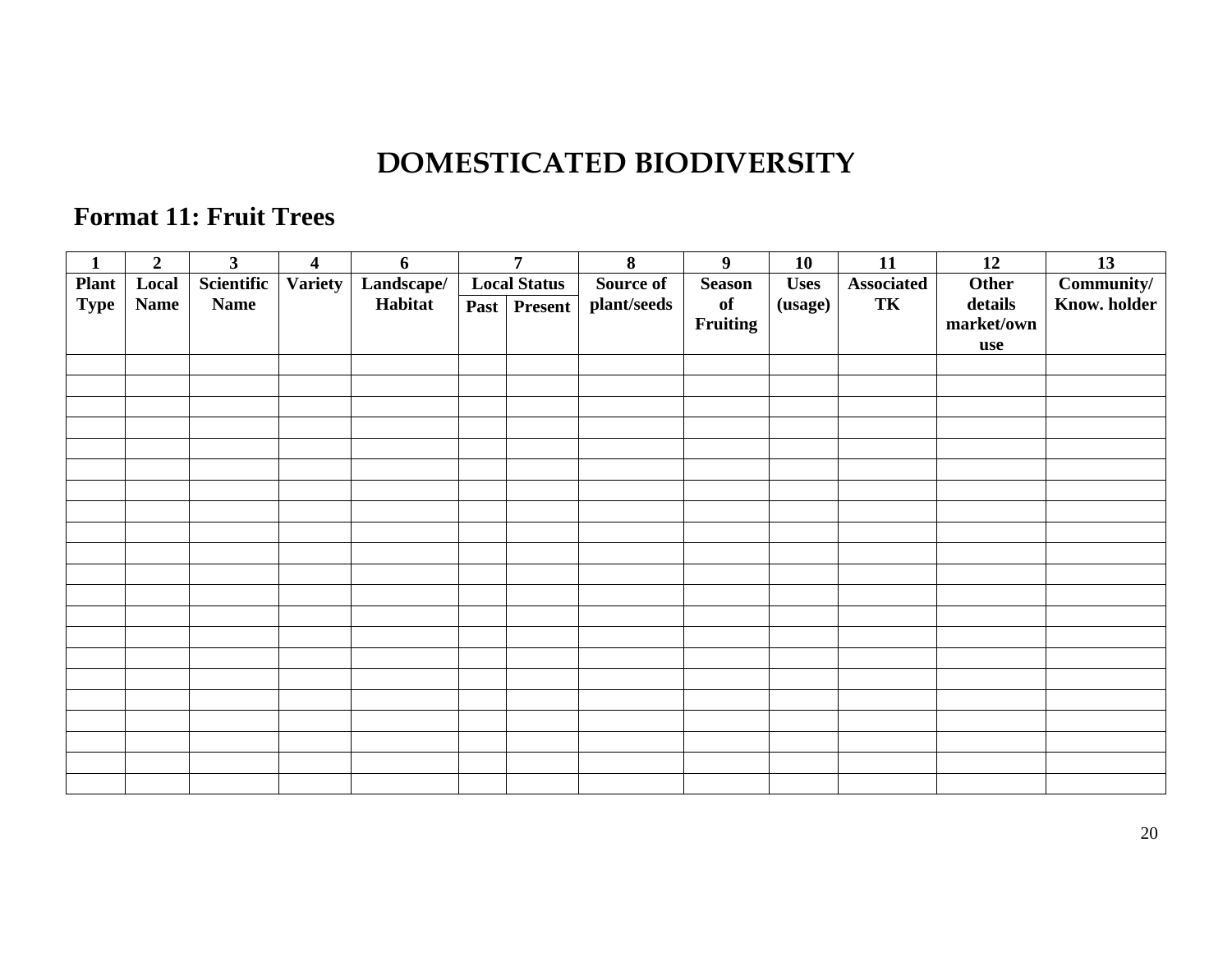| 1.           | 2.          | 3.          | 4.             | 5.         | 6.               | 7.                  | 8.          | 9.   | 10.               | 11.        | 12.            |
|--------------|-------------|-------------|----------------|------------|------------------|---------------------|-------------|------|-------------------|------------|----------------|
| <b>Plant</b> | Local       | Scientific  | <b>Variety</b> | Landscape/ | <b>Source of</b> | <b>Local status</b> | <b>Uses</b> | Part | <b>Associated</b> | Other      | Community/     |
| <b>Type</b>  | <b>Name</b> | <b>Name</b> |                | Habitat    | plant/seeds      | Past   Present      | (usage)     | used | TK                | details    | Know.          |
|              |             |             |                |            |                  |                     |             |      |                   | market/own | <b>Holders</b> |
|              |             |             |                |            |                  |                     |             |      |                   | use        |                |
|              |             |             |                |            |                  |                     |             |      |                   |            |                |
|              |             |             |                |            |                  |                     |             |      |                   |            |                |
|              |             |             |                |            |                  |                     |             |      |                   |            |                |
|              |             |             |                |            |                  |                     |             |      |                   |            |                |
|              |             |             |                |            |                  |                     |             |      |                   |            |                |
|              |             |             |                |            |                  |                     |             |      |                   |            |                |
|              |             |             |                |            |                  |                     |             |      |                   |            |                |
|              |             |             |                |            |                  |                     |             |      |                   |            |                |
|              |             |             |                |            |                  |                     |             |      |                   |            |                |
|              |             |             |                |            |                  |                     |             |      |                   |            |                |
|              |             |             |                |            |                  |                     |             |      |                   |            |                |
|              |             |             |                |            |                  |                     |             |      |                   |            |                |
|              |             |             |                |            |                  |                     |             |      |                   |            |                |
|              |             |             |                |            |                  |                     |             |      |                   |            |                |
|              |             |             |                |            |                  |                     |             |      |                   |            |                |
|              |             |             |                |            |                  |                     |             |      |                   |            |                |
|              |             |             |                |            |                  |                     |             |      |                   |            |                |
|              |             |             |                |            |                  |                     |             |      |                   |            |                |
|              |             |             |                |            |                  |                     |             |      |                   |            |                |
|              |             |             |                |            |                  |                     |             |      |                   |            |                |

## **Format 12: Medicinal Plants**

Note: Uses: Food/ Veterinary Medicine,/ Human Medicine (Sub-divisions like for children, women etc),/ Agricultural Purpose (Bio-pesticide) Other details: Propagation methods, / Harvesting period,/ Cultivated or collected from wild or both,/ Perennial/annual/seasonal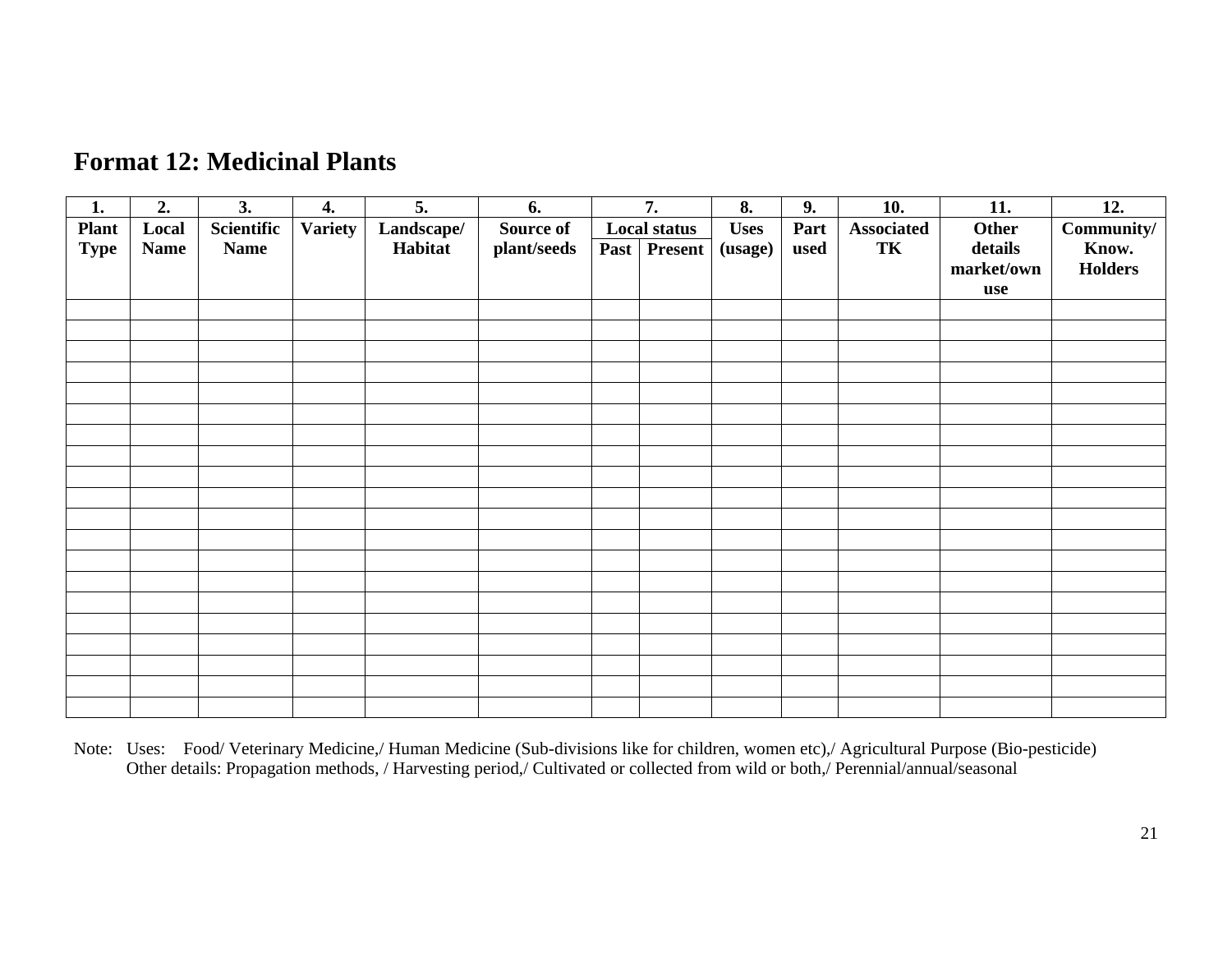| 1.                   | 2.                   | 3.                        | 4.             | 5.                              | 6.                                | 7.          | 8.                      | 9.               | <b>10.</b>                |
|----------------------|----------------------|---------------------------|----------------|---------------------------------|-----------------------------------|-------------|-------------------------|------------------|---------------------------|
| Plant<br><b>Type</b> | Local<br><b>Name</b> | Scientific<br><b>Name</b> | <b>Variety</b> | <b>Source of</b><br>plant/seeds | Commercial/<br>non-<br>commercial | <b>Uses</b> | <b>Associated</b><br>TK | Other<br>details | Community/Know.<br>holder |
|                      |                      |                           |                |                                 |                                   |             |                         |                  |                           |
|                      |                      |                           |                |                                 |                                   |             |                         |                  |                           |
|                      |                      |                           |                |                                 |                                   |             |                         |                  |                           |
|                      |                      |                           |                |                                 |                                   |             |                         |                  |                           |
|                      |                      |                           |                |                                 |                                   |             |                         |                  |                           |
|                      |                      |                           |                |                                 |                                   |             |                         |                  |                           |
|                      |                      |                           |                |                                 |                                   |             |                         |                  |                           |
|                      |                      |                           |                |                                 |                                   |             |                         |                  |                           |
|                      |                      |                           |                |                                 |                                   |             |                         |                  |                           |
|                      |                      |                           |                |                                 |                                   |             |                         |                  |                           |
|                      |                      |                           |                |                                 |                                   |             |                         |                  |                           |
|                      |                      |                           |                |                                 |                                   |             |                         |                  |                           |
|                      |                      |                           |                |                                 |                                   |             |                         |                  |                           |
|                      |                      |                           |                |                                 |                                   |             |                         |                  |                           |
|                      |                      |                           |                |                                 |                                   |             |                         |                  |                           |
|                      |                      |                           |                |                                 |                                   |             |                         |                  |                           |
|                      |                      |                           |                |                                 |                                   |             |                         |                  |                           |
|                      |                      |                           |                |                                 |                                   |             |                         |                  |                           |
|                      |                      |                           |                |                                 |                                   |             |                         |                  |                           |
|                      |                      |                           |                |                                 |                                   |             |                         |                  |                           |

# **Format 13: Ornamental Plants**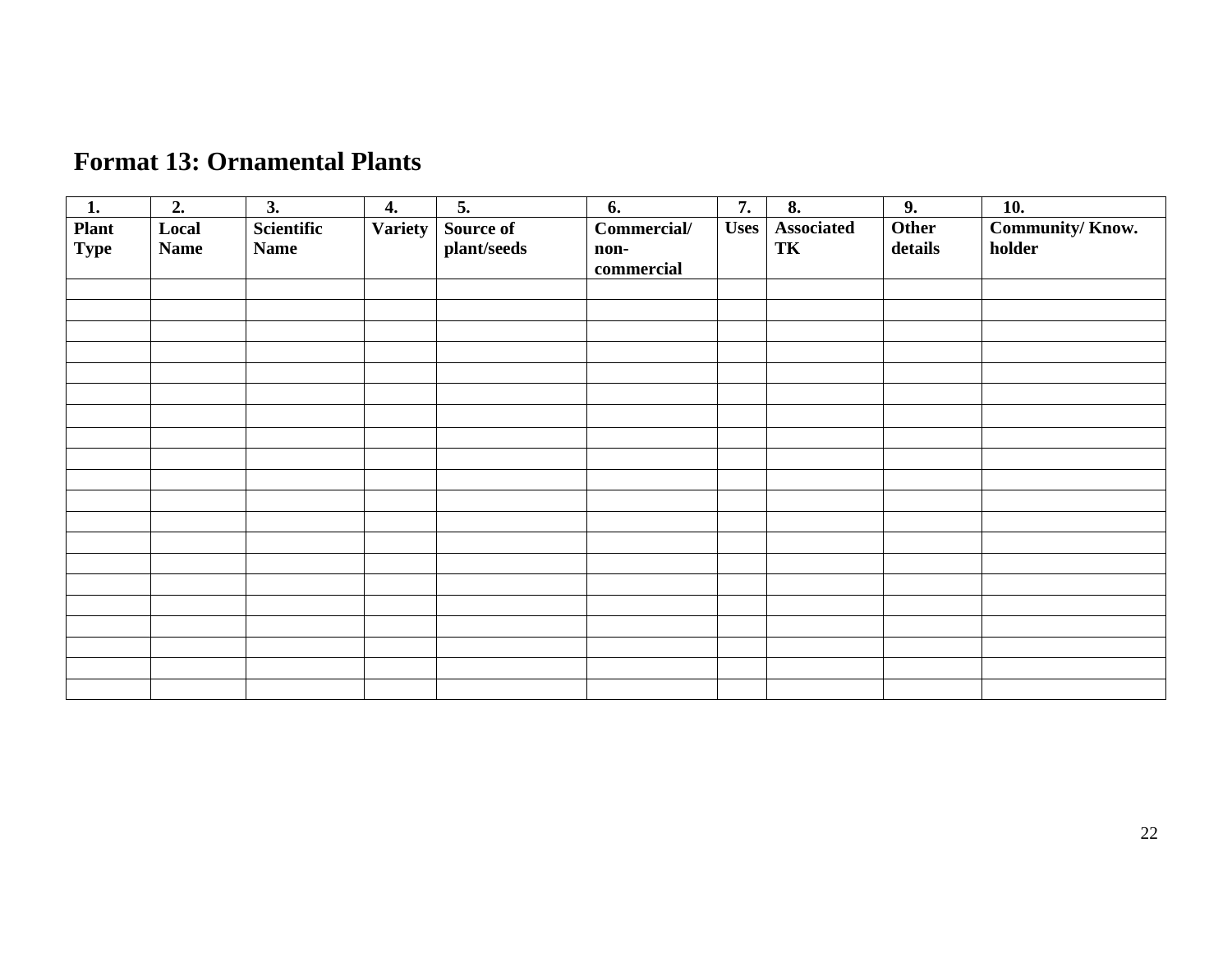|  | <b>Format 14: Timber Plants</b> |
|--|---------------------------------|
|--|---------------------------------|

| 1.                          | 2.                   | 3.                        | 4.      | 5. |                                     | 6.                   | 7.            | 8.                      | 9.               | 10.                       |
|-----------------------------|----------------------|---------------------------|---------|----|-------------------------------------|----------------------|---------------|-------------------------|------------------|---------------------------|
| <b>Plant</b><br><b>Type</b> | Local<br><b>Name</b> | Scientific<br><b>Name</b> | Habitat |    | <b>Local status</b><br>Past Present | Wild/home-<br>garden | Other<br>uses | <b>Associated</b><br>TK | Other<br>details | Community/Know.<br>holder |
|                             |                      |                           |         |    |                                     |                      | (multi)       |                         |                  |                           |
|                             |                      |                           |         |    |                                     |                      |               |                         |                  |                           |
|                             |                      |                           |         |    |                                     |                      |               |                         |                  |                           |
|                             |                      |                           |         |    |                                     |                      |               |                         |                  |                           |
|                             |                      |                           |         |    |                                     |                      |               |                         |                  |                           |
|                             |                      |                           |         |    |                                     |                      |               |                         |                  |                           |
|                             |                      |                           |         |    |                                     |                      |               |                         |                  |                           |
|                             |                      |                           |         |    |                                     |                      |               |                         |                  |                           |
|                             |                      |                           |         |    |                                     |                      |               |                         |                  |                           |
|                             |                      |                           |         |    |                                     |                      |               |                         |                  |                           |
|                             |                      |                           |         |    |                                     |                      |               |                         |                  |                           |
|                             |                      |                           |         |    |                                     |                      |               |                         |                  |                           |
|                             |                      |                           |         |    |                                     |                      |               |                         |                  |                           |
|                             |                      |                           |         |    |                                     |                      |               |                         |                  |                           |
|                             |                      |                           |         |    |                                     |                      |               |                         |                  |                           |
|                             |                      |                           |         |    |                                     |                      |               |                         |                  |                           |
|                             |                      |                           |         |    |                                     |                      |               |                         |                  |                           |
|                             |                      |                           |         |    |                                     |                      |               |                         |                  |                           |
|                             |                      |                           |         |    |                                     |                      |               |                         |                  |                           |
|                             |                      |                           |         |    |                                     |                      |               |                         |                  |                           |
|                             |                      |                           |         |    |                                     |                      |               |                         |                  |                           |
|                             |                      |                           |         |    |                                     |                      |               |                         |                  |                           |
|                             |                      |                           |         |    |                                     |                      |               |                         |                  |                           |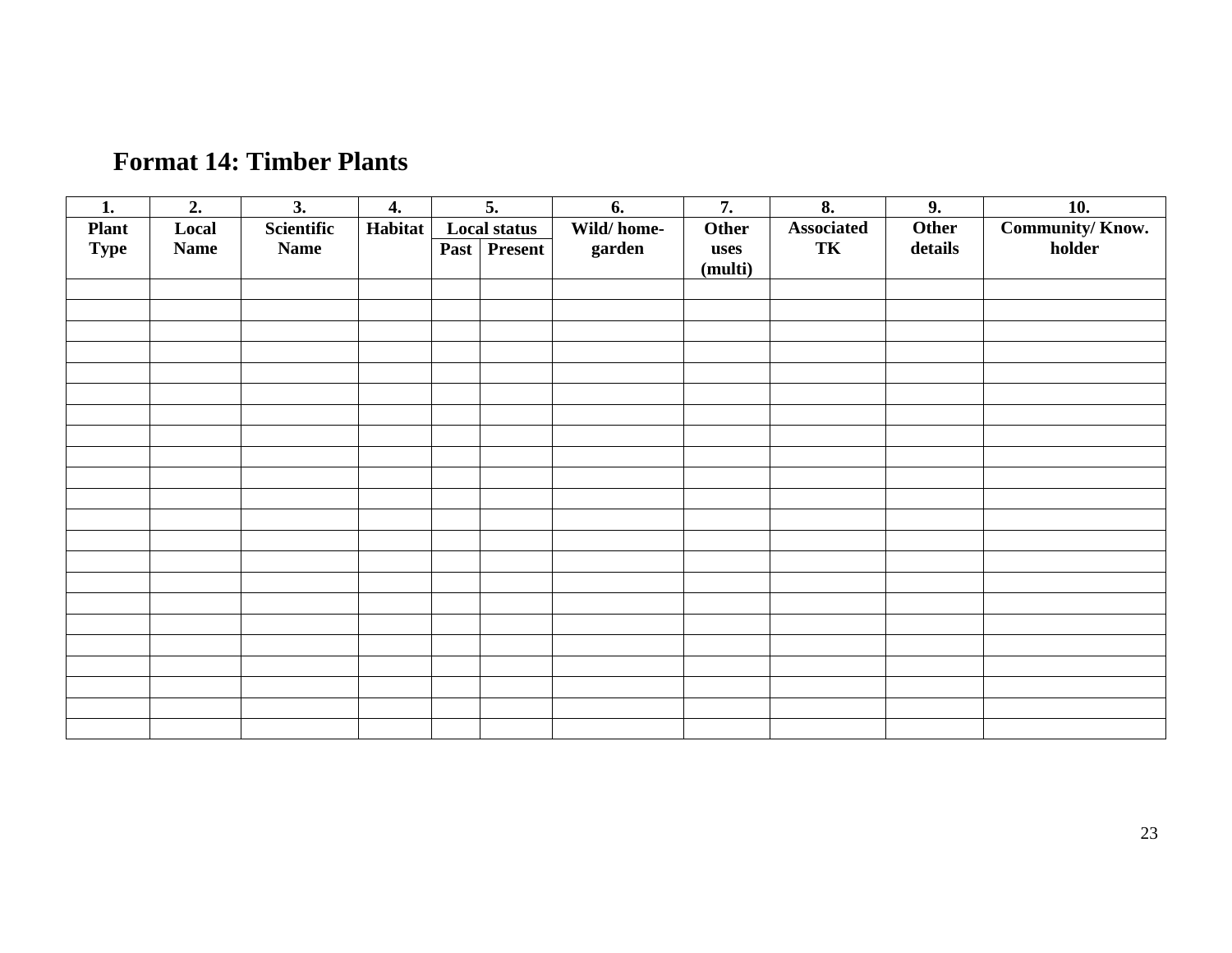| 1.            | 2.          | 3.          | 4.           | 5.              | 6.      | 7.   |                      | 8. | 9.                | 10.               | 11.                  | 12.            |
|---------------|-------------|-------------|--------------|-----------------|---------|------|----------------------|----|-------------------|-------------------|----------------------|----------------|
| <b>Animal</b> | Local       | Scientific  | <b>Breed</b> | <b>Features</b> | Method  |      | Local<br><b>Uses</b> |    | <b>Associated</b> | <b>Commercial</b> | <b>Other details</b> | Community      |
| <b>Type</b>   | <b>Name</b> | <b>Name</b> |              |                 | of      |      | status               |    | TK                | rearing           | including            | Know.          |
|               |             |             |              |                 | keeping | Past | Present              |    |                   |                   | products and         | <b>Holders</b> |
|               |             |             |              |                 |         |      |                      |    |                   |                   | services             |                |
|               |             |             |              |                 |         |      |                      |    |                   |                   |                      |                |
|               |             |             |              |                 |         |      |                      |    |                   |                   |                      |                |
|               |             |             |              |                 |         |      |                      |    |                   |                   |                      |                |
|               |             |             |              |                 |         |      |                      |    |                   |                   |                      |                |
|               |             |             |              |                 |         |      |                      |    |                   |                   |                      |                |
|               |             |             |              |                 |         |      |                      |    |                   |                   |                      |                |
|               |             |             |              |                 |         |      |                      |    |                   |                   |                      |                |
|               |             |             |              |                 |         |      |                      |    |                   |                   |                      |                |
|               |             |             |              |                 |         |      |                      |    |                   |                   |                      |                |
|               |             |             |              |                 |         |      |                      |    |                   |                   |                      |                |
|               |             |             |              |                 |         |      |                      |    |                   |                   |                      |                |
|               |             |             |              |                 |         |      |                      |    |                   |                   |                      |                |
|               |             |             |              |                 |         |      |                      |    |                   |                   |                      |                |
|               |             |             |              |                 |         |      |                      |    |                   |                   |                      |                |
|               |             |             |              |                 |         |      |                      |    |                   |                   |                      |                |
|               |             |             |              |                 |         |      |                      |    |                   |                   |                      |                |
|               |             |             |              |                 |         |      |                      |    |                   |                   |                      |                |
|               |             |             |              |                 |         |      |                      |    |                   |                   |                      |                |
|               |             |             |              |                 |         |      |                      |    |                   |                   |                      |                |
|               |             |             |              |                 |         |      |                      |    |                   |                   |                      |                |
|               |             |             |              |                 |         |      |                      |    |                   |                   |                      |                |
|               |             |             |              |                 |         |      |                      |    |                   |                   |                      |                |

## **Format 15: Domesticated Animals**

Uses include milk, meat, skin, fur and etc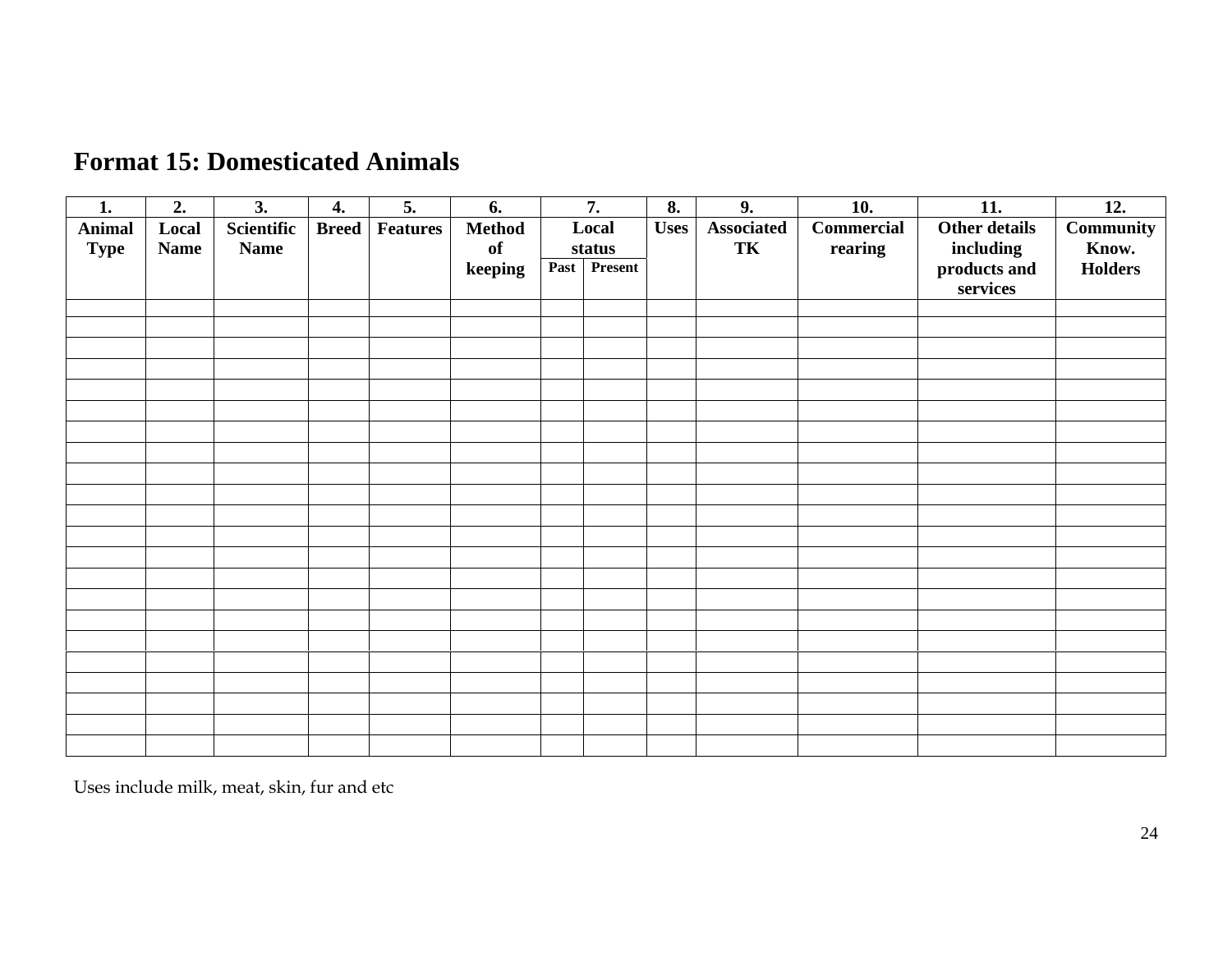## **Format 16: Culture Fisheries**

| $\mathbf{1}$ | $\boldsymbol{2}$ | $\overline{\mathbf{3}}$ | $\overline{\mathbf{4}}$ | $\overline{\mathbf{5}}$ | $\boldsymbol{6}$   | $\overline{7}$                     |  | $\boldsymbol{9}$  | $\overline{10}$   | 11      | $\overline{12}$  |
|--------------|------------------|-------------------------|-------------------------|-------------------------|--------------------|------------------------------------|--|-------------------|-------------------|---------|------------------|
| Fish         | Local            | Scientific              | Variety                 | <b>Features</b>         | Waterscape         | <b>Local status</b><br><b>Uses</b> |  | <b>Associated</b> | <b>Commercial</b> | Other   | <b>Community</b> |
| <b>Type</b>  | <b>Name</b>      | <b>Name</b>             |                         |                         | (pond/bheri/talao) | Past Present                       |  | TK                | rearing           | details | Know.            |
|              |                  |                         |                         |                         |                    |                                    |  |                   |                   |         | <b>Holders</b>   |
|              |                  |                         |                         |                         |                    |                                    |  |                   |                   |         |                  |
|              |                  |                         |                         |                         |                    |                                    |  |                   |                   |         |                  |
|              |                  |                         |                         |                         |                    |                                    |  |                   |                   |         |                  |
|              |                  |                         |                         |                         |                    |                                    |  |                   |                   |         |                  |
|              |                  |                         |                         |                         |                    |                                    |  |                   |                   |         |                  |
|              |                  |                         |                         |                         |                    |                                    |  |                   |                   |         |                  |
|              |                  |                         |                         |                         |                    |                                    |  |                   |                   |         |                  |
|              |                  |                         |                         |                         |                    |                                    |  |                   |                   |         |                  |
|              |                  |                         |                         |                         |                    |                                    |  |                   |                   |         |                  |
|              |                  |                         |                         |                         |                    |                                    |  |                   |                   |         |                  |
|              |                  |                         |                         |                         |                    |                                    |  |                   |                   |         |                  |
|              |                  |                         |                         |                         |                    |                                    |  |                   |                   |         |                  |
|              |                  |                         |                         |                         |                    |                                    |  |                   |                   |         |                  |
|              |                  |                         |                         |                         |                    |                                    |  |                   |                   |         |                  |
|              |                  |                         |                         |                         |                    |                                    |  |                   |                   |         |                  |
|              |                  |                         |                         |                         |                    |                                    |  |                   |                   |         |                  |
|              |                  |                         |                         |                         |                    |                                    |  |                   |                   |         |                  |
|              |                  |                         |                         |                         |                    |                                    |  |                   |                   |         |                  |
|              |                  |                         |                         |                         |                    |                                    |  |                   |                   |         |                  |
|              |                  |                         |                         |                         |                    |                                    |  |                   |                   |         |                  |
|              |                  |                         |                         |                         |                    |                                    |  |                   |                   |         |                  |
|              |                  |                         |                         |                         |                    |                                    |  |                   |                   |         |                  |
|              |                  |                         |                         |                         |                    |                                    |  |                   |                   |         |                  |
|              |                  |                         |                         |                         |                    |                                    |  |                   |                   |         |                  |
|              |                  |                         |                         |                         |                    |                                    |  |                   |                   |         |                  |

Note: Other details include mode of catching fish, time of availability, breeding time, feeds and etc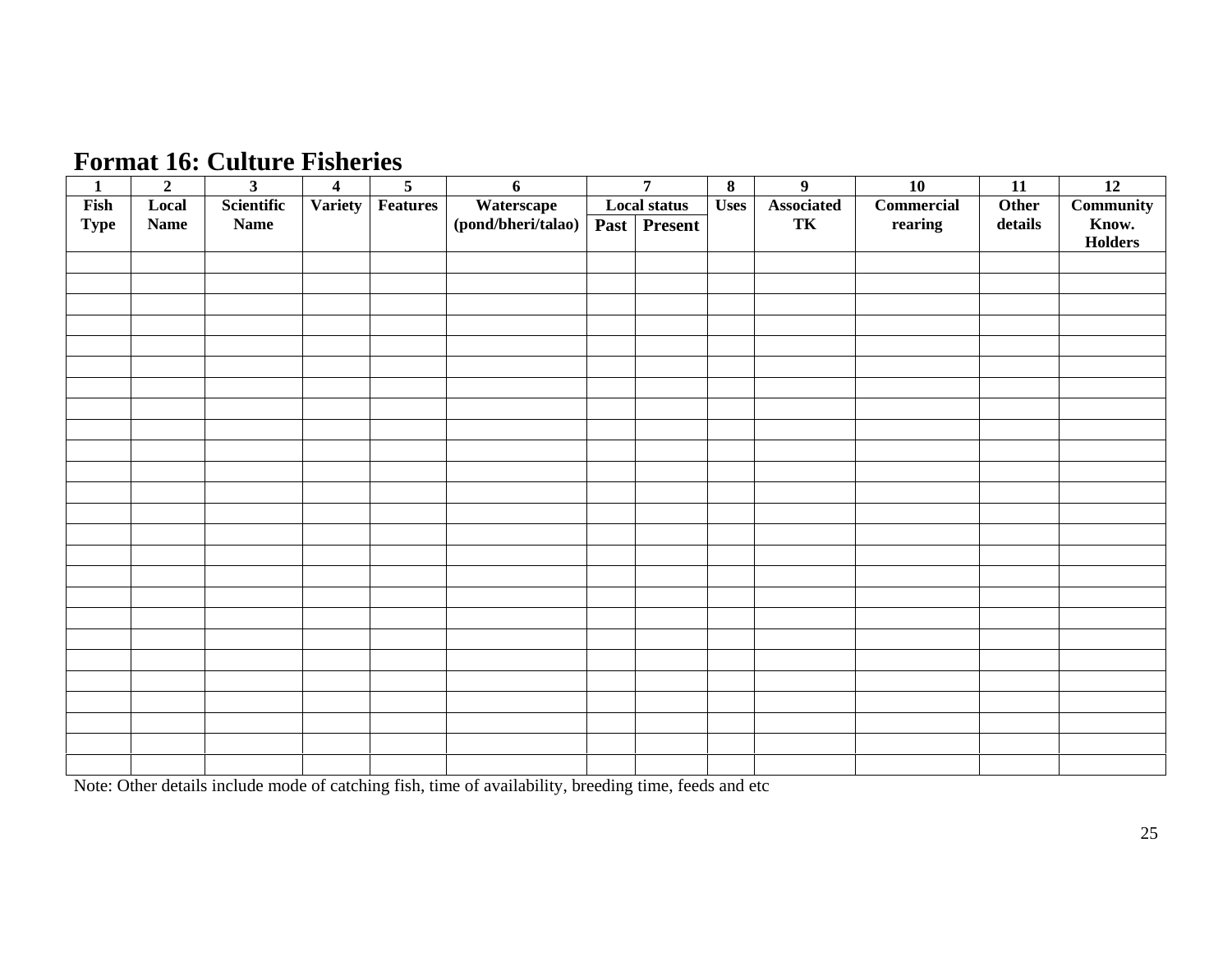# **Format 17: Markets / Fairs for Domesticated Animals, Medicinal Plants and other products**

| 1.                    | 2.       | 3.                        | 4.          | 5.                              | 6.                        | 7.                                    | 8.                              | 9.                                 |
|-----------------------|----------|---------------------------|-------------|---------------------------------|---------------------------|---------------------------------------|---------------------------------|------------------------------------|
| Name of the<br>Weekly | Location | Weekly /<br>Fortnightly & | Day<br>held | Month incase of<br>bi-annual or | <b>Types of</b><br>animal | <b>Number of animals</b><br>(average) | <b>Places from</b><br>where the | Places to where the<br>animals are |
| Market / Fair         |          | <b>Others</b>             |             | annual market                   | bought and                | transacted in a day                   | animals are                     | transported                        |
|                       |          | Bi-annual /               |             | fair                            | sold                      |                                       | arrived                         |                                    |
|                       |          | <b>Annual</b>             |             |                                 |                           |                                       |                                 |                                    |
|                       |          |                           |             |                                 |                           |                                       |                                 |                                    |
|                       |          |                           |             |                                 |                           |                                       |                                 |                                    |
|                       |          |                           |             |                                 |                           |                                       |                                 |                                    |
|                       |          |                           |             |                                 |                           |                                       |                                 |                                    |
|                       |          |                           |             |                                 |                           |                                       |                                 |                                    |
|                       |          |                           |             |                                 |                           |                                       |                                 |                                    |
|                       |          |                           |             |                                 |                           |                                       |                                 |                                    |
|                       |          |                           |             |                                 |                           |                                       |                                 |                                    |
|                       |          |                           |             |                                 |                           |                                       |                                 |                                    |
|                       |          |                           |             |                                 |                           |                                       |                                 |                                    |
|                       |          |                           |             |                                 |                           |                                       |                                 |                                    |
|                       |          |                           |             |                                 |                           |                                       |                                 |                                    |
|                       |          |                           |             |                                 |                           |                                       |                                 |                                    |
|                       |          |                           |             |                                 |                           |                                       |                                 |                                    |
|                       |          |                           |             |                                 |                           |                                       |                                 |                                    |
|                       |          |                           |             |                                 |                           |                                       |                                 |                                    |
|                       |          |                           |             |                                 |                           |                                       |                                 |                                    |
|                       |          |                           |             |                                 |                           |                                       |                                 |                                    |
|                       |          |                           |             |                                 |                           |                                       |                                 |                                    |
|                       |          |                           |             |                                 |                           |                                       |                                 |                                    |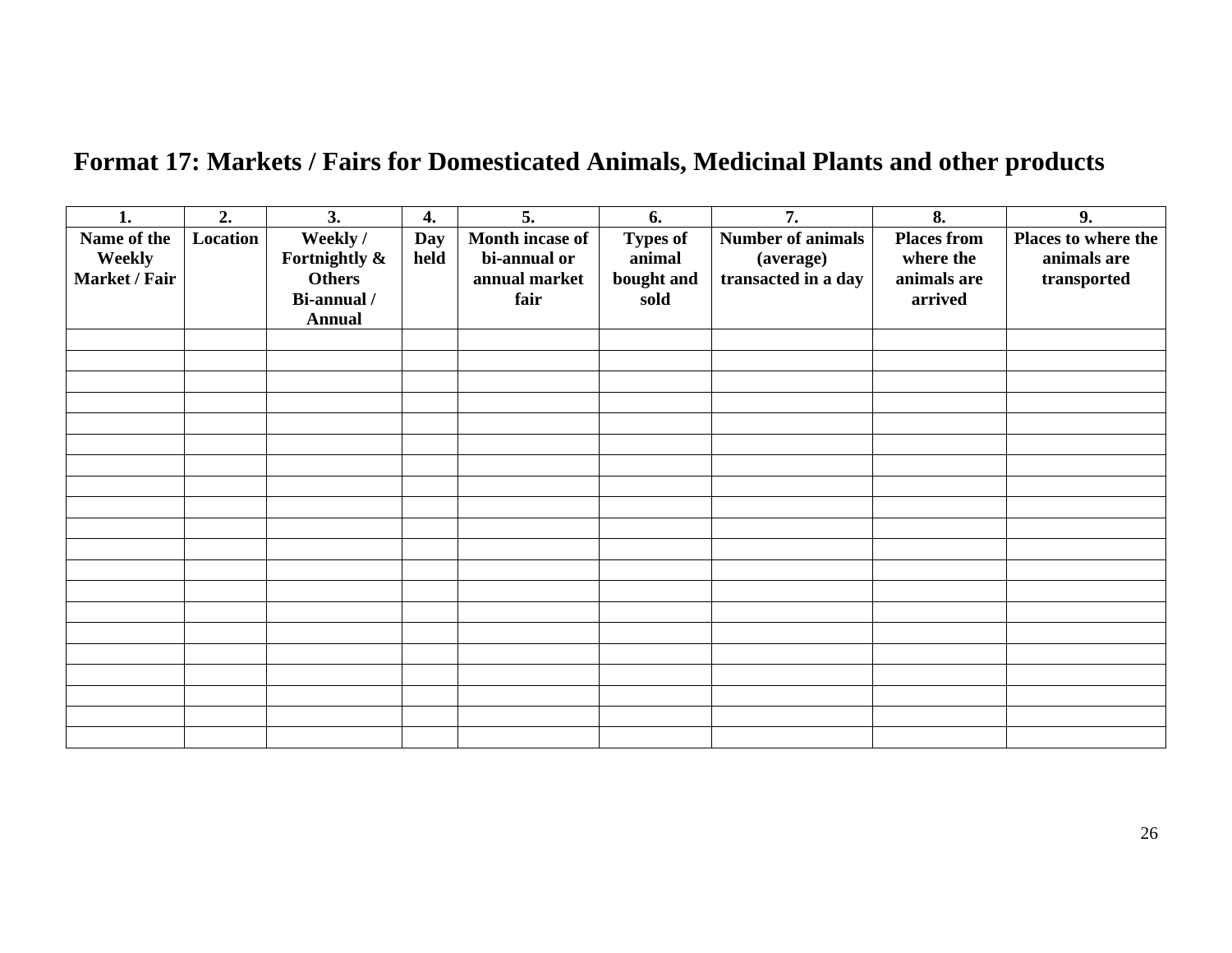# **WILD BIODIVERSITY**

# **Format 18: Trees, Shrubs, Herbs, Tubers, Grasses, Climbers**

| 1.           | 2.          | 3.                | 4.    | 5.      |      | 6.                  | 7.           | 8.        | 9.                | 10.     | 11.                     |
|--------------|-------------|-------------------|-------|---------|------|---------------------|--------------|-----------|-------------------|---------|-------------------------|
| <b>Plant</b> | Local       | <b>Scientific</b> | Habit | Habitat |      | <b>Local status</b> | Commercial / | Part      | <b>Associated</b> | Other   | <b>Community</b>        |
| <b>Type</b>  | <b>Name</b> | <b>Name</b>       |       |         | Past | <b>Present</b>      | own use      | collected | TK                | details | <b>Knowledge Holder</b> |
|              |             |                   |       |         |      |                     |              |           |                   |         |                         |
|              |             |                   |       |         |      |                     |              |           |                   |         |                         |
|              |             |                   |       |         |      |                     |              |           |                   |         |                         |
|              |             |                   |       |         |      |                     |              |           |                   |         |                         |
|              |             |                   |       |         |      |                     |              |           |                   |         |                         |
|              |             |                   |       |         |      |                     |              |           |                   |         |                         |
|              |             |                   |       |         |      |                     |              |           |                   |         |                         |
|              |             |                   |       |         |      |                     |              |           |                   |         |                         |
|              |             |                   |       |         |      |                     |              |           |                   |         |                         |
|              |             |                   |       |         |      |                     |              |           |                   |         |                         |
|              |             |                   |       |         |      |                     |              |           |                   |         |                         |
|              |             |                   |       |         |      |                     |              |           |                   |         |                         |
|              |             |                   |       |         |      |                     |              |           |                   |         |                         |
|              |             |                   |       |         |      |                     |              |           |                   |         |                         |
|              |             |                   |       |         |      |                     |              |           |                   |         |                         |
|              |             |                   |       |         |      |                     |              |           |                   |         |                         |
|              |             |                   |       |         |      |                     |              |           |                   |         |                         |
|              |             |                   |       |         |      |                     |              |           |                   |         |                         |
|              |             |                   |       |         |      |                     |              |           |                   |         |                         |
|              |             |                   |       |         |      |                     |              |           |                   |         |                         |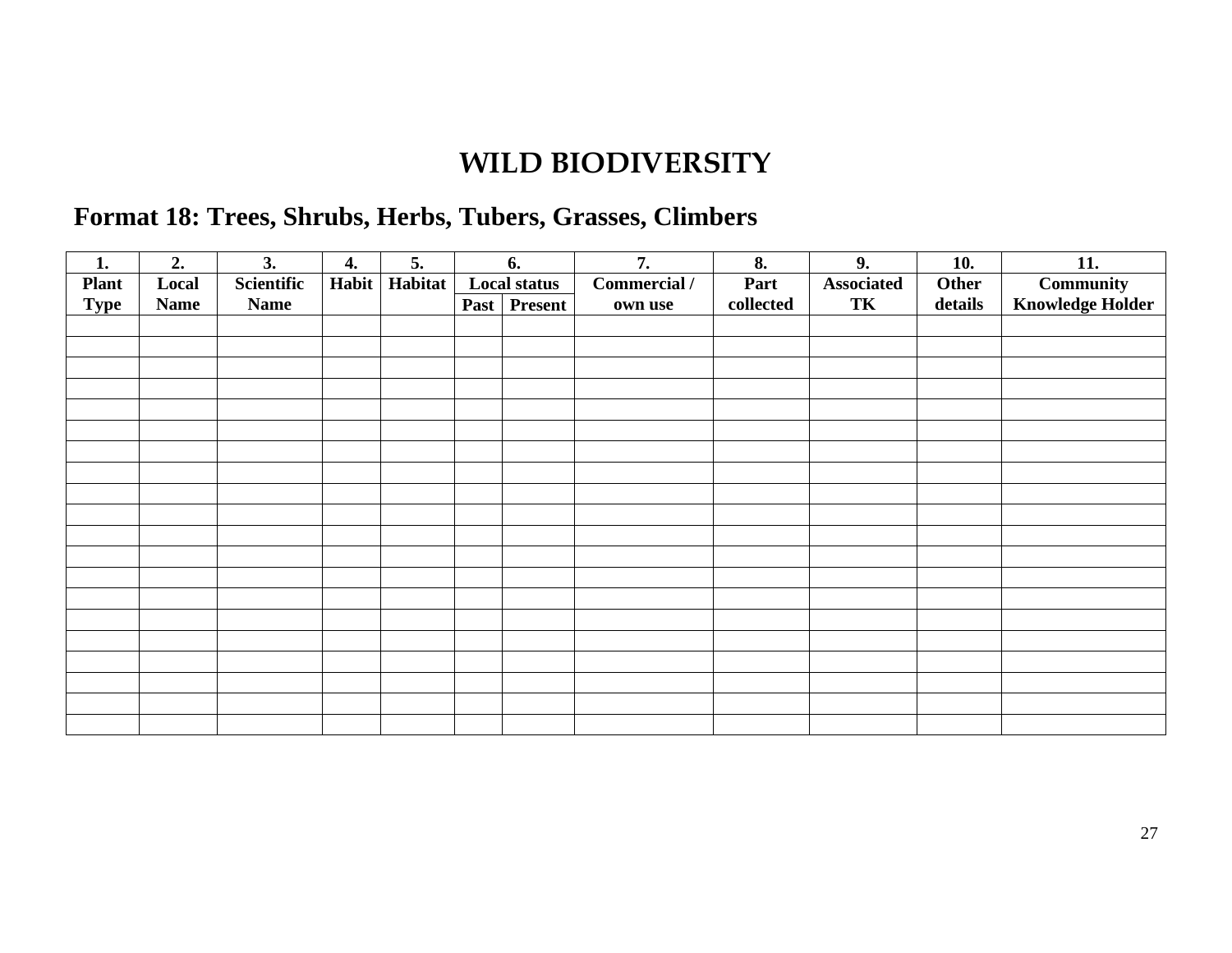| 1.             | 2.                | 3.                     | 4.             | 5.         | 6.            |
|----------------|-------------------|------------------------|----------------|------------|---------------|
| <b>Sl. No.</b> | <b>Local Name</b> | <b>Scientific Name</b> | <b>Variety</b> | Importance | <b>Status</b> |
|                |                   |                        |                |            |               |
|                |                   |                        |                |            |               |
|                |                   |                        |                |            |               |
|                |                   |                        |                |            |               |
|                |                   |                        |                |            |               |
|                |                   |                        |                |            |               |
|                |                   |                        |                |            |               |
|                |                   |                        |                |            |               |
|                |                   |                        |                |            |               |
|                |                   |                        |                |            |               |
|                |                   |                        |                |            |               |
|                |                   |                        |                |            |               |
|                |                   |                        |                |            |               |
|                |                   |                        |                |            |               |
|                |                   |                        |                |            |               |
|                |                   |                        |                |            |               |
|                |                   |                        |                |            |               |
|                |                   |                        |                |            |               |
|                |                   |                        |                |            |               |
|                |                   |                        |                |            |               |

# **Format 19: Wild Plant Species of Importance**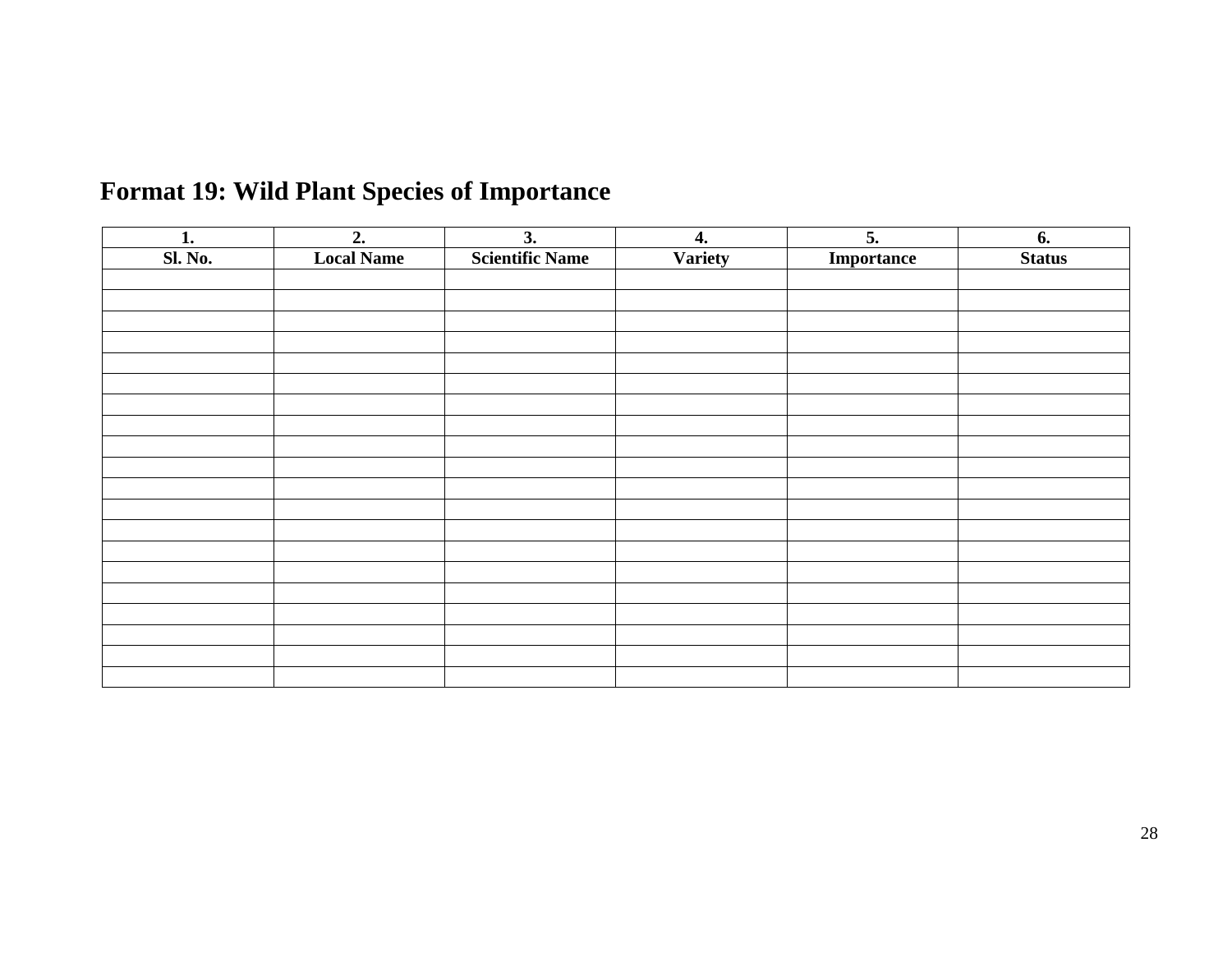| 1.          | 2.          | 3.             | 4.              | 5.      |      | 6.                                 | 7. | 8.                | 9.      | 10.                        |
|-------------|-------------|----------------|-----------------|---------|------|------------------------------------|----|-------------------|---------|----------------------------|
| Local       | Scientific  | <b>Variety</b> | <b>Features</b> | Habitat |      | <b>Local Status</b><br><b>Uses</b> |    | <b>Associated</b> | Other   | <b>Community/Knowledge</b> |
| <b>Name</b> | <b>Name</b> |                |                 |         | Past | Present                            |    | TK                | details | Holder                     |
|             |             |                |                 |         |      |                                    |    |                   |         |                            |
|             |             |                |                 |         |      |                                    |    |                   |         |                            |
|             |             |                |                 |         |      |                                    |    |                   |         |                            |
|             |             |                |                 |         |      |                                    |    |                   |         |                            |
|             |             |                |                 |         |      |                                    |    |                   |         |                            |
|             |             |                |                 |         |      |                                    |    |                   |         |                            |
|             |             |                |                 |         |      |                                    |    |                   |         |                            |
|             |             |                |                 |         |      |                                    |    |                   |         |                            |
|             |             |                |                 |         |      |                                    |    |                   |         |                            |
|             |             |                |                 |         |      |                                    |    |                   |         |                            |
|             |             |                |                 |         |      |                                    |    |                   |         |                            |
|             |             |                |                 |         |      |                                    |    |                   |         |                            |
|             |             |                |                 |         |      |                                    |    |                   |         |                            |
|             |             |                |                 |         |      |                                    |    |                   |         |                            |
|             |             |                |                 |         |      |                                    |    |                   |         |                            |
|             |             |                |                 |         |      |                                    |    |                   |         |                            |
|             |             |                |                 |         |      |                                    |    |                   |         |                            |
|             |             |                |                 |         |      |                                    |    |                   |         |                            |
|             |             |                |                 |         |      |                                    |    |                   |         |                            |
|             |             |                |                 |         |      |                                    |    |                   |         |                            |

# **Format 20: Aquatic Biodiversity**

Other details may include mode of catching fish, time of availability, breeding time, etc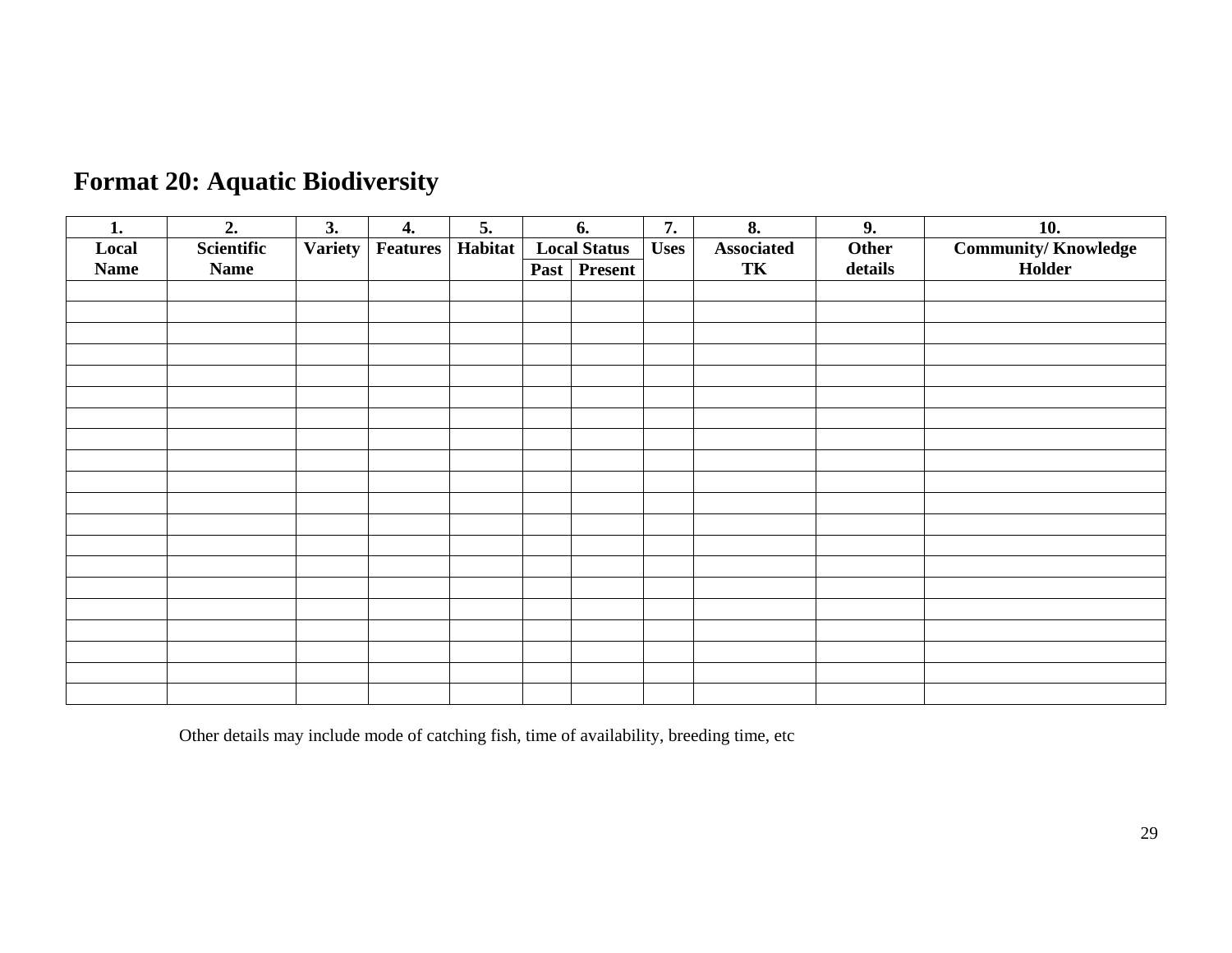| 1.             | $\overline{2}$ .  | $\overline{3}$ .       | 4.      | $\overline{5}$ . | 6.            |
|----------------|-------------------|------------------------|---------|------------------|---------------|
| <b>Sl. No.</b> | <b>Local Name</b> | <b>Scientific Name</b> | Variety | Importance       | <b>Trends</b> |
|                |                   |                        |         |                  |               |
|                |                   |                        |         |                  |               |
|                |                   |                        |         |                  |               |
|                |                   |                        |         |                  |               |
|                |                   |                        |         |                  |               |
|                |                   |                        |         |                  |               |
|                |                   |                        |         |                  |               |
|                |                   |                        |         |                  |               |
|                |                   |                        |         |                  |               |
|                |                   |                        |         |                  |               |
|                |                   |                        |         |                  |               |
|                |                   |                        |         |                  |               |
|                |                   |                        |         |                  |               |
|                |                   |                        |         |                  |               |
|                |                   |                        |         |                  |               |
|                |                   |                        |         |                  |               |
|                |                   |                        |         |                  |               |
|                |                   |                        |         |                  |               |
|                |                   |                        |         |                  |               |
|                |                   |                        |         |                  |               |
|                |                   |                        |         |                  |               |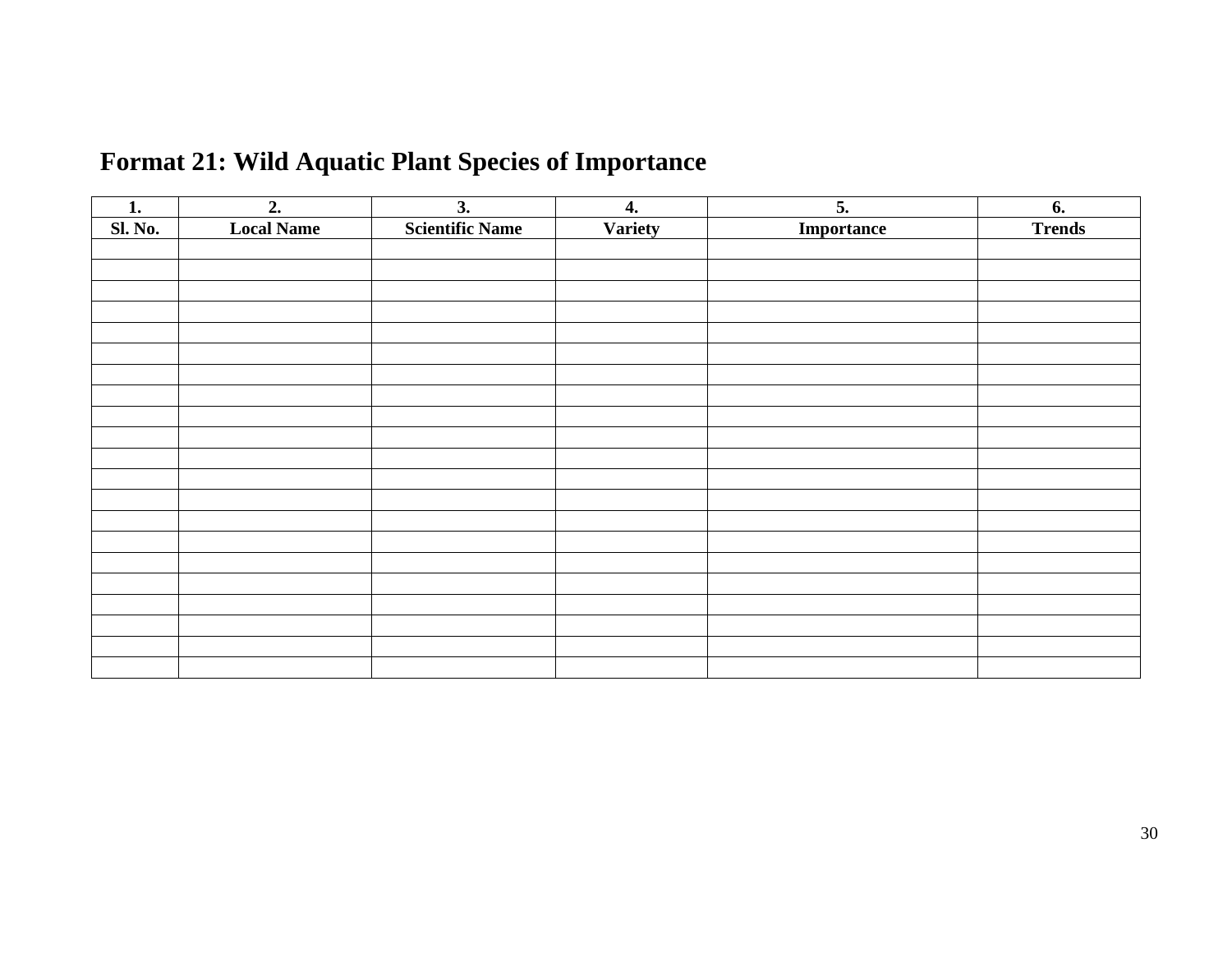| 1.           | 2.          | 3.          | 4.             | $\overline{5}$ . |             | 6.                  | $\overline{7}$ .  | 8.          | 9.   | 10.        | 11.        |
|--------------|-------------|-------------|----------------|------------------|-------------|---------------------|-------------------|-------------|------|------------|------------|
| Plant (Herb, | Local       | Scientific  | <b>Variety</b> | Landscape /      |             | <b>Local Status</b> | <b>Associated</b> | <b>Uses</b> | Part | Other      | Community/ |
| Shrub, Tree) | <b>Name</b> | <b>Name</b> |                | Habitat          | <b>Past</b> | Present             | TK                | (usage)     | used | details    | Knowledge  |
|              |             |             |                |                  |             |                     |                   |             |      | market/own | Holder     |
|              |             |             |                |                  |             |                     |                   |             |      | use        |            |
|              |             |             |                |                  |             |                     |                   |             |      |            |            |
|              |             |             |                |                  |             |                     |                   |             |      |            |            |
|              |             |             |                |                  |             |                     |                   |             |      |            |            |
|              |             |             |                |                  |             |                     |                   |             |      |            |            |
|              |             |             |                |                  |             |                     |                   |             |      |            |            |
|              |             |             |                |                  |             |                     |                   |             |      |            |            |
|              |             |             |                |                  |             |                     |                   |             |      |            |            |
|              |             |             |                |                  |             |                     |                   |             |      |            |            |
|              |             |             |                |                  |             |                     |                   |             |      |            |            |
|              |             |             |                |                  |             |                     |                   |             |      |            |            |
|              |             |             |                |                  |             |                     |                   |             |      |            |            |
|              |             |             |                |                  |             |                     |                   |             |      |            |            |
|              |             |             |                |                  |             |                     |                   |             |      |            |            |
|              |             |             |                |                  |             |                     |                   |             |      |            |            |
|              |             |             |                |                  |             |                     |                   |             |      |            |            |
|              |             |             |                |                  |             |                     |                   |             |      |            |            |
|              |             |             |                |                  |             |                     |                   |             |      |            |            |
|              |             |             |                |                  |             |                     |                   |             |      |            |            |
|              |             |             |                |                  |             |                     |                   |             |      |            |            |
|              |             |             |                |                  |             |                     |                   |             |      |            |            |

## **Format 22: Wild Plants of Medicinal Importance**

Note: Uses: Food/Veterinary Medicine/Human Medicine (Sub-divisions like for children, women etc)/Agricultural Purpose (Bio-pesticide) Other details: Harvesting period /Perennial/annual/seasonal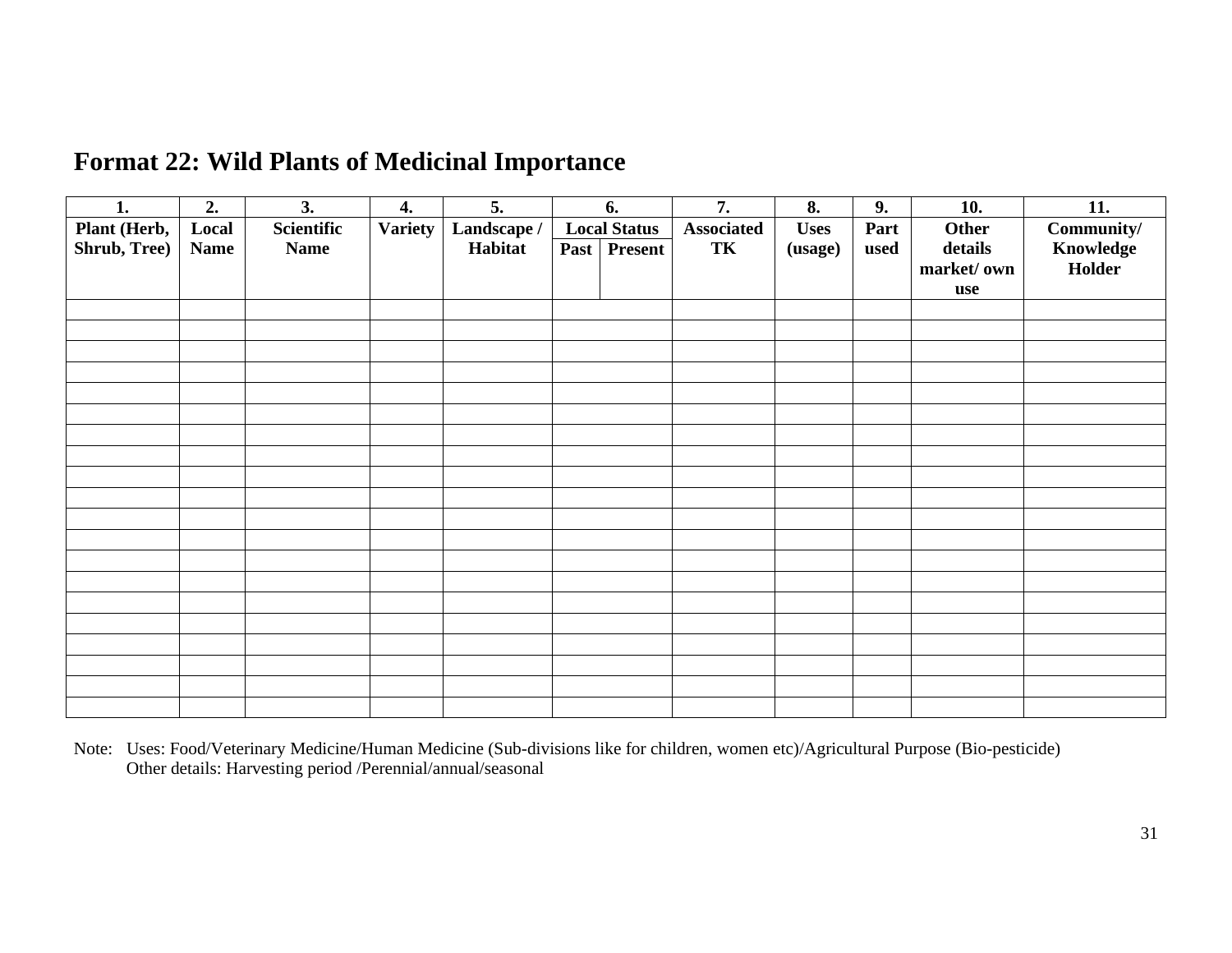| 1.          | 2.          | 3.                | 4.          | 5.                  | 6.          | 7.          | 8.                | 9.      | 10.                     |
|-------------|-------------|-------------------|-------------|---------------------|-------------|-------------|-------------------|---------|-------------------------|
| Local       | Scientific  | <b>Associated</b> | Landscape / | <b>Local Status</b> | <b>Uses</b> | Part        | <b>Associated</b> | Other   | <b>Community / Know</b> |
| <b>Name</b> | <b>Name</b> | crop              | Habitat     | Past Present        | (usage)     | <b>Used</b> | TK                | details | holder                  |
|             |             |                   |             |                     |             |             |                   |         |                         |
|             |             |                   |             |                     |             |             |                   |         |                         |
|             |             |                   |             |                     |             |             |                   |         |                         |
|             |             |                   |             |                     |             |             |                   |         |                         |
|             |             |                   |             |                     |             |             |                   |         |                         |
|             |             |                   |             |                     |             |             |                   |         |                         |
|             |             |                   |             |                     |             |             |                   |         |                         |
|             |             |                   |             |                     |             |             |                   |         |                         |
|             |             |                   |             |                     |             |             |                   |         |                         |
|             |             |                   |             |                     |             |             |                   |         |                         |
|             |             |                   |             |                     |             |             |                   |         |                         |
|             |             |                   |             |                     |             |             |                   |         |                         |
|             |             |                   |             |                     |             |             |                   |         |                         |
|             |             |                   |             |                     |             |             |                   |         |                         |
|             |             |                   |             |                     |             |             |                   |         |                         |
|             |             |                   |             |                     |             |             |                   |         |                         |
|             |             |                   |             |                     |             |             |                   |         |                         |
|             |             |                   |             |                     |             |             |                   |         |                         |
|             |             |                   |             |                     |             |             |                   |         |                         |
|             |             |                   |             |                     |             |             |                   |         |                         |

# **Format 23: Wild relatives of Crops**

Note: Other details may include 'function as a substitute plant' in the absence of a particular plant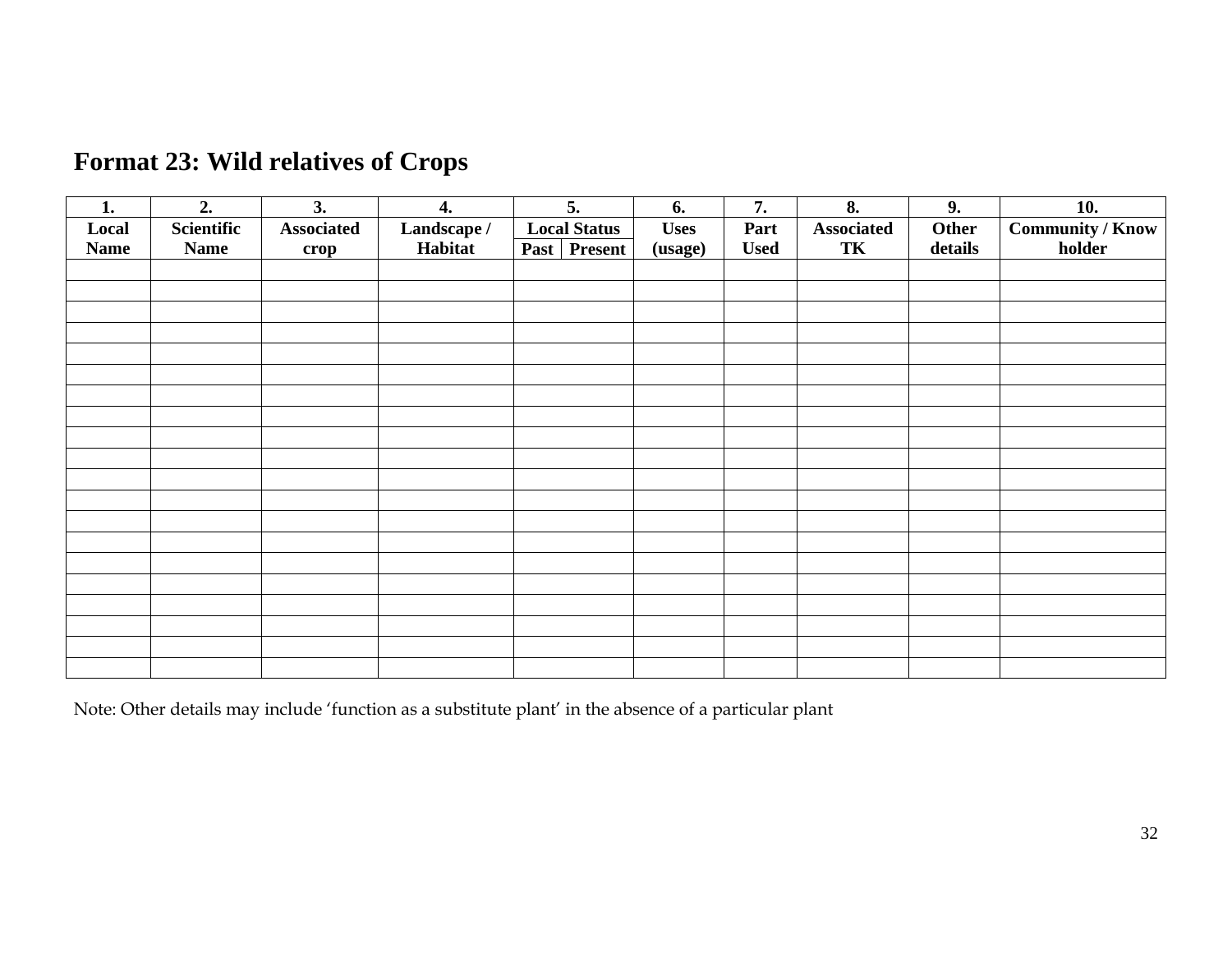| 1.          | 2.          | 3.             | 4.      | 5.                                 | 6.                | 7.        | 8.                          |
|-------------|-------------|----------------|---------|------------------------------------|-------------------|-----------|-----------------------------|
| Local       | Scientific  | <b>Variety</b> | Habitat | <b>Commercial / Non-commercial</b> | <b>Associated</b> | Any other | <b>Community/ Knowledge</b> |
| <b>Name</b> | <b>Name</b> |                |         | <b>Uses</b>                        | TK                | Detail    | Holder                      |
|             |             |                |         |                                    |                   |           |                             |
|             |             |                |         |                                    |                   |           |                             |
|             |             |                |         |                                    |                   |           |                             |
|             |             |                |         |                                    |                   |           |                             |
|             |             |                |         |                                    |                   |           |                             |
|             |             |                |         |                                    |                   |           |                             |
|             |             |                |         |                                    |                   |           |                             |
|             |             |                |         |                                    |                   |           |                             |
|             |             |                |         |                                    |                   |           |                             |
|             |             |                |         |                                    |                   |           |                             |
|             |             |                |         |                                    |                   |           |                             |
|             |             |                |         |                                    |                   |           |                             |
|             |             |                |         |                                    |                   |           |                             |
|             |             |                |         |                                    |                   |           |                             |
|             |             |                |         |                                    |                   |           |                             |
|             |             |                |         |                                    |                   |           |                             |
|             |             |                |         |                                    |                   |           |                             |
|             |             |                |         |                                    |                   |           |                             |
|             |             |                |         |                                    |                   |           |                             |
|             |             |                |         |                                    |                   |           |                             |
|             |             |                |         |                                    |                   |           |                             |

# **Format 24: Ornamental Plants**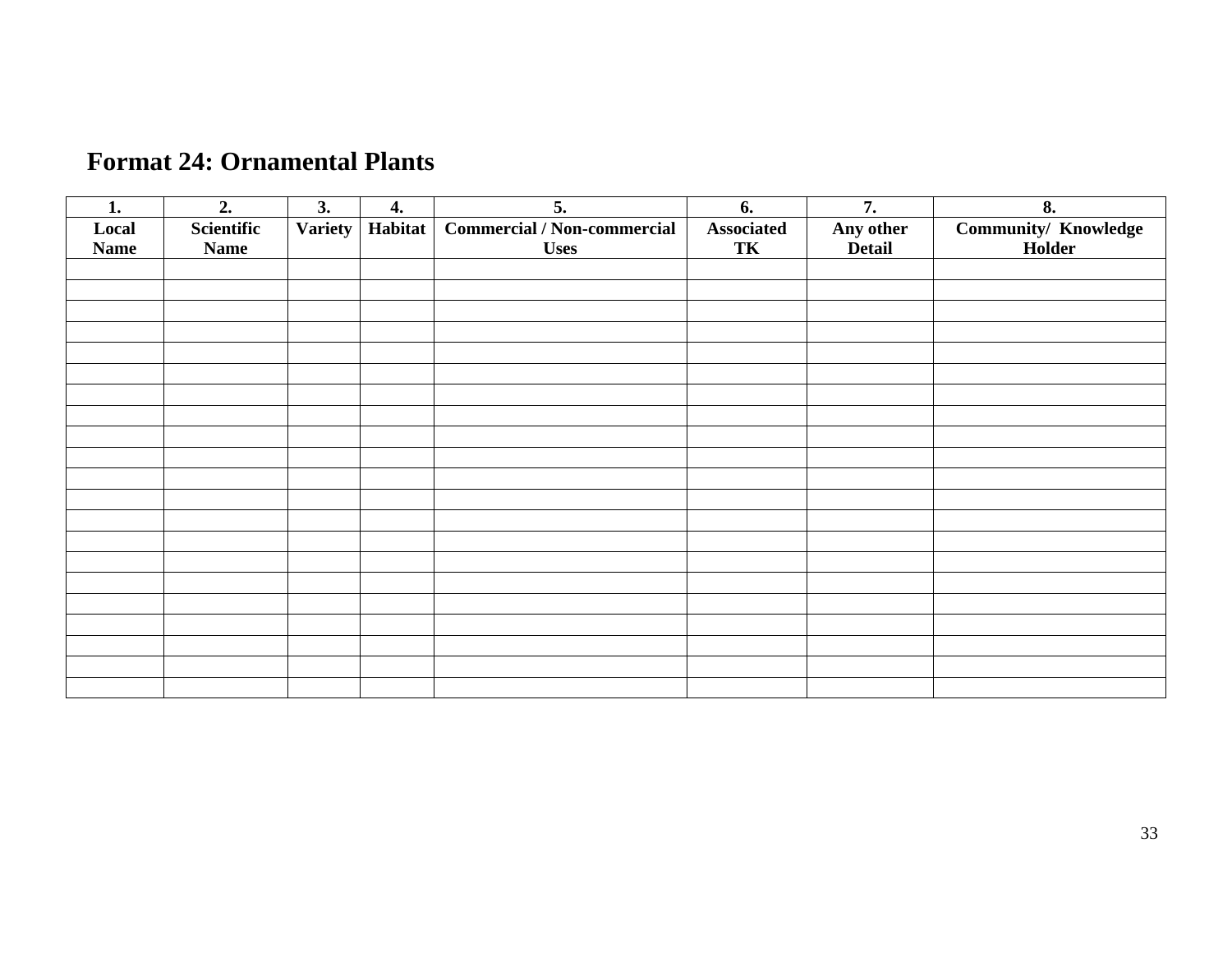| 1.           | 2.          | 3.          | 4.             | 5.      | 6.                     | 7.          | 8.   | 9.                | 10.           | 11.              |
|--------------|-------------|-------------|----------------|---------|------------------------|-------------|------|-------------------|---------------|------------------|
| Plant (Herb, | Local       | Scientific  | <b>Variety</b> | Habitat | <b>Local Status</b>    | <b>Uses</b> | Part | <b>Associated</b> | Other details | <b>Community</b> |
| Shrub, Tree) | <b>Name</b> | <b>Name</b> |                |         | <b>Present</b><br>Past | (usage)     | used | TK                | (mode of use) | knowledge holder |
|              |             |             |                |         |                        |             |      |                   |               |                  |
|              |             |             |                |         |                        |             |      |                   |               |                  |
|              |             |             |                |         |                        |             |      |                   |               |                  |
|              |             |             |                |         |                        |             |      |                   |               |                  |
|              |             |             |                |         |                        |             |      |                   |               |                  |
|              |             |             |                |         |                        |             |      |                   |               |                  |
|              |             |             |                |         |                        |             |      |                   |               |                  |
|              |             |             |                |         |                        |             |      |                   |               |                  |
|              |             |             |                |         |                        |             |      |                   |               |                  |
|              |             |             |                |         |                        |             |      |                   |               |                  |
|              |             |             |                |         |                        |             |      |                   |               |                  |
|              |             |             |                |         |                        |             |      |                   |               |                  |
|              |             |             |                |         |                        |             |      |                   |               |                  |
|              |             |             |                |         |                        |             |      |                   |               |                  |
|              |             |             |                |         |                        |             |      |                   |               |                  |
|              |             |             |                |         |                        |             |      |                   |               |                  |
|              |             |             |                |         |                        |             |      |                   |               |                  |
|              |             |             |                |         |                        |             |      |                   |               |                  |
|              |             |             |                |         |                        |             |      |                   |               |                  |
|              |             |             |                |         |                        |             |      |                   |               |                  |
|              |             |             |                |         |                        |             |      |                   |               |                  |

# **Format 25: Fumigate / Chewing Plants**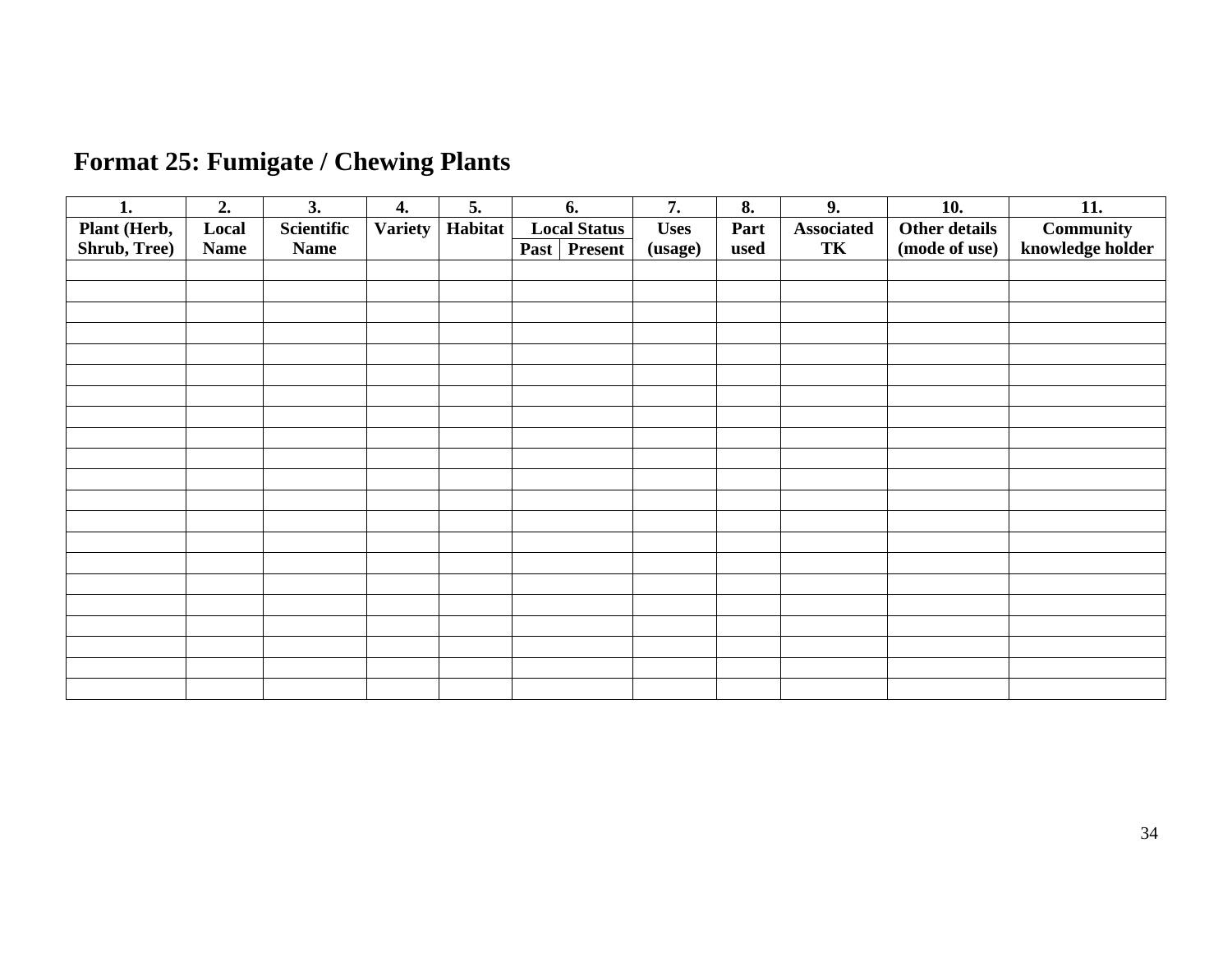| 1.                | 2.                                | 3. |      | 4.            | $\overline{5}$ .                                   | 6. | $\overline{7}$ . | 8.                                |
|-------------------|-----------------------------------|----|------|---------------|----------------------------------------------------|----|------------------|-----------------------------------|
| <b>Local Name</b> | Scientific Name   Habitat   Local |    |      | <b>Status</b> | Other Uses, if any   Associated TK   Other Details |    |                  | <b>Community/Knowledge Holder</b> |
|                   |                                   |    | Past | Present       |                                                    |    |                  |                                   |
|                   |                                   |    |      |               |                                                    |    |                  |                                   |
|                   |                                   |    |      |               |                                                    |    |                  |                                   |
|                   |                                   |    |      |               |                                                    |    |                  |                                   |
|                   |                                   |    |      |               |                                                    |    |                  |                                   |
|                   |                                   |    |      |               |                                                    |    |                  |                                   |
|                   |                                   |    |      |               |                                                    |    |                  |                                   |
|                   |                                   |    |      |               |                                                    |    |                  |                                   |
|                   |                                   |    |      |               |                                                    |    |                  |                                   |
|                   |                                   |    |      |               |                                                    |    |                  |                                   |
|                   |                                   |    |      |               |                                                    |    |                  |                                   |
|                   |                                   |    |      |               |                                                    |    |                  |                                   |
|                   |                                   |    |      |               |                                                    |    |                  |                                   |
|                   |                                   |    |      |               |                                                    |    |                  |                                   |
|                   |                                   |    |      |               |                                                    |    |                  |                                   |
|                   |                                   |    |      |               |                                                    |    |                  |                                   |
|                   |                                   |    |      |               |                                                    |    |                  |                                   |
|                   |                                   |    |      |               |                                                    |    |                  |                                   |
|                   |                                   |    |      |               |                                                    |    |                  |                                   |
|                   |                                   |    |      |               |                                                    |    |                  |                                   |
|                   |                                   |    |      |               |                                                    |    |                  |                                   |

## **Format 26: Timber Plants**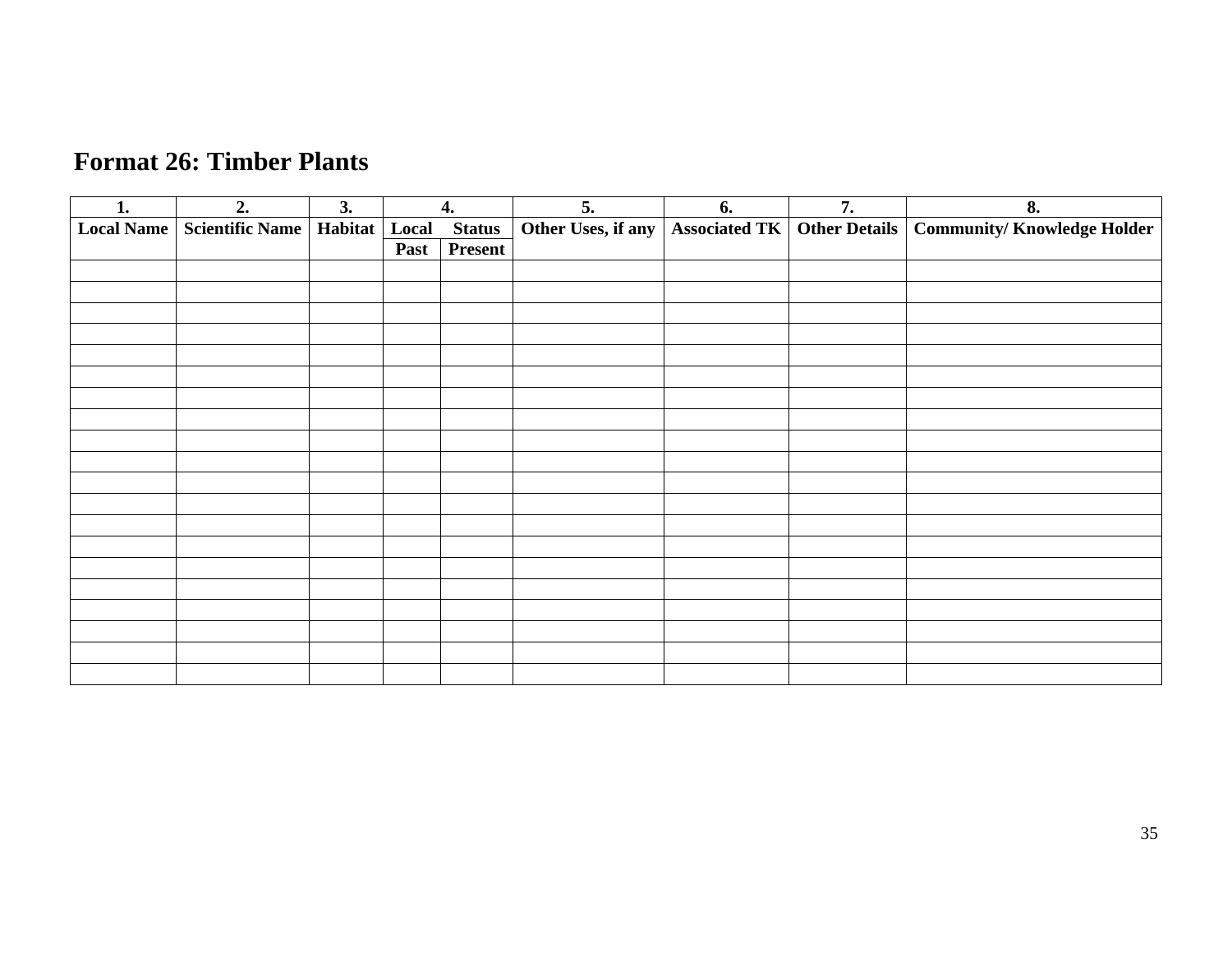| 1.                          | 2.                   | 3.                        | 4.      |             | 5.                                    | 6.                                           | 7.                                           | 8.                          | 9.               | 10.                                   |
|-----------------------------|----------------------|---------------------------|---------|-------------|---------------------------------------|----------------------------------------------|----------------------------------------------|-----------------------------|------------------|---------------------------------------|
| <b>Plant</b><br><b>Type</b> | Local<br><b>Name</b> | Scientific<br><b>Name</b> | Habitat | <b>Past</b> | <b>Local Status</b><br><b>Present</b> | <b>Parts</b><br><b>Collected</b><br>(if any) | <b>Commercial</b><br><b>Uses</b><br>(if any) | <b>Other</b><br><b>Uses</b> | Associated<br>TK | Community/<br><b>Knowledge Holder</b> |
|                             |                      |                           |         |             |                                       |                                              |                                              |                             |                  |                                       |
|                             |                      |                           |         |             |                                       |                                              |                                              |                             |                  |                                       |
|                             |                      |                           |         |             |                                       |                                              |                                              |                             |                  |                                       |
|                             |                      |                           |         |             |                                       |                                              |                                              |                             |                  |                                       |
|                             |                      |                           |         |             |                                       |                                              |                                              |                             |                  |                                       |
|                             |                      |                           |         |             |                                       |                                              |                                              |                             |                  |                                       |
|                             |                      |                           |         |             |                                       |                                              |                                              |                             |                  |                                       |
|                             |                      |                           |         |             |                                       |                                              |                                              |                             |                  |                                       |
|                             |                      |                           |         |             |                                       |                                              |                                              |                             |                  |                                       |
|                             |                      |                           |         |             |                                       |                                              |                                              |                             |                  |                                       |
|                             |                      |                           |         |             |                                       |                                              |                                              |                             |                  |                                       |
|                             |                      |                           |         |             |                                       |                                              |                                              |                             |                  |                                       |
|                             |                      |                           |         |             |                                       |                                              |                                              |                             |                  |                                       |
|                             |                      |                           |         |             |                                       |                                              |                                              |                             |                  |                                       |
|                             |                      |                           |         |             |                                       |                                              |                                              |                             |                  |                                       |
|                             |                      |                           |         |             |                                       |                                              |                                              |                             |                  |                                       |
|                             |                      |                           |         |             |                                       |                                              |                                              |                             |                  |                                       |
|                             |                      |                           |         |             |                                       |                                              |                                              |                             |                  |                                       |
|                             |                      |                           |         |             |                                       |                                              |                                              |                             |                  |                                       |
|                             |                      |                           |         |             |                                       |                                              |                                              |                             |                  |                                       |

# **Format 27: Other Plants in the Wild**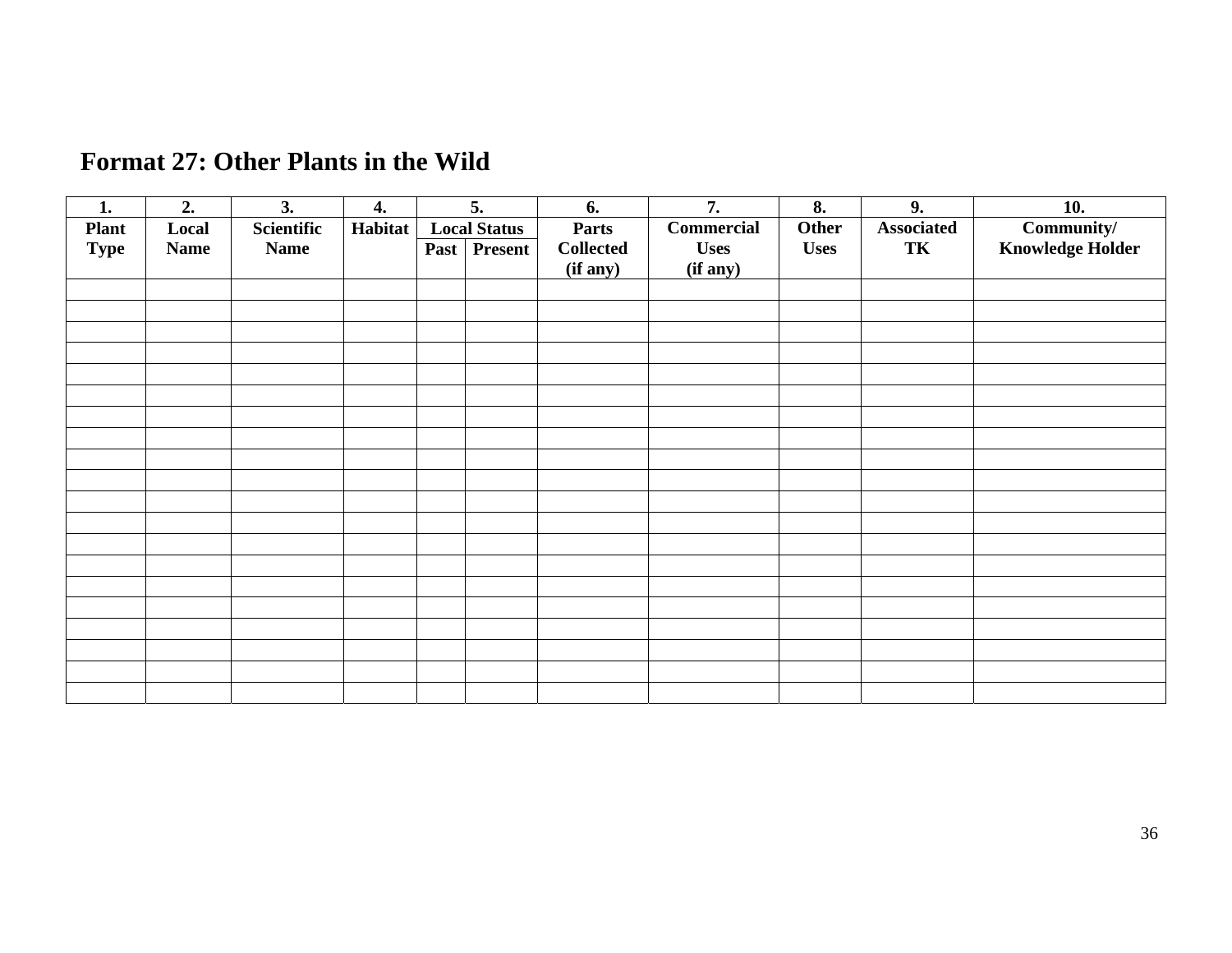| 1.                           | 2.                   | 3.                        | 4.      | 5.                 | 6.                            | 7.                                    |                             | 9.                      | 10.                                           | 11.              | 12.                               |
|------------------------------|----------------------|---------------------------|---------|--------------------|-------------------------------|---------------------------------------|-----------------------------|-------------------------|-----------------------------------------------|------------------|-----------------------------------|
| <b>Animal</b><br><b>Type</b> | Local<br><b>Name</b> | Scientific<br><b>Name</b> | Habitat | <b>Description</b> | <b>Season</b><br>when<br>seen | <b>Local Status</b><br>Past   Present | <b>Uses</b><br>(ii)<br>any) | <b>Associated</b><br>TK | Mode of<br>Hunting,<br>collecting (if<br>any) | Other<br>details | Community/<br>Knowledge<br>Holder |
|                              |                      |                           |         |                    |                               |                                       |                             |                         |                                               |                  |                                   |
|                              |                      |                           |         |                    |                               |                                       |                             |                         |                                               |                  |                                   |
|                              |                      |                           |         |                    |                               |                                       |                             |                         |                                               |                  |                                   |
|                              |                      |                           |         |                    |                               |                                       |                             |                         |                                               |                  |                                   |
|                              |                      |                           |         |                    |                               |                                       |                             |                         |                                               |                  |                                   |
|                              |                      |                           |         |                    |                               |                                       |                             |                         |                                               |                  |                                   |
|                              |                      |                           |         |                    |                               |                                       |                             |                         |                                               |                  |                                   |
|                              |                      |                           |         |                    |                               |                                       |                             |                         |                                               |                  |                                   |
|                              |                      |                           |         |                    |                               |                                       |                             |                         |                                               |                  |                                   |
|                              |                      |                           |         |                    |                               |                                       |                             |                         |                                               |                  |                                   |
|                              |                      |                           |         |                    |                               |                                       |                             |                         |                                               |                  |                                   |
|                              |                      |                           |         |                    |                               |                                       |                             |                         |                                               |                  |                                   |
|                              |                      |                           |         |                    |                               |                                       |                             |                         |                                               |                  |                                   |
|                              |                      |                           |         |                    |                               |                                       |                             |                         |                                               |                  |                                   |
|                              |                      |                           |         |                    |                               |                                       |                             |                         |                                               |                  |                                   |
|                              |                      |                           |         |                    |                               |                                       |                             |                         |                                               |                  |                                   |
|                              |                      |                           |         |                    |                               |                                       |                             |                         |                                               |                  |                                   |
|                              |                      |                           |         |                    |                               |                                       |                             |                         |                                               |                  |                                   |
|                              |                      |                           |         |                    |                               |                                       |                             |                         |                                               |                  |                                   |
|                              |                      |                           |         |                    |                               |                                       |                             |                         |                                               |                  |                                   |

# **Format 28: Wild Animals (Mammals, Birds, Reptiles, Amphibia, Insects, others)**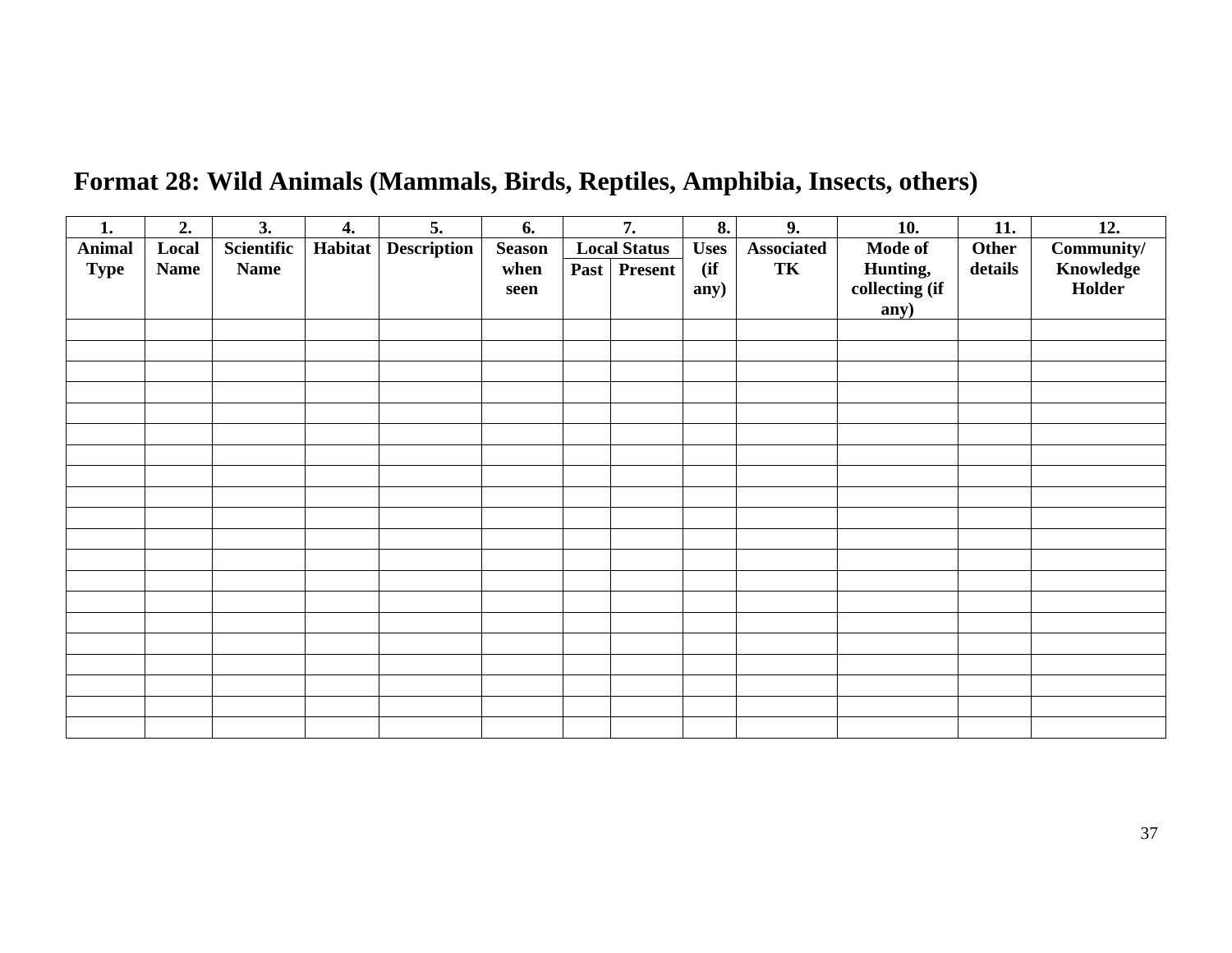# **URBAN BIODIVERSITY**

## **Format 29: Flora**

| 1. | 2.                   | 3. | 4. | 5. | 6. | 7.                                                                                           |
|----|----------------------|----|----|----|----|----------------------------------------------------------------------------------------------|
|    | Sr. No.   Local Name |    |    |    |    | Scientific Name   Type of Plants   Habitat   Flowering Season   Remarks (Rare / Common etc.) |
|    |                      |    |    |    |    |                                                                                              |
|    |                      |    |    |    |    |                                                                                              |
|    |                      |    |    |    |    |                                                                                              |
|    |                      |    |    |    |    |                                                                                              |
|    |                      |    |    |    |    |                                                                                              |
|    |                      |    |    |    |    |                                                                                              |
|    |                      |    |    |    |    |                                                                                              |
|    |                      |    |    |    |    |                                                                                              |
|    |                      |    |    |    |    |                                                                                              |
|    |                      |    |    |    |    |                                                                                              |
|    |                      |    |    |    |    |                                                                                              |
|    |                      |    |    |    |    |                                                                                              |
|    |                      |    |    |    |    |                                                                                              |
|    |                      |    |    |    |    |                                                                                              |
|    |                      |    |    |    |    |                                                                                              |
|    |                      |    |    |    |    |                                                                                              |
|    |                      |    |    |    |    |                                                                                              |
|    |                      |    |    |    |    |                                                                                              |

 **Note:** Separate format should be used for road side plantation / Parks and Gardens / Housing estate / Commercial buildings/ other institutional areas, Private club premises and also for Aquatic (water) habitat and Terrestrial (land) habitat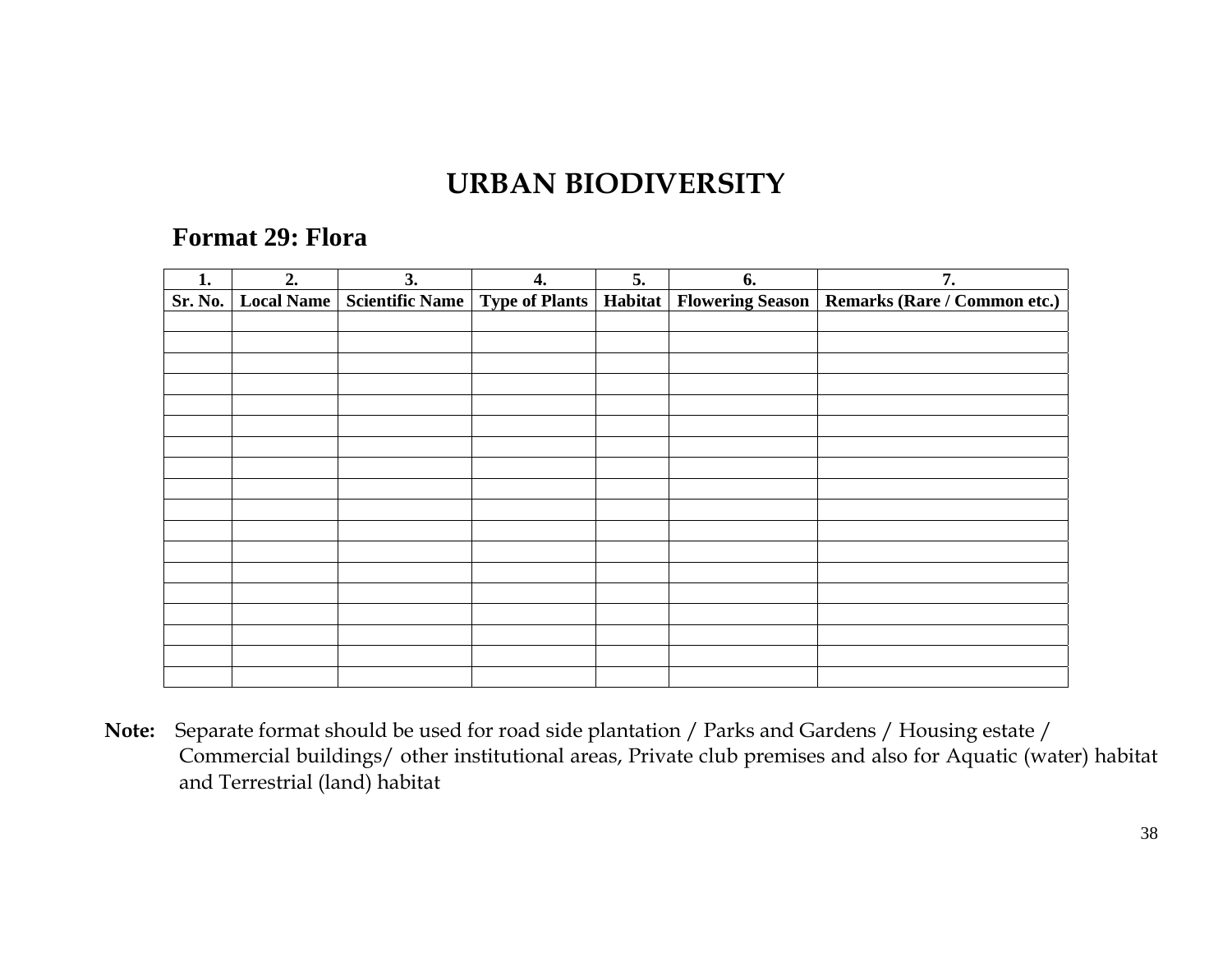## **Format 30: Fauna**

| 1.      | 2.                | 3.              | 4.                                                               | 5. | 6.                                  |
|---------|-------------------|-----------------|------------------------------------------------------------------|----|-------------------------------------|
| Sr. No. | <b>Local Name</b> | Scientific Name | Type of Animals (Mammals / Birds / Fish / Insect etc.)   Habitat |    | <b>Remarks (Rare / Common etc.)</b> |
|         |                   |                 |                                                                  |    |                                     |
|         |                   |                 |                                                                  |    |                                     |
|         |                   |                 |                                                                  |    |                                     |
|         |                   |                 |                                                                  |    |                                     |
|         |                   |                 |                                                                  |    |                                     |
|         |                   |                 |                                                                  |    |                                     |
|         |                   |                 |                                                                  |    |                                     |
|         |                   |                 |                                                                  |    |                                     |
|         |                   |                 |                                                                  |    |                                     |
|         |                   |                 |                                                                  |    |                                     |
|         |                   |                 |                                                                  |    |                                     |
|         |                   |                 |                                                                  |    |                                     |
|         |                   |                 |                                                                  |    |                                     |
|         |                   |                 |                                                                  |    |                                     |
|         |                   |                 |                                                                  |    |                                     |
|         |                   |                 |                                                                  |    |                                     |
|         |                   |                 |                                                                  |    |                                     |
|         |                   |                 |                                                                  |    |                                     |

**Note:** Separate format should be used for road side plantation - habitat / Parks and Gardens / Housing estate / Commercial buildings/ other institutional areas, Private club premises and also for Aquatic (water) habitat and Terrestrial (land) habitat

## *End of Part II*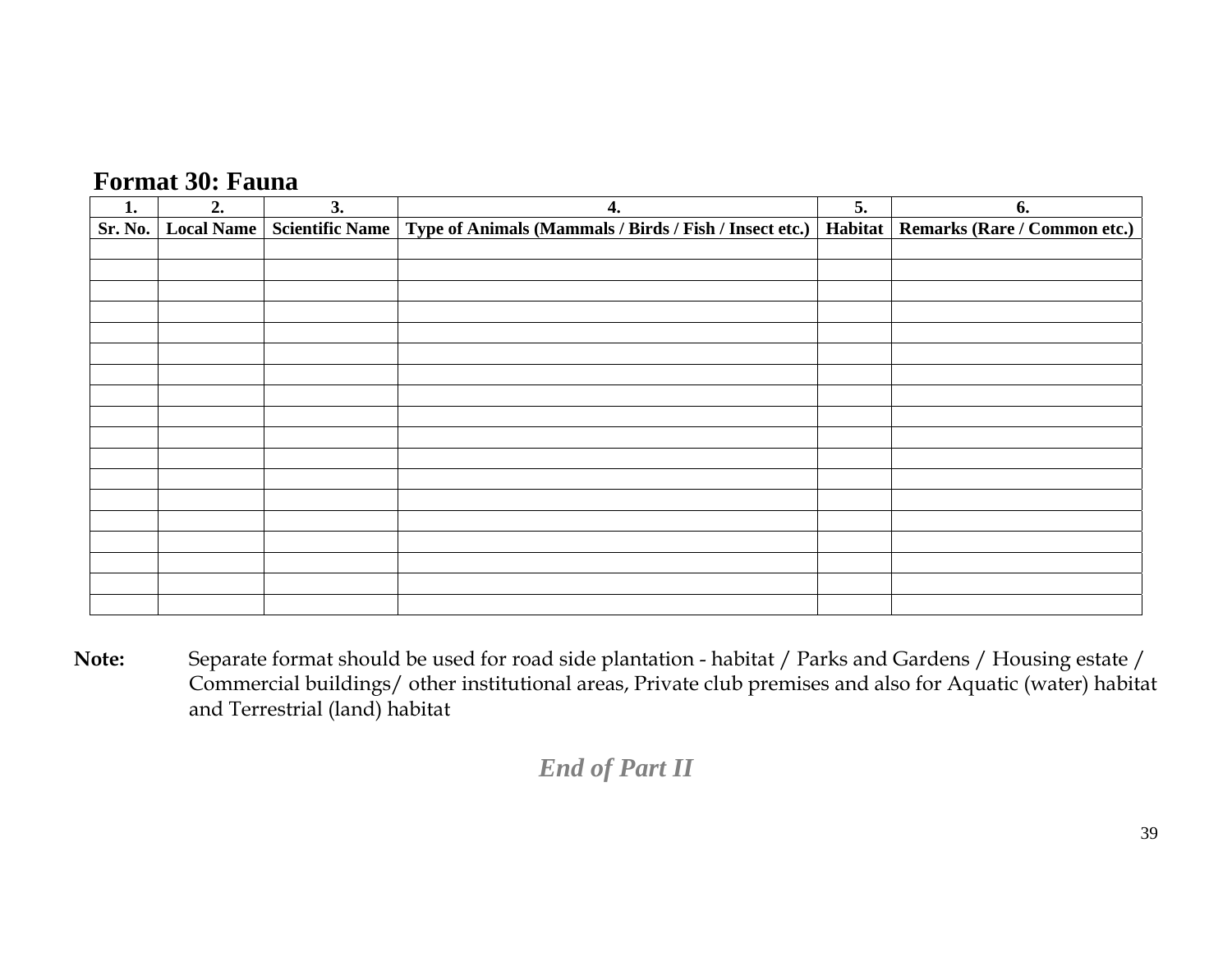# **Part III Guide to Field Study**

## **Profile of the Study Area**

## 3.1 General Profile

Each study area has its own characteristics. The PBR is to include the general profile of the area – its geographical location, district, block, gram panchayat, J.L no. from Mouza / Ward map, altitude, latitude, longitude (whenever possible). The boundary of the study area and also its connectivity should be additional point in the general profile.

3.2 Socio-Economic Profile

An outlined socio-economic profile of the study area will help to understand people's dependency on the biological resources, either for internal use or for external supply. The following information will be required to get the socioeconomic profile:

• Population – to get the total population of the study area individual household survey is to be carried out with reference to the following parameters.

♦ Total number of members

|           | Total Hamper of members |                                                                                 |
|-----------|-------------------------|---------------------------------------------------------------------------------|
|           | Male -                  | below 18 years, 18 – 65 years, above 65 years                                   |
|           | - Female -              | below 18 years, 18 – 65 years, above 65 years                                   |
|           | - Literacy rate         |                                                                                 |
|           | Male –                  | 4-18 years, 18-65 years, above 65 years                                         |
|           | - Female -              | 4-18 years, 18-65 years, above 65 years                                         |
|           | • Drinking water –      | Source, Number (in case of dug well and tube well)                              |
| $\bullet$ | Sanitation              | Sanitary latrine present or absent                                              |
|           | • Land holding          |                                                                                 |
|           | - Agricultural land -   | Upto 5 cottah,                                                                  |
|           |                         | 5 cottah – 1 bigha,                                                             |
|           |                         | $1 - 5$ bigha,                                                                  |
|           |                         | Above 5 bigha                                                                   |
|           |                         | $(1 \text{ cottah} - 720 \text{ sq.ft}; 1 \text{ bigha} - 14400 \text{ sq.ft})$ |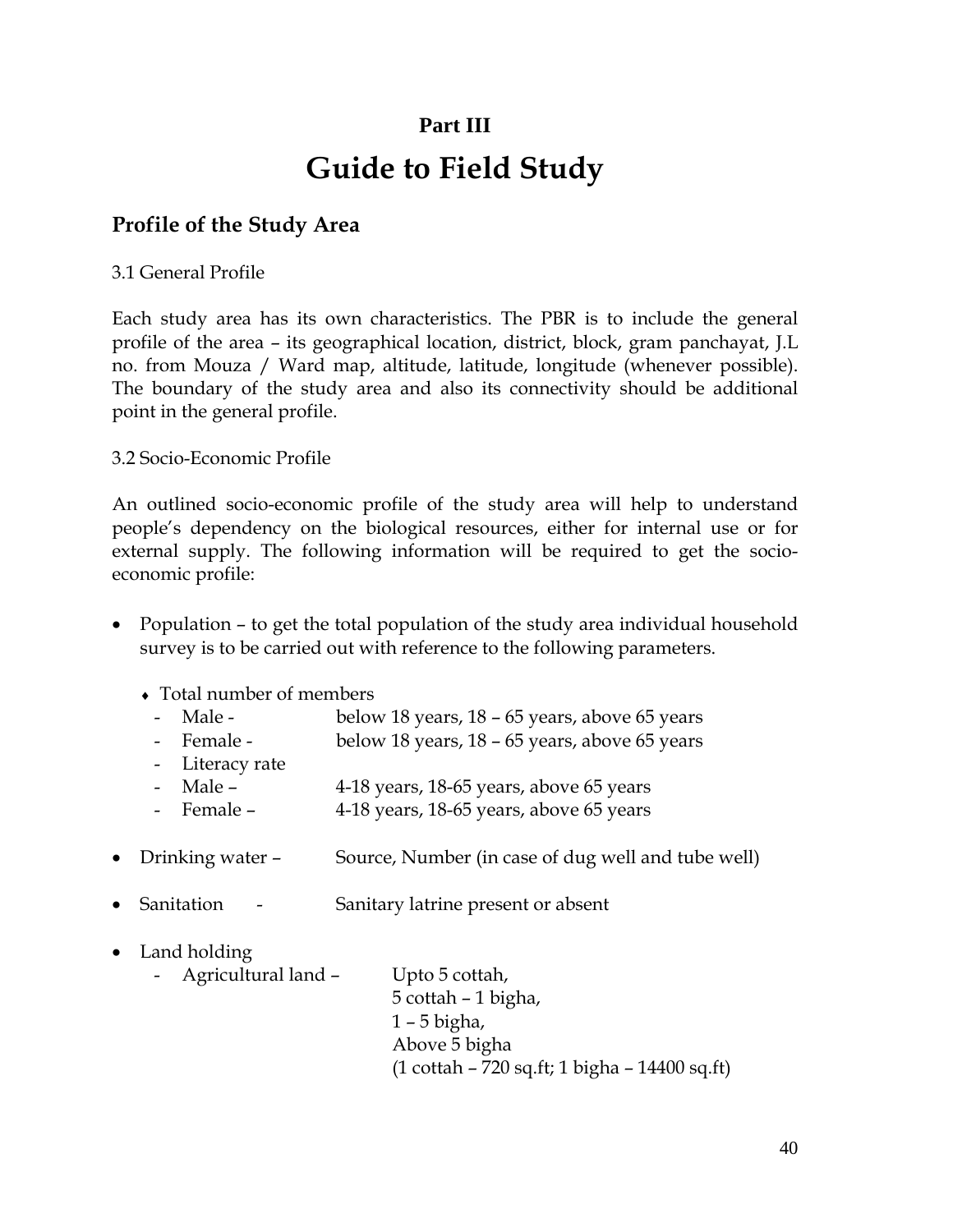- Occupation
	- Agriculture
	- Fisheries
	- Animal husbandry
	- Trading
	- Manufacturing
	- Other unorganized worker
	- Organized worker
- Family wise monthly income
- Healthcare and dependency on traditional medicine
- Fuel use and source
- Daily food habit
	- Staple food
		- Pulses
		- Vegetables
		- Oilseeds
		- Fish, egg, meat
- Domesticated animals number, types and breed (e.g., cow, goat, chicken, duck)
- Type of housing Kutchha, Pucca
- Respondent's awareness to biological diversity

Special focus should be given to the more knowledgeable individual, men and women. During the survey, the following format may be used for recoding of information of knowledgeable individuals: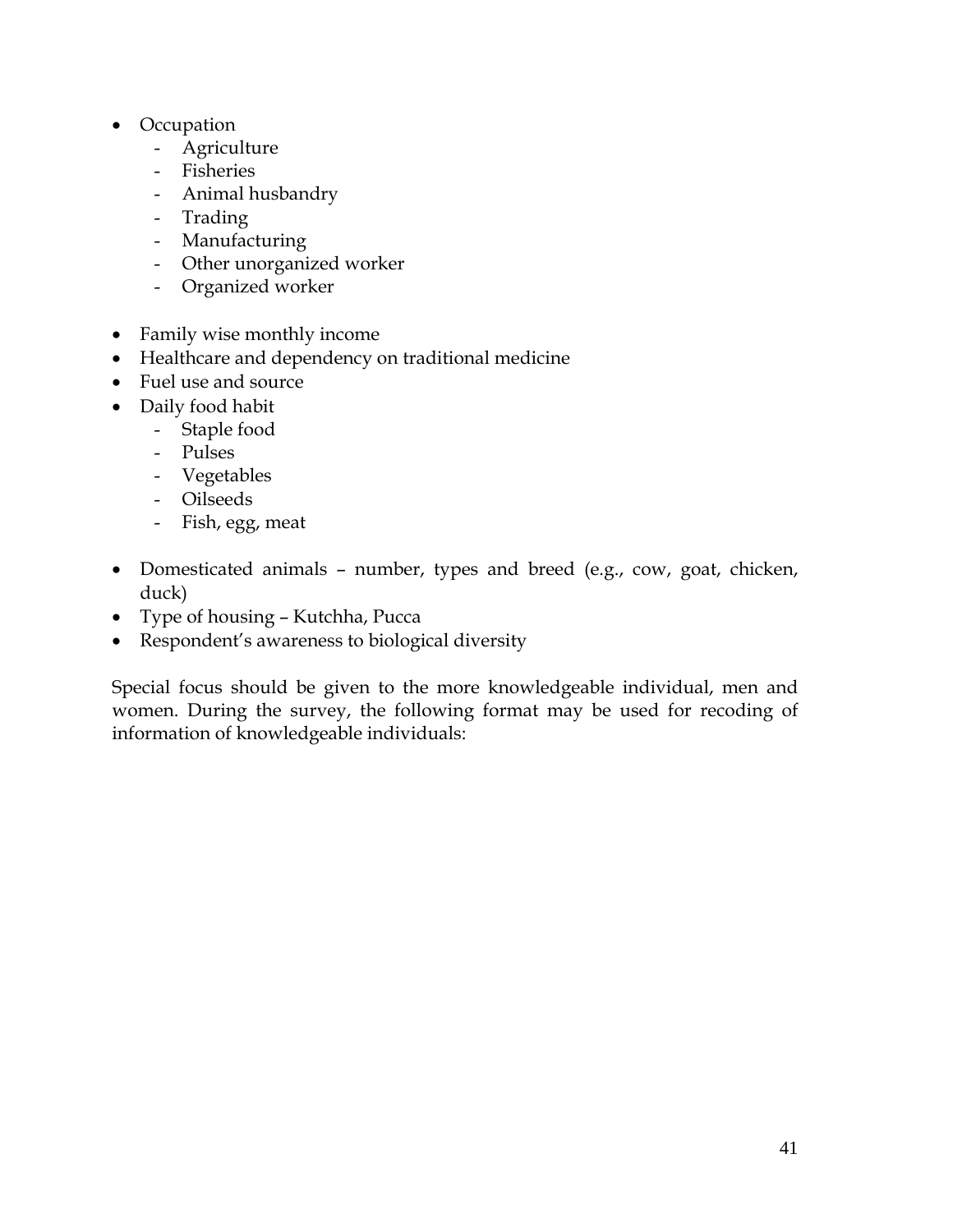## **Natural Resources: Survey and Documentation**

Natural Resources include non-living elements like air, water, soil, minerals and also living elements like, plants, animals and microorganisms. Together the nature provides the life sustaining system**.** 

## **1.0 Non-Living Natural Resources**

## *1.1 Land Resource:*

Land and soil is a vital resource supporting biological diversity. Soil is not an inert substance. It provides shelter to tiny microbial organisms like bacteria and fungi as also micro arthropods and earthworms, not easily visible to naked eyes.

In order to understand land and soil, it is therefore essential to prepare a basic target area (urban, non-forest rural, forest, mountain, coastal, island etc.) based land use map. To prepare such a map one has to study the following:

#### *For Urban Area:*

| (I) | Land for human habitation |
|-----|---------------------------|
|-----|---------------------------|

- a. How much land is used
- b. What type of land is preferred
- (II) Roads
	- a. Length of the Pucca road
	- b. Length of the Kutchha road
- (III) Institutional and Commercial Area
	- a. Small scale industries
	- b. Markets
	- c. Institutions like office, educational institution
- (IV) Parks, Gardens and Open Space
	- a. Total park and garden area
	- b. Total open space area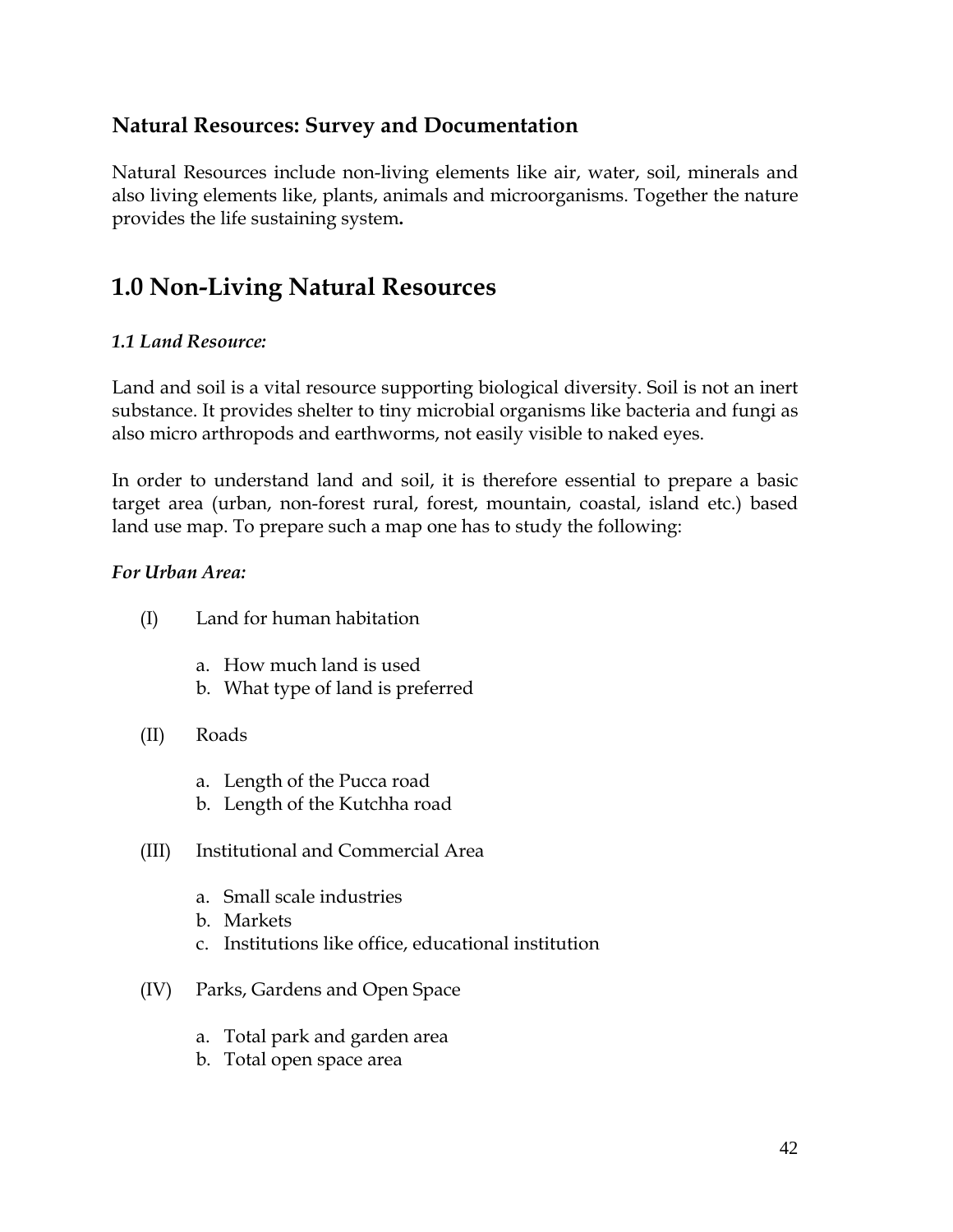- (V) Wetlands
	- a. Name, location, ownership, area and current uses of wetlands (Details are given under Water Resource)
- (VI) Rivers / Canals / Creeks to understand the flowing water profile (if any)
	- a. Length of the river/canal
	- b. Current uses of river/canal water

#### *For Non-Forest Rural Area:*

- (I) Agricultural Land
	- a. How much water is accumulated in low, medium and high land?
	- b. Whether such land is used for single crop, two crops or more?
	- c. What type of irrigation is currently practiced?
	- d. What are the major crops used for cultivation?
- (II) Wetlands
	- a. Name, location, ownership, area and current uses of wetlands in the village (Details are given under Water Resource)
- (III) Land for human habitation
	- a. How much land is used?
	- b. What type of land is preferred?
- (IV) Fallow Land
	- a. Area of fallow and their location
	- b. Vegetation in the fallow land
	- c. Fauna in the fallow
	- d. Whether it is used for any religious purposes?
	- e. Whether permanent fallow or current fallow?
- (V) Rivers / Canals / Creeks to understand the flowing water profile
	- a. Origin of the river/canal
	- b. Length of the river/canal
	- c. Current uses of river/canal water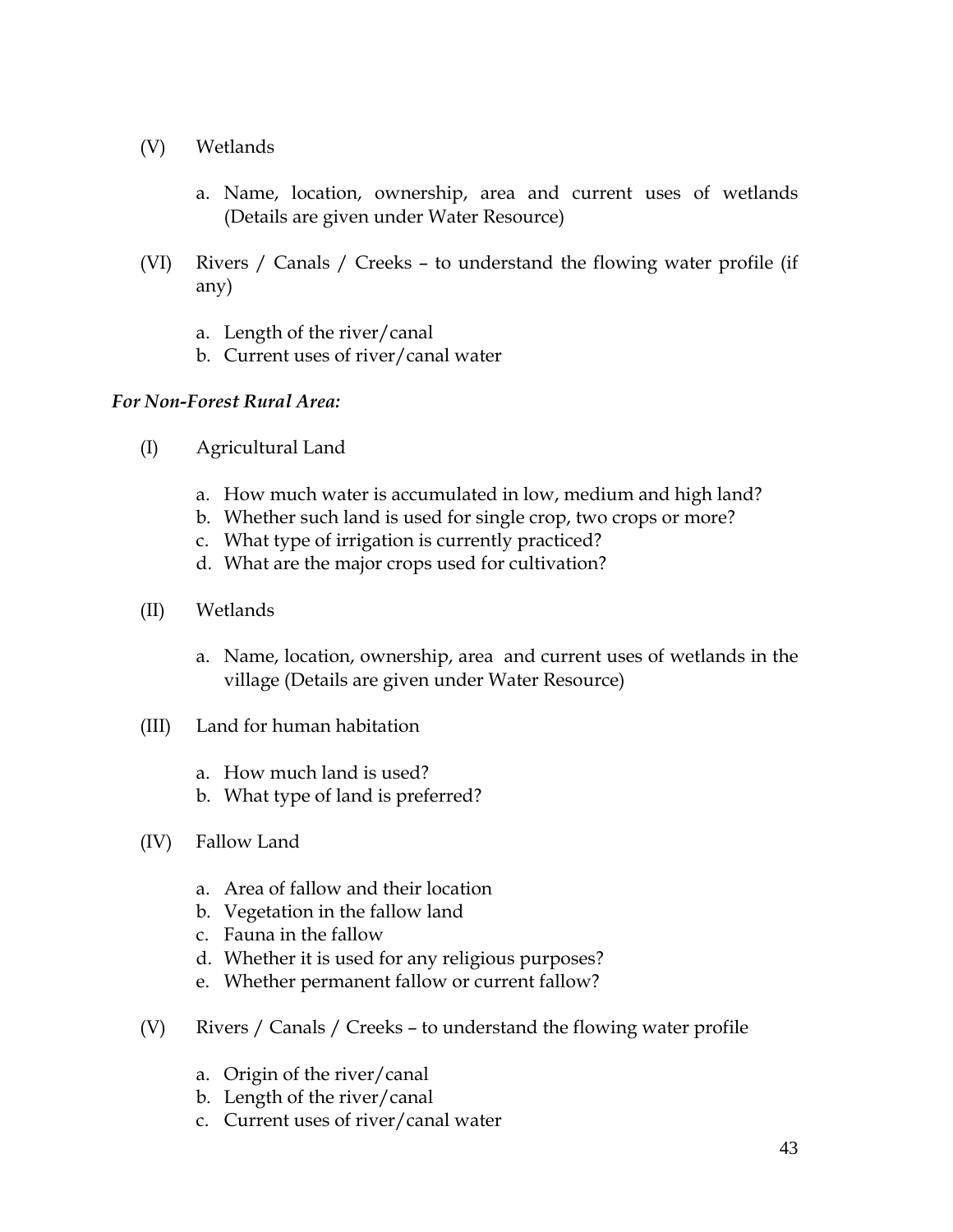#### (VI) Roads

- a. Length of the Pucca road
- b. Length of the Kutchha road
- (VII) Jungle / bushes / forest patch
	- a. Location
	- b. Area
- (VIII) Sacred Grove / Pond
	- a. Location
	- b. Area
	- c. History
	- d. Salient features

#### *For Forest Area:*

- (I) General features
	- a. Forest types (Deciduous, evergreen, dry, wet etc.)
	- b. Area under closed forest
	- c. Area under open forest
	- d. Category of forest (protected, reserved, unclassed)
- (II) Wetlands
	- a. Name, location, area and current uses of wetlands (Details are given under Water Resource)
- (III) Rivers / Canals / Creeks to understand the flowing water profile
	- a. Origin of the river/canal
	- b. Length of the river/canal
	- c. Current uses of river/canal water
- (IV) Forest village, if any
	- a. Location of the village
	- b. Size of the village
	- c. Road length and type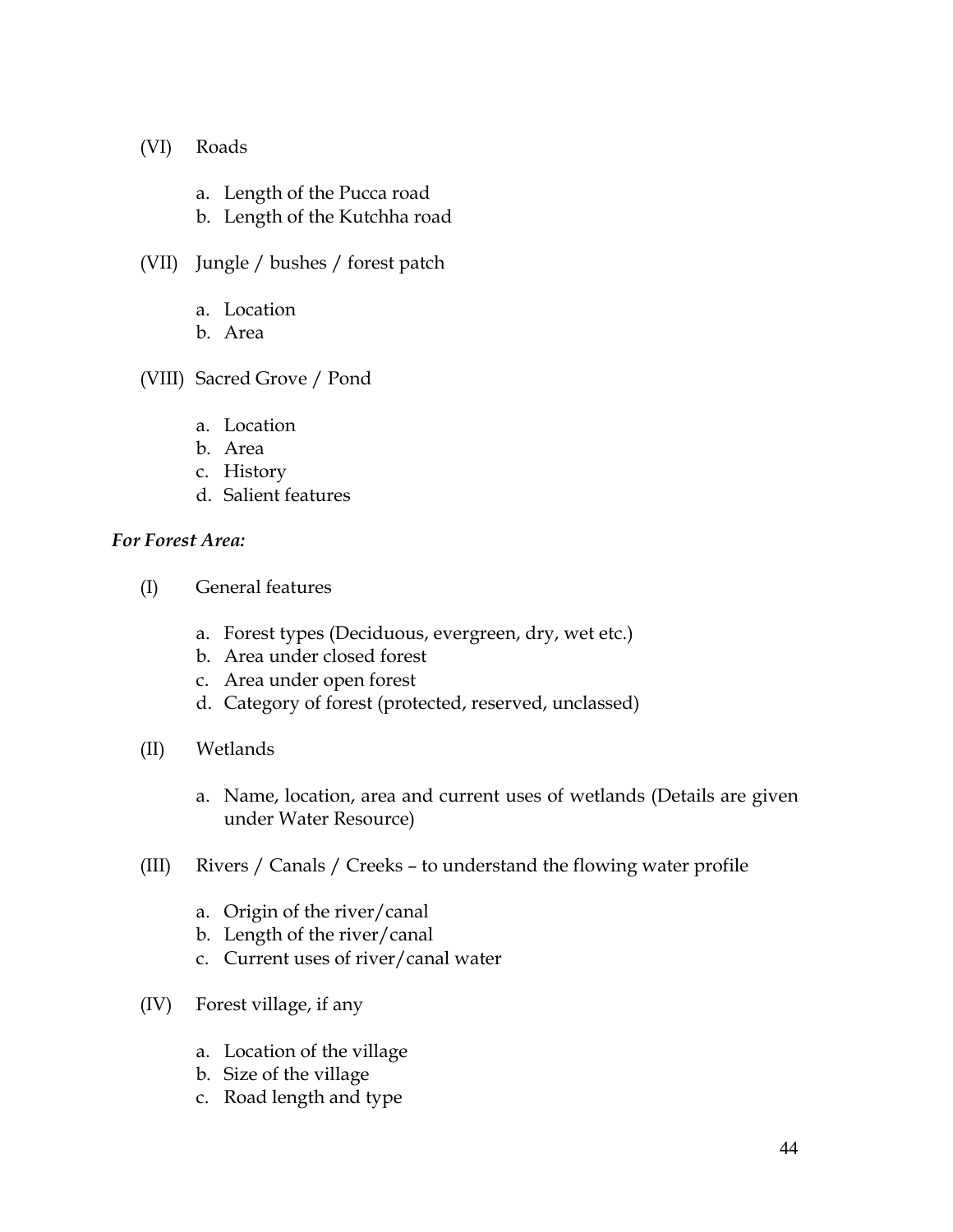- (V) Sacred Grove / Pond
	- a. Location
	- b. Area
	- c. History
	- d. Salient features

#### *For Mountain Area:*

- (I) General features
	- a. Altitude
	- b. Slope
- (II) Land under Forest
	- a. Forest types (Deciduous, evergreen, dry, wet etc.)
	- b. Area under closed forest
	- c. Area under open forest
	- d. Category of forest (protected, reserved, unclassed)
- (III) Barren land
- (IV) Landslide zone
- (V) Agricultural Land
	- a. How much water is accumulated in low, medium and high land?
	- b. Whether such land is used for single crop, two crops or more?
	- c. What type of irrigation is currently practiced?
	- d. What are the major crops used for cultivation?
	- e. Area under abandoned Jhum land
	- f. Area under terrace cultivation
- (VI) Wetlands
	- a. Name, location, ownership, area and current uses of wetlands in the village (Details are given under Water Resource)
- (VII) Land for human habitation
	- a. How much land is used?
	- b. What type of land is preferred?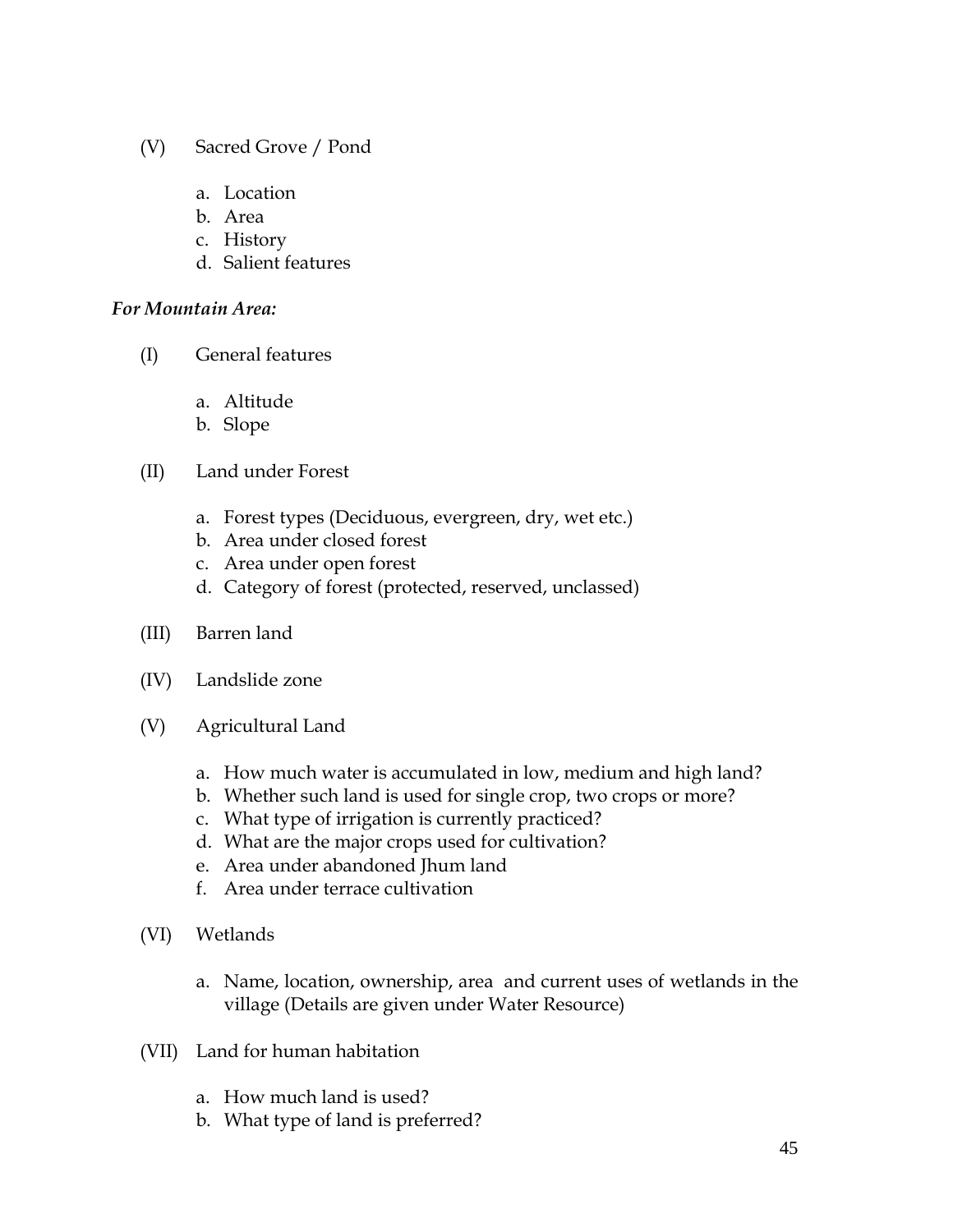(VIII) Rivers / Canals / Creeks – to understand the flowing water profile

- a. Origin of the river/canal
- b. Length of the river/canal
- c. Current uses of river/canal water
- (IX) Roads
	- a. Length of the Pucca road
	- b. Length of the Kutchha road
- (X) Jungle / bushes / forest patch
	- a. Location
	- b. Area
- (XI) Sacred Grove / Pond
	- a. Location
	- b. Area
	- c. History
	- d. Salient features

#### *For Coastal Area:*

- (I) General features
	- a. Location
	- b. Length of coastline
	- c. Current uses:
		- i. Human habitation
		- ii. Area without habitation
		- iii. Coastal industries
		- iv. Coastal fisheries
		- v. Coastal forest
		- vi. Coastal agriculture
		- vii. Coastal road
		- viii. Coastal wetland

Note: Details under each category can be followed as given above.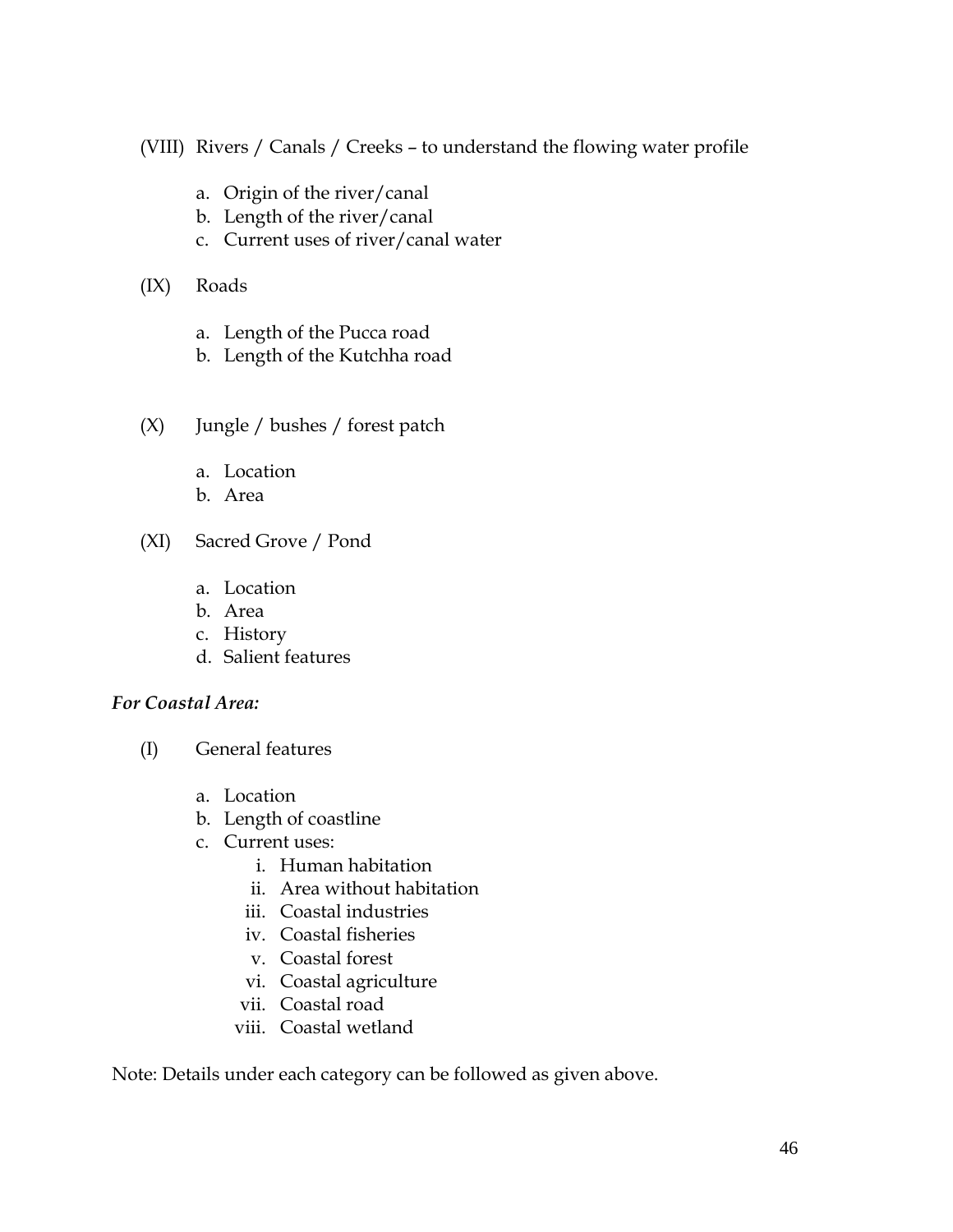After studying the above, a Land Use Map is to be prepared on the basis of Mouza map to

- a. Demarcate target areas
- b. Identify parcel of land under each category (as shown above under I ,  $II, III, \ldots$ .)
- c. Color code the land uses on the map

## *1.2 Water Resources*

Water is a vital resource sustaining life forms. Collect the information on ground water (from dug well data and hand pump data) and surface water and document

- Surface Water Resource
- a. River, Canal, Wetland location / name
- b. Area
- c. Uses drinking / cooking / irrigation
- d. Produces of wetlands fishes / vegetables / flower / aquatic plant
- e. Birds in the wetland
- f. Does the wetland acts as receptacle during flood / serve as water recharging area?
- g. Recreational use
	- Groundwater Resources (except in Mountain ecosystem)
- a. Number of hand-pumps used for lifting drinking water and approx. depth of each
- b. Number of shallow and deep tube wells used for irrigation horsepower of motors used for each, hours of operation per day

## **2.0 Living Natural Resources**

## *2.1 Animal Diversity (Fauna)*

• How to observe animals in the field?

In every target area, diverse groups of animals can exist in tropical climates. These may include animals without backbones (invertebrates) like earthworm, insects, spiders, scorpions, mollusks etc., or animals with backbones like fishes, toads and frogs, snakes, lizards, turtle, tortoises, birds and mammals (squirrels, rat, mole, civet cat, fox etc). Since the animals occur at different period of time and season, they have to be observed both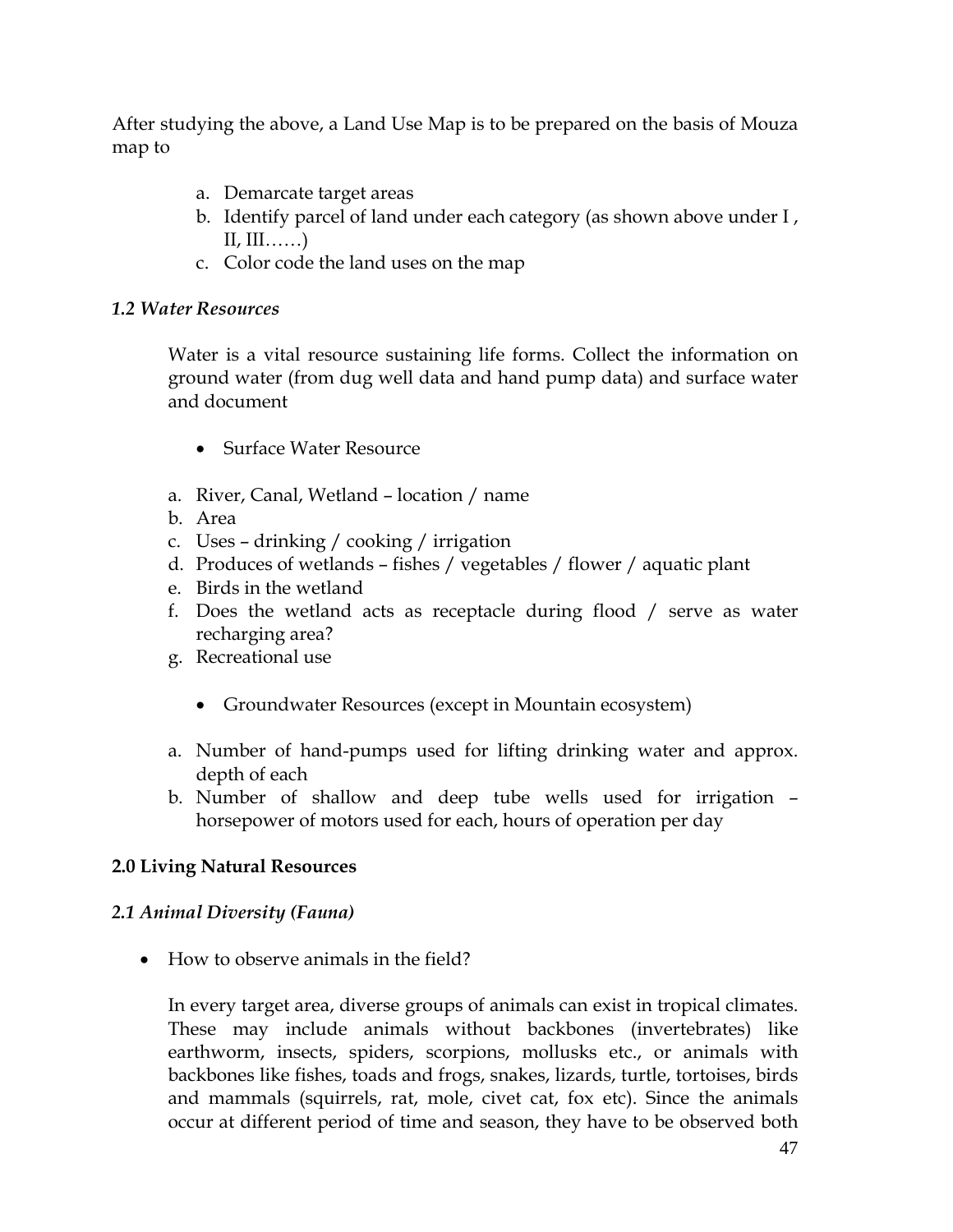seasonally and also diurnally (day and night). Some animals are best observed during early morning (e.g., Birds) or at the dusk time (e.g., Bat) while others may be observed before the day temperature increase (e.g. Butterflies). It has to be remembered that animals inhabit different habitats viz., upper branches of the tree, grassland, banks of river, deep foliage, holes in the tree trunk, under the bark, on the ground or underground.

• Selection of sites for observation

It will be useful to select the best possible site for observation where diverse biological species may be available. These may include the agricultural land, culturable fallow, village orchards, village ponds, forest patch, canal side and roadside. A complete information base can only emerge if year round, seasonal observations and recording is carried out.

A brief outline of methods of observation for selected group of animals is given below:

## 2.1.1 **Invertebrate Animals**

Invertebrate animals can occur both in land and water in specific habitat condition (under the stone, in rotten logs, in the flowers, on fruit trees, in bushes, in agricultural fields etc.). The smallest invertebrate animal called protozoa (body with single cell) cannot be seen by naked eyes but they may exist in soil, water even within the body of the human being or other animals. Normally the visible animal species are recorded in PBR. These include:

## 2.1.1.1 Earthworms

Earthworms normally live in mineral rich soil. To observe and collect earthworm specimen:

- Select agricultural and other land; make  $1$  ft  $x$   $1$  ft  $x$   $1$  ft deep cavity at least in 5 / 10 places and collect earthworm sample in small plastic glass vial containing 70-80 percent alcohol (spirit).
- Note the date, time and place of collection in the field notebook.
- Local names can be further validated by scientific names once identified by a subject specialists.

## 2.1.1.2 Insects & Spiders

Insects comprise the largest number of living organisms in the world. So far nearly 8,50,000 species of insects have been documented in the world. Scientists believe this is only 4-5 percent of the total insects species that may exist in today's world;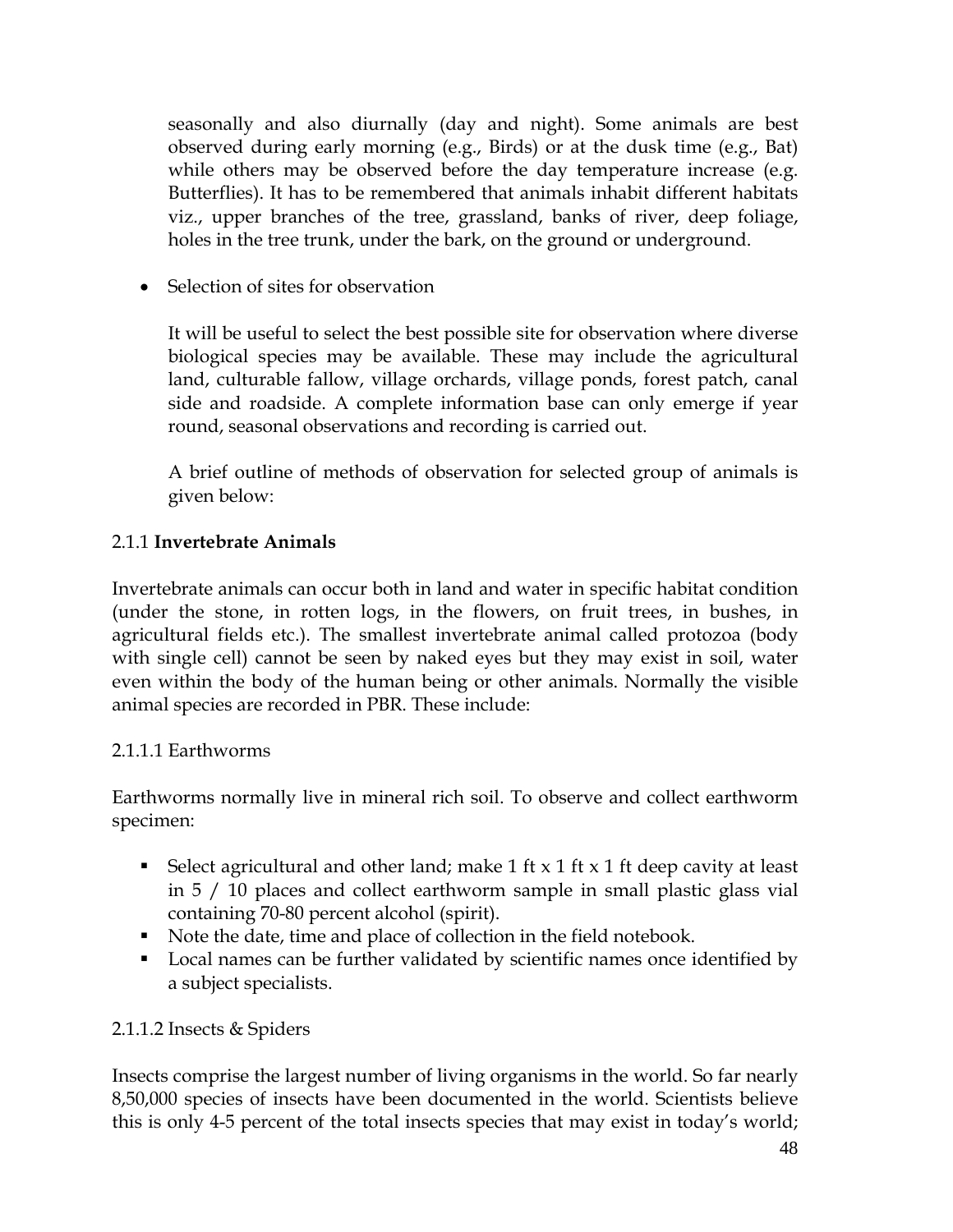that means 95 percent of the insects are yet to be described and named. Obviously, the largest numbers are expected from southern tropical countries including India. So far only 6.5 percent of the insect species of the world have been recorded from India. Out of 29 orders of insects, representatives of 27 orders have been located in the country.

Usually insects are considered as enemies to the human society because they cause considerable damage to the agricultural crop and many species can act as vectors and transmit pathogens causing serious diseases in plants, animals and human being (Cholera, Malaria, Kala Azar, Dengue are some of the insect borne diseases). On the other hand, a number of insects offer useful services to the plant kingdom and to the human society as pollinators, as natural enemies for pests, as providers of silk, honey, lac etc. Insects are the largest group of pollinators in the natural world.

Spiders may occur in several forms. Spiders act as predators for many of the insects and provide food to the higher animals like lizards and birds.

In general, the goods and services from insects and the spiders can be listed as follows:

- Provide honey, lac and silk.
- Act as pollinators in agriculture, forestry and horticultural crops.
- Act as food in many parts of the world.
- Act as predator for pest insects (larva of Lady bird beetle)
- Help to increase fertility of the soil (soil inhabiting insects)
- Provide aesthetic pleasure and lessons in social behavior (e.g., butterflies and honey bees)
- Many insects and spiders are used for medicinal purposes by the tribal communities
- Play an important role in the food chain in nature.
- $\triangleright$  General Characteristics of Insects

Insects and spiders have jointed legs; the same character can also be seen in crustacean (Prawn, Shrimp and Crabs), centipedes and millipedes. Insects have normally a pair of antenna and an exoskeleton. Adult insects have three distinct parts – head, thorax and abdomen. Insects have three pairs of legs and usually one or two pairs of wings. Male and female insects may vary in colour, shape and size.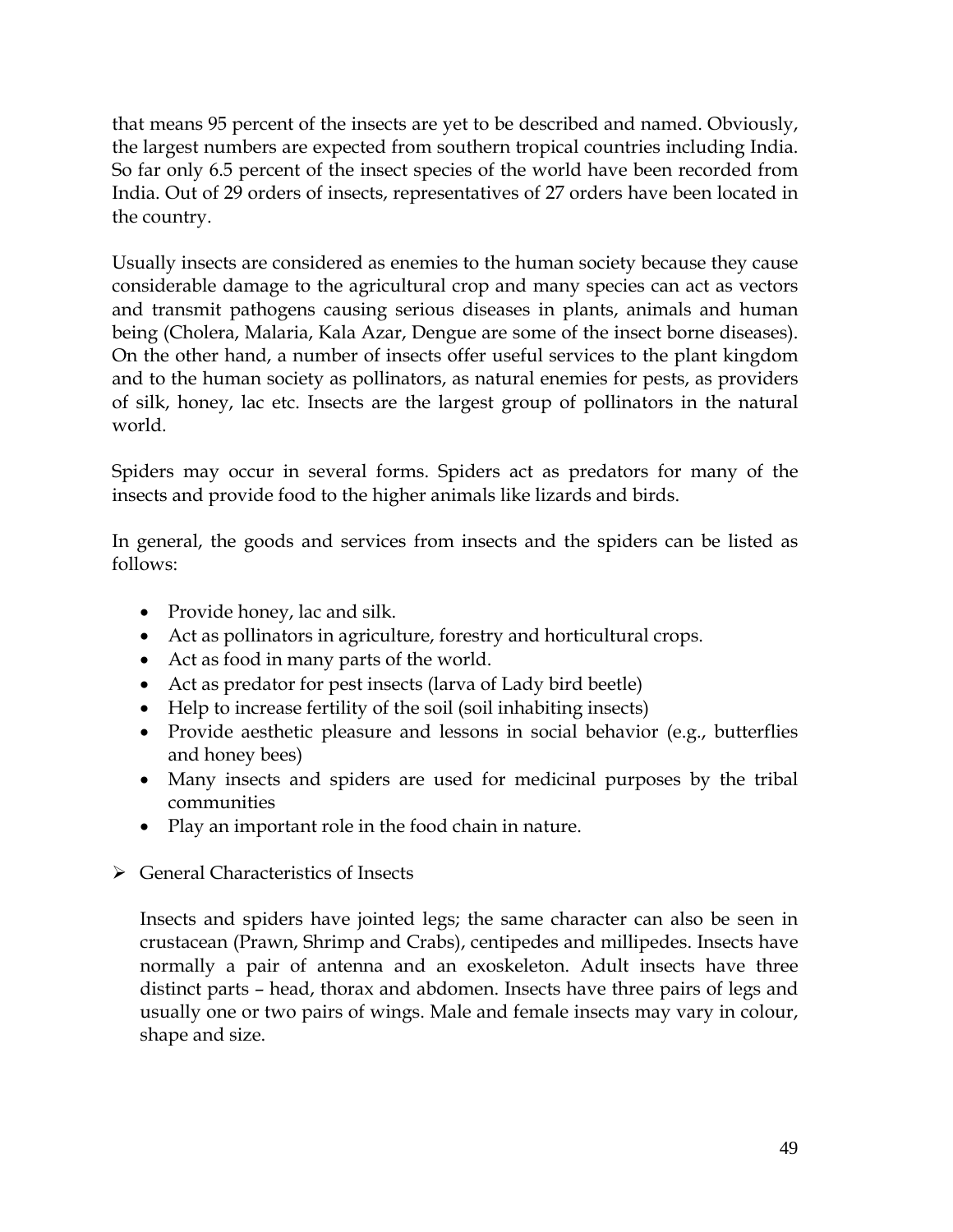## ¾ Collection and Observation

To collect insects and spiders, several methods can be used viz.,

- Hand collection with a soft camel hair-brush (soft body insects) or with a pair of forceps. Such insects are normally preserved in 70 percent alcohol in glass vial.
- Net collection Butterflies and other flying insects can be collected with the help of a specially prepared aerial net with a long handle or with a sweeping net attached to a short handle.
- Traps Insects can also be collected by setting up different types of traps, viz.,
	- − Light trap: Light attracts insects at night especially at dark nights. An illuminated electric bulb or a petromax lamp can be used as a light source in the open field; a piece white cloth (3 ft X 3 ft) may be placed on the grass near the light source; when the insects are attracted to the light and settle on the white cloth they can easily be collected.
	- − Pitfall Trap: This is a simple devise of using a plastic cup (9 cm X 8 cm), which is placed in a dug out pit at the floor level. Such cups are covered by a wire mesh and then by leaves and twigs. The cups should contain some attractant food or liquid. Such containers should be kept for 3-days and then taken out for observation.
- $\triangleright$  To observe and collect insects:
	- Select a site and demarcate an area measuring 50m X 10m.
	- Observe and collect the insects and spiders by hand, net and traps (for methods, see above).
	- This can be repeated depending on the total area of the selected site.
	- To preserve the collected specimens, first kill the insects and spiders using chloroform or benzene. Preserve butterflies and moths in envelops in dry condition and other insects in plastic or glass viol containing 70% alcohol (spirit).
	- Put serial number in the collected specimens and write it in the field notebook. Also note the date, time, description of the site, type of insect collected and number of each type.
- ¾ Identification of collected insect specimen:

Firstly, it should be identified whether the collected specimen is insect or not. For this following steps to be adopted: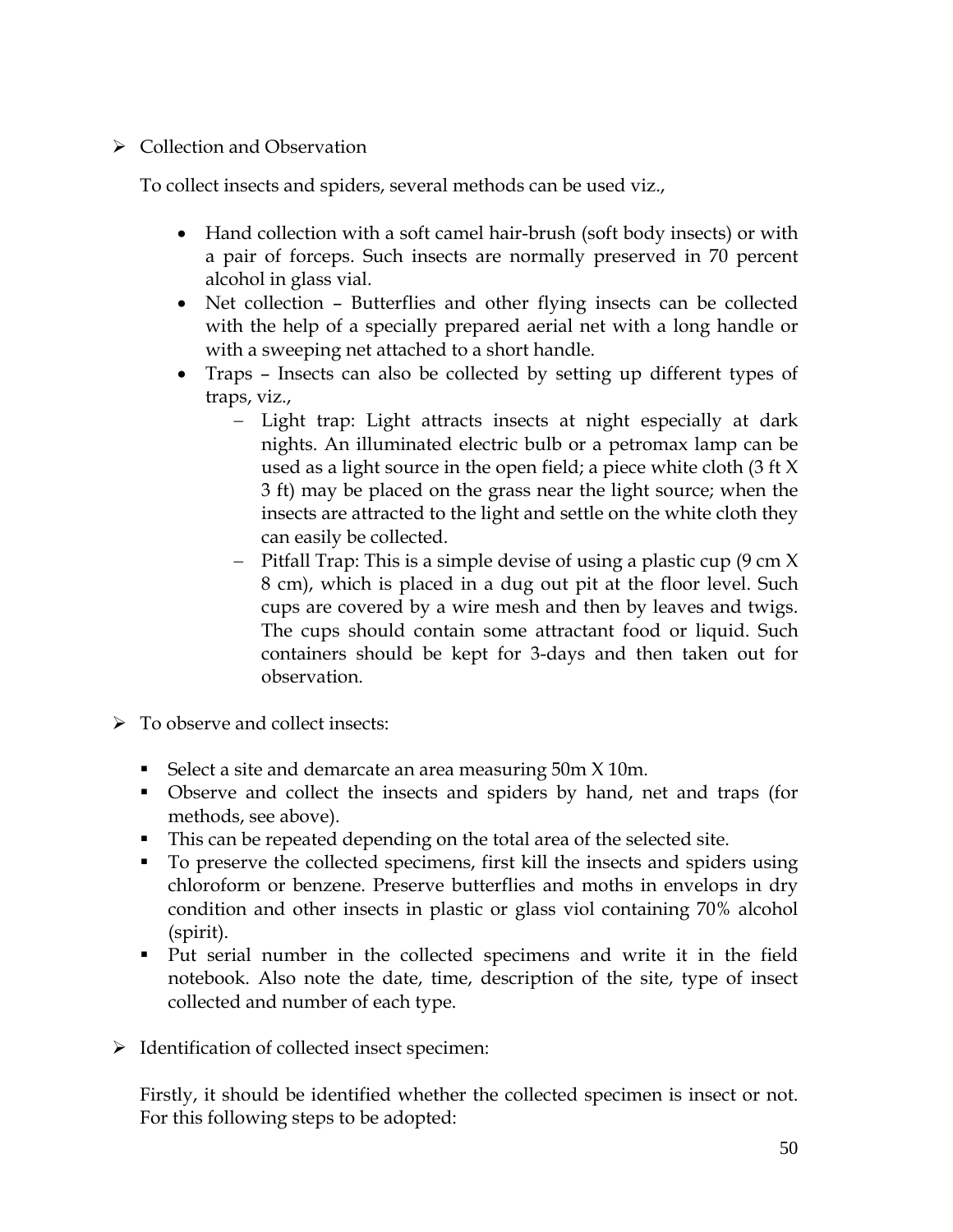- **Presence of two pairs of antennae and not less than five pairs of legs** crustacean
- **Presence of four pairs of legs and no antenna arachnid**
- **Presence of three pairs of legs and adult specimen possessing wings (except**) in some cases like Springtails, Lice, Earwigs etc.) – insect

¾ Characteristics of insects of different orders:

Insects are divided into 29 orders. The characteristics of most common insects are given below:

A. Odonata:



B. Orthoptera



i. i. Two pairs of wings, fore wings are thin, hind wings are large with cross veins ii. Hind legs are thick and long, used for jumping e.g. Grass hoppers, Crickets

C. Phasmida

| i. Body flat leaf like or long and slender, stick like<br>ii. Wingless |
|------------------------------------------------------------------------|
| e.g. The Walking Sticks,                                               |

D. Dictyoptera

| i. Body flattened, swift on foot<br>ii. Upper wings are bright and thin<br>iii. Lower wings with cross veins |
|--------------------------------------------------------------------------------------------------------------|
| e.g. Cockroaches                                                                                             |
|                                                                                                              |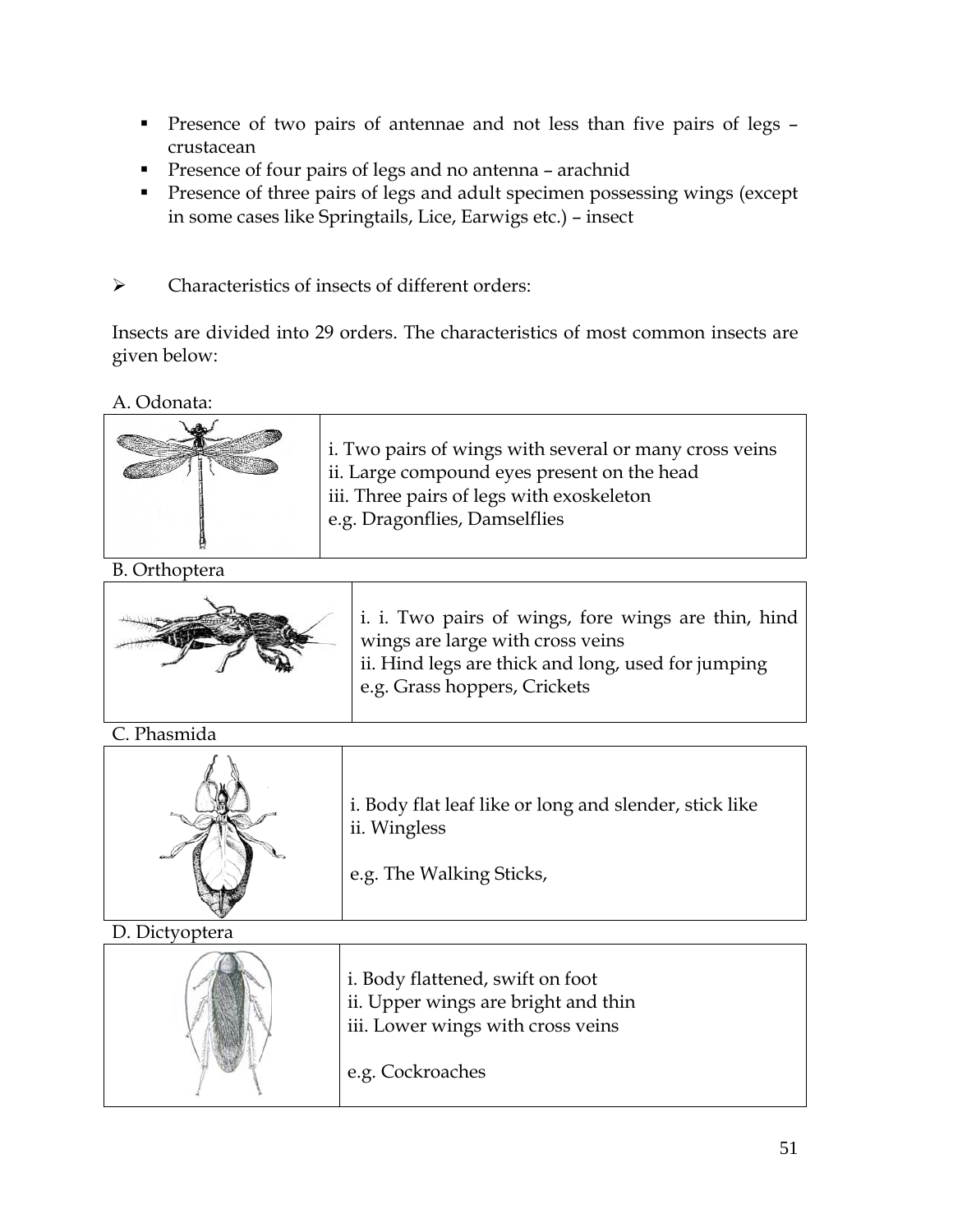## E. Mantodea

|                 | i. Two pairs of wings present                                                                                                                                                                                |  |  |
|-----------------|--------------------------------------------------------------------------------------------------------------------------------------------------------------------------------------------------------------|--|--|
|                 | ii. Front legs adapted for catching insect preys                                                                                                                                                             |  |  |
| SE PARA         | e.g. Praying Mantis                                                                                                                                                                                          |  |  |
| F. Isoptera     |                                                                                                                                                                                                              |  |  |
|                 | i. Soft body<br>ii. Wings are equal in size and with indistinct veins<br>iii. In some forms wings are absent.<br>iv. Winged insects normally comes out during rainy<br>season.<br>e.g. Termites, White Ants  |  |  |
| G. Thysanoptera |                                                                                                                                                                                                              |  |  |
|                 | i. Small in size<br>ii. Pigmented body<br>iii. Thin wings with veins and hairs                                                                                                                               |  |  |
|                 | e.g. Thrips                                                                                                                                                                                                  |  |  |
| H. Heteroptera  |                                                                                                                                                                                                              |  |  |
|                 | i. Large, hard body<br>ii. Fore wings thick, sometimes needle like<br>iii. Hind wings with cross veins<br>iv. Suck blood from other animal's body<br>e.g. Bug                                                |  |  |
| I. Homoptera    |                                                                                                                                                                                                              |  |  |
|                 | i. Generally small insect<br>ii. Soft legs, two pairs of wings with cross veins<br>iii. Anterior part of head with sucking mouthparts<br>iv. Wing less insects are also found in some stage of<br>life cycle |  |  |
|                 | e.g. Aphids, Cicada, White flies, Leaf hoppers                                                                                                                                                               |  |  |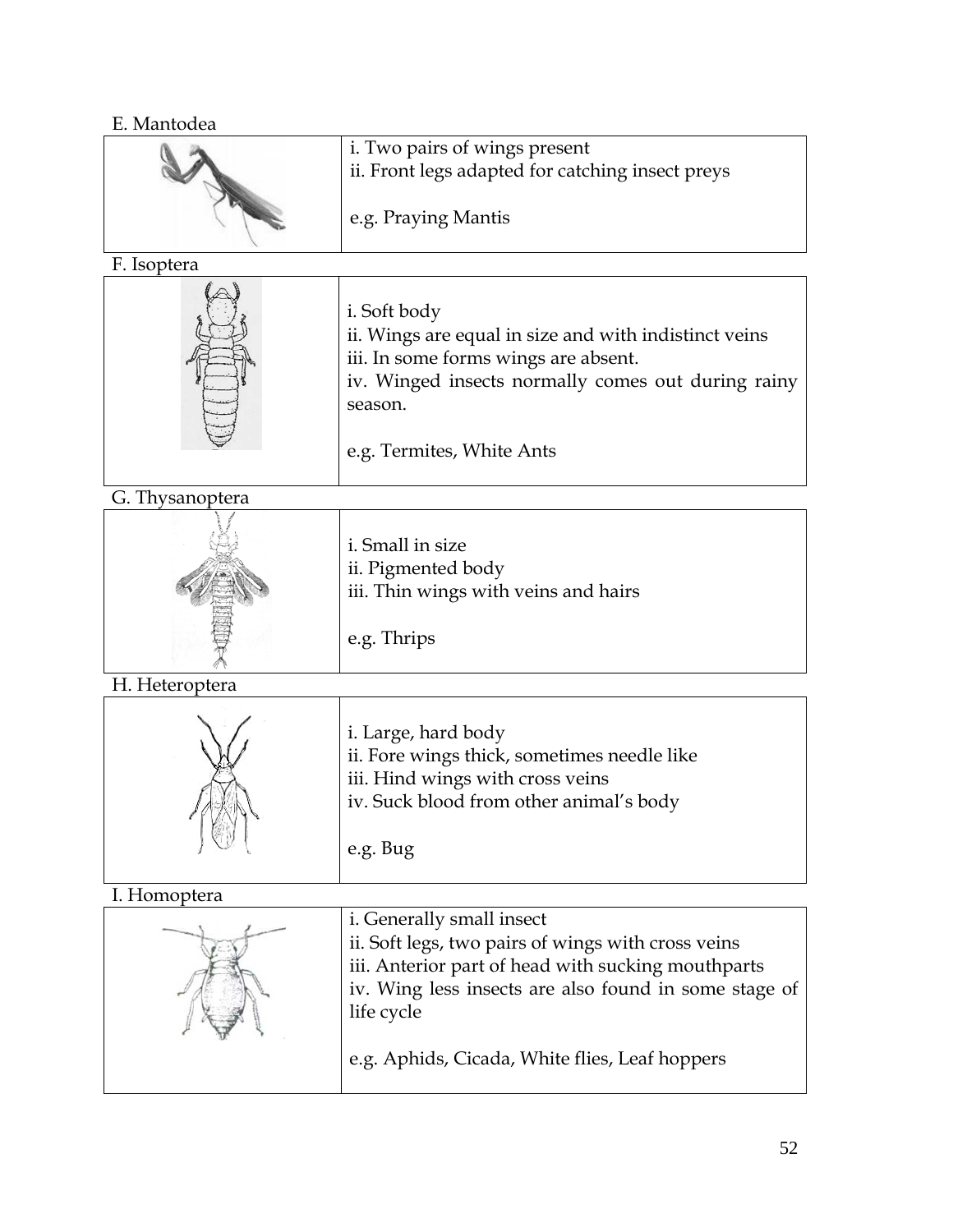## J. Coleoptera

|                | i. Two pairs of wings, fore wings hard called elytra,<br>hind wings with cross veins<br>ii. Bright in colour<br>e.g. Lady bird beetle, Dung beetle |  |  |
|----------------|----------------------------------------------------------------------------------------------------------------------------------------------------|--|--|
| K. Hymenoptera |                                                                                                                                                    |  |  |
|                | i. Two pairs of wings with cross veins<br>ii. Hind wings are always smaller than fore wings<br>e.g. Honey bee, Ant, Wasps                          |  |  |
| L. Diptera     |                                                                                                                                                    |  |  |
|                | i. Generally smaller in size<br>ii. Only fore wings present with less cross veins<br>e.g. Flies, Mosquito                                          |  |  |
| M. Lepidoptera |                                                                                                                                                    |  |  |
|                | i. Two pairs of wings with fine scales<br>ii. Body and wings are thin and flat<br>iii. Wings are bright in colour<br>e.g. Butterflies, Moths       |  |  |
| N. Thysanura   |                                                                                                                                                    |  |  |
|                | i. Small, wing less, soft body<br>ii. Whole body is covered with silvery hairs<br>e.g. Silverfish, Bristletails                                    |  |  |
| O. Collembola  |                                                                                                                                                    |  |  |
|                | i. Small, wing less, soft body<br>ii. Spring like structure present at the end of the tail,<br>help in jumping<br>e.g. Springtail                  |  |  |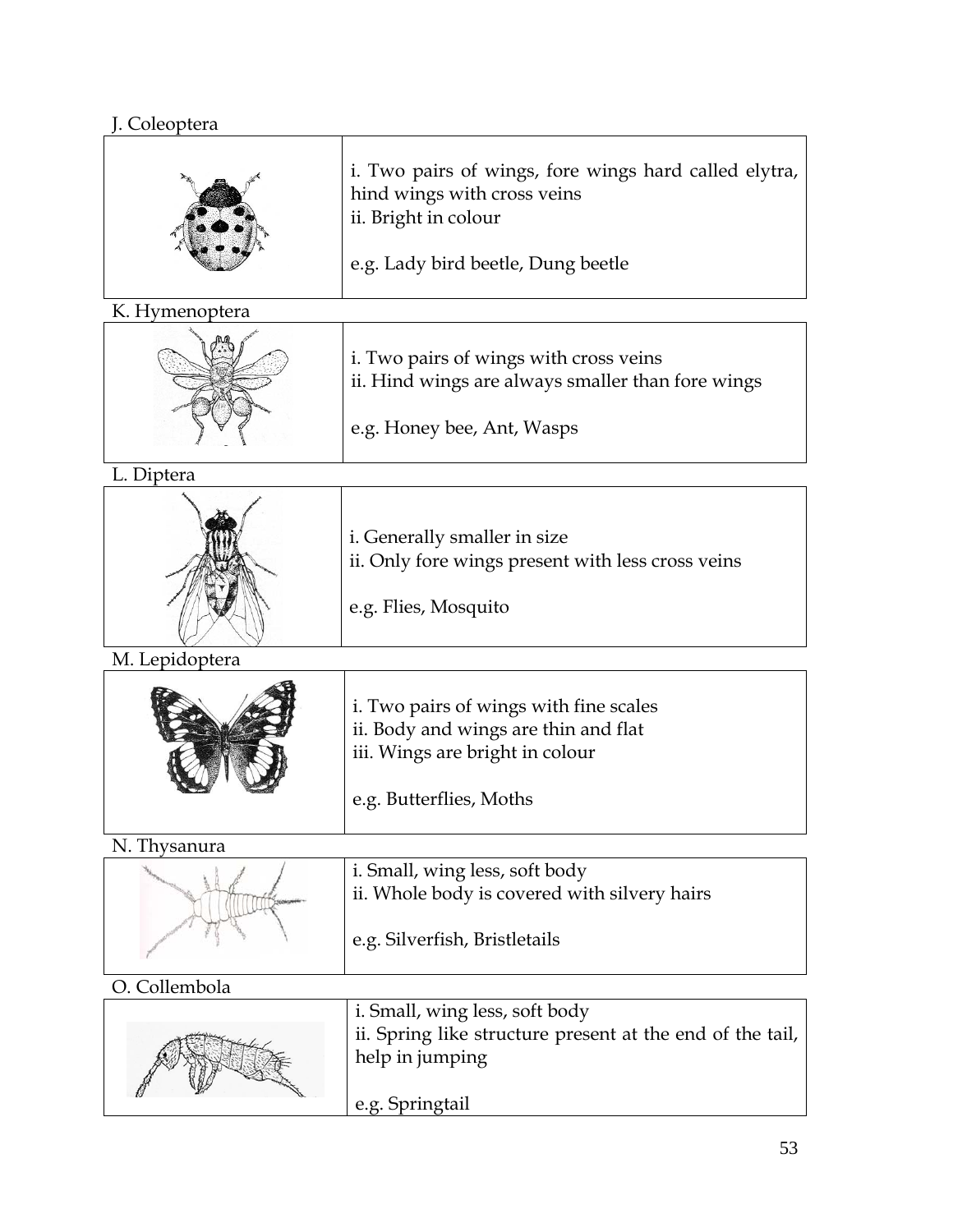#### 2.1.1.3 Mollusk

Mollusks are represented by snails, mussels etc. They can be found in marshy areas as well as in the high land. Observation place for mollusks may be marshy land, agricultural field during monsoon, bund area of the field etc.

## **2.2 Vertebrate Animals**

#### 2.2.1 Fishes

Fishes can be found from small ponds, beels and rivers in the village. Fishes can be distinguished based on the structure, scales, colour, size etc. A total of 2586 species of fishes have been recorded from India.

To observe fish diversity of the particular place :

- Collect the names of fishes cultured in the village wetlands
- Collect the names of non-cultured fishes
- Also collect the information regarding the fishes which are not found nowadays from elderly people

## 2.2.2 Amphibia

The group amphibian is represented by frogs, toads and newts. They are the cold blooded animals. Night time is the best time to observe Amphibia. In India about 209 species of amphibians have been recorded. Frogs and toads eat harmful insects of paddy field and therefore beneficial for the human being.

To observe and collect Amphibia specimen

- Pit fall trap can be used near the water bodies or paddy field. The trapped specimen can be collected and observed later on. Amphibia can also be collected by cloth nets and by hand.
- Species can be identified by the call of the Amphibia

## 2.2.3 Reptiles

Reptiles include snakes, lizards, crocodiles, turtles etc. Snakes may be poisonous or non-poisonous. A total of 485 species of reptiles are found in our country. These animals can be found during day time as well as night time.

Reptiles may be observed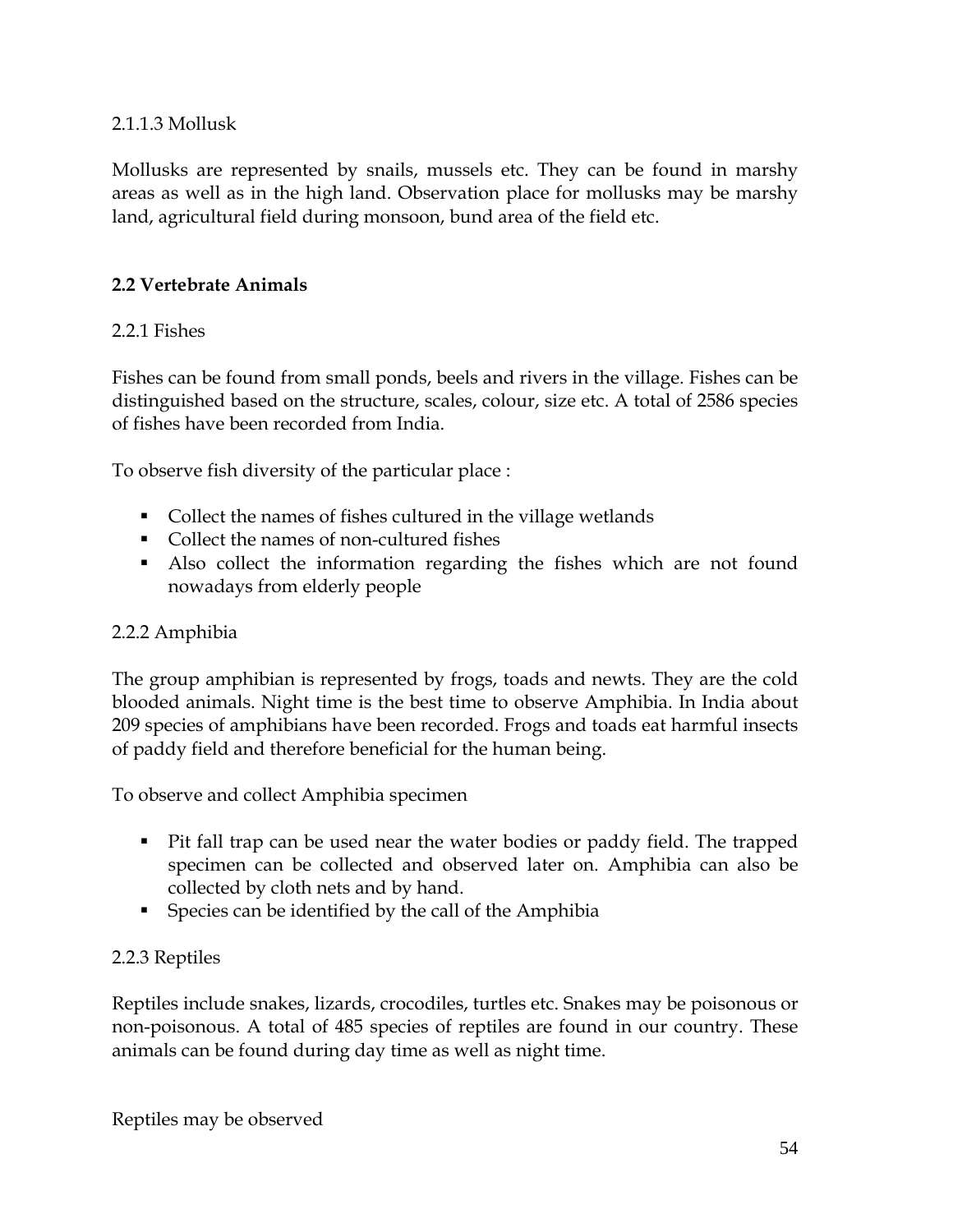- at the selected sites by direct sighting (on trees, on ground, under stone, in crevices, near water)
- by the molt of the snakes
- from the elderly people about the common reptiles found in the area

## 2.2.4 Birds

Birds are colorful feathered animals. The male and female birds can be easily distinguished as the males are more colorful than females. Early morning and dusk time are the best for observing birds. The call, colour, structure of wing, beak, legs etc. are important for observing a bird species.

Birds can be observed at the places where insects, amphibia, reptiles etc are observed.

- Select 50 m., long site. Imagine a circle of 10 m., radius at the two end points of the 50 m., long site.
- Stand at the centre of the circle and observe the birds for 10-15 minutes.
- Note the name of the known birds. Record major features of the unknown birds.

## 2.2.5 Mammals

Mammals are placed at the highest level of animal kingdom. They are characterized as warm-blooded animals with hairy body and by the presence of mammary glands. In India, a total of 372 species of mammals are found. The smell, call, foot-print, excreta etc., are important for observing mammalian species. Generally most of the mammalian species come out during night. Therefore for direct observation, night time is preferred. Indirect information may be collected from their foot-print, call, habitat etc.

## 2.2.6 Domesticated Animals

Domesticated animals include cow, buffalo, sheep, goat, poultry chicken, duck etc.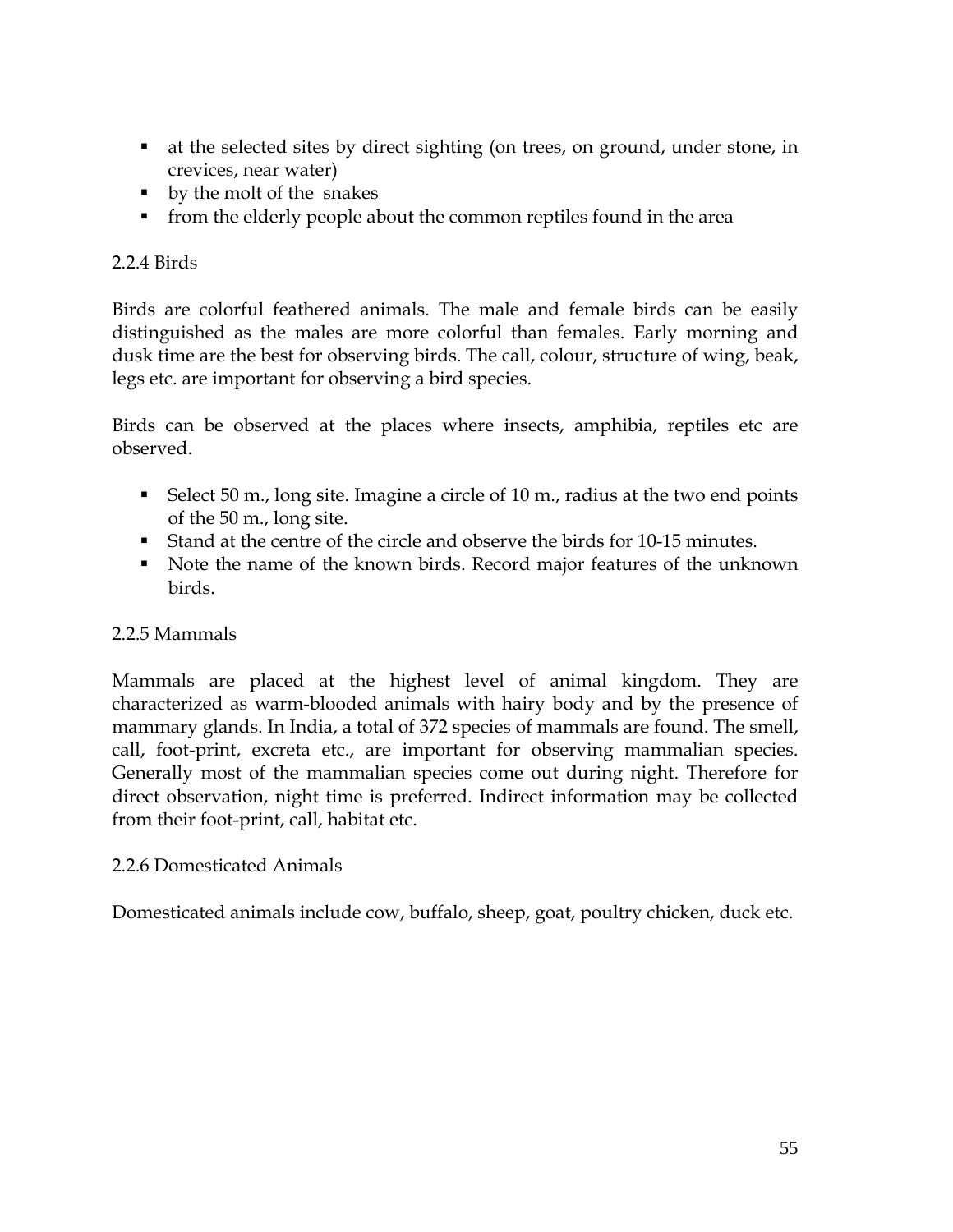

## **Figure: Different types of Legs of Birds**

**Figure: Different types of Beaks of Birds** 

| <b>AOT</b><br>षेश्वरणत दौड़ि | कामाट्यांठाव टोंगे | बरुवन दौड़ि |
|------------------------------|--------------------|-------------|
| Eagle                        | Fantail Snipe      | Egret       |
| টিয়া পাখির ঠোঁট             | শকুনের ঠোঁট        |             |
| Parakeet                     | Vulture            | Duck        |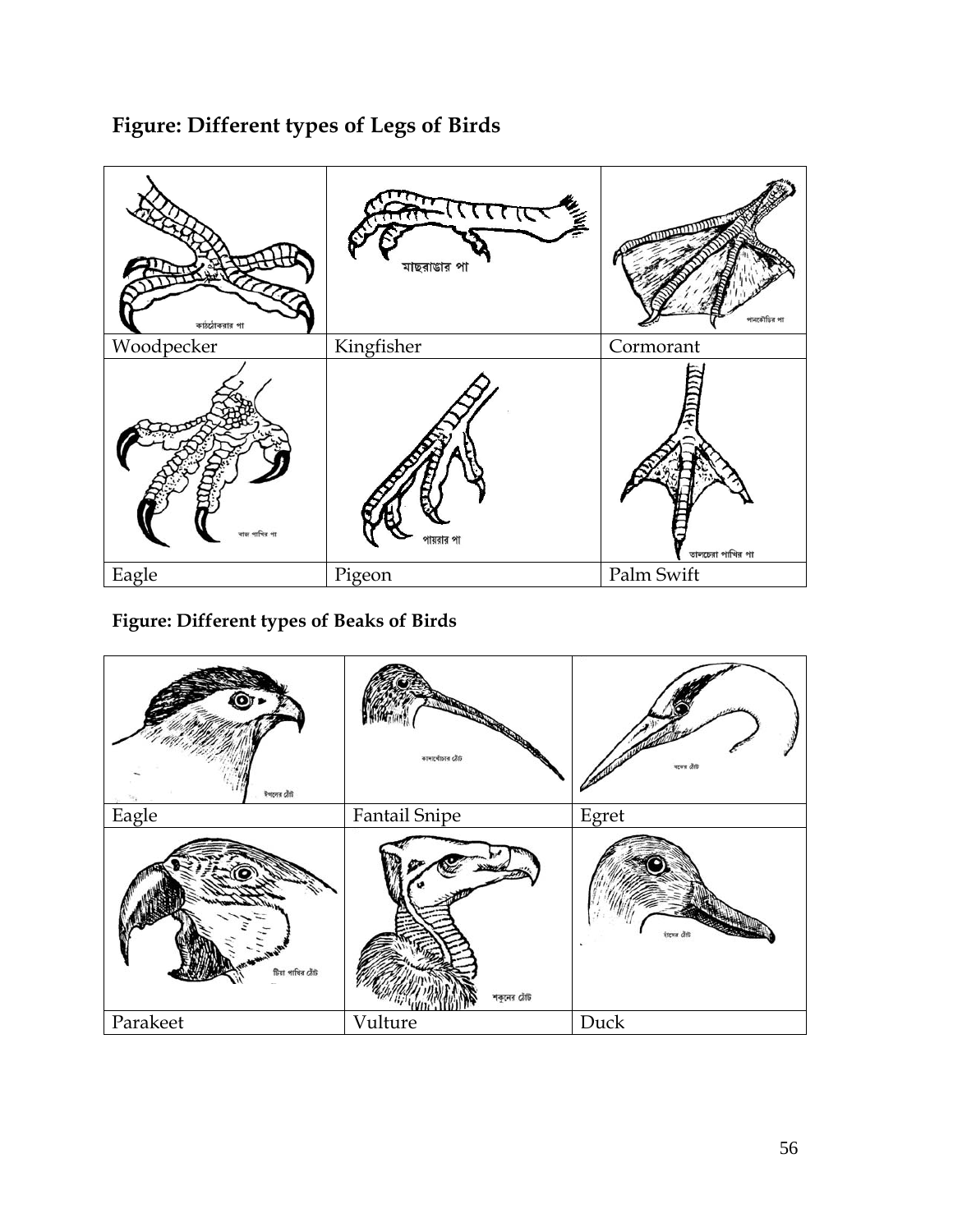## **3.0 Plant Diversity (Flora)**

Plant kingdom can be divided into Gymnosperms and Angiosperms.

## *3.1 Gymnosperms*

Gymnosperms are non-flowering plant group and reproduces by spores. This group can be divide into three sub-groups:

- Thalophyta: Generally once-celled or multi cellular body. In case of multicellular species, body parts cannot be differentiated. e.g. Algae, Fungi
- Bryophyte: Small, shoot, leaves present, generally grows on marshy land. e.g. Moss
- Pteridophyte: The plant is having distinct root, shoot and leaves. Vascular bundle present. e.g. Fern

## *3.2 Angiosperms*

These are the flowering plants and reproduce by seed. This group is further divided into two groups:

- a. When the seeds are open without any external coating. e.g. Pine, Cycas
- b. When the seeds have outer seed coating. This may again be divided into two groups called Monocot and Dicot. The first one having only one undivided seed, like rice and wheat and the second one has got divided seed, like gram, mango etc.

The dicot group is again divided into following three sub-groups:

3.2.1 Herbs:

- Plants with soft shoot
- Herbs can be on the basis of duration of lifecycle.
- Life cycle completes in one year. e.g. Paddy, Wheat
- Life cycle completes in two years. e.g. Radish
- Life cycle completes in more than two years. e.g. Ginger
- Herbs can also be divided in to climbers and creepers

3.2.2 Shrubs:

- The plants larger than herbs but smaller than trees.
- Woody stem, medium height, branched. e.g. China rose,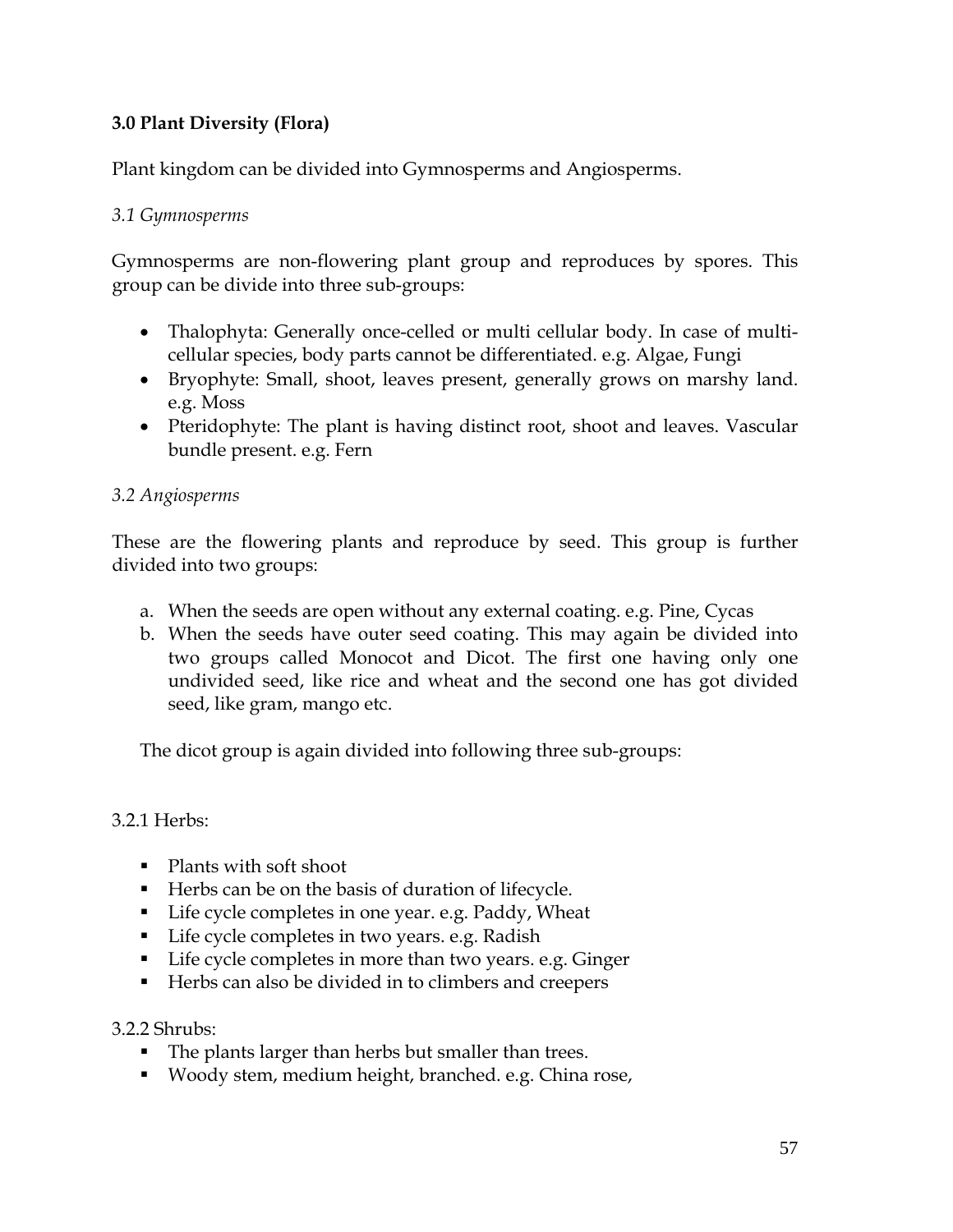3.2.3 Trees:

- Plants with long, woody stem.
- Branching out after a certain height from the ground. e.g. Mango, Banyan

## **Observation Procedure for Plants**

- a. Wild Plants:
- Demarcate 50 m., long area
- Demarcate five 10 m.,  $X$  10 m., quadrant, one at the middle of 50 m., length and two each at the two sides of end two points
- **Write description of the site**
- Write down the uses of the plants especially medicinal use, abundance, and plants, which were present and used in the earlier times but no longer available. this data can be collected from the help of local villagers specially the elderly people.
- b. Agricultural Crop Plants

Agricultural crops include cereals, pulses, vegetable, spices, oil seeds, fiber yielding plants, sugar yielding plants, cultivated fruit and flowers, green manure etc.

[S=Summer; M=Monsoon; PM=Post Monsoon; W=Winter]

Paddy:

Paddy can be of many varieties, both indigenous as well as high yielding. Farmers are the best source for getting the information regarding cultivation of rice varieties. The morphological characters to be noted are:

- Total plant: seedling height, plant height
- Culm: culm number
- Leaf: leaf length and width, leaf angle, flag leaf angle and colour
- Panicle: panicle type, length, weight, secondary branching pattern, number of grains, proportion of sterile grains, panicle axis
- Grain: grain length and width, 100-grain weight, brown rice length and width, brown rice colour, aroma etc

Disease and pest resistance of plants may be observed directly by the rate incidence of pest insects and diseases.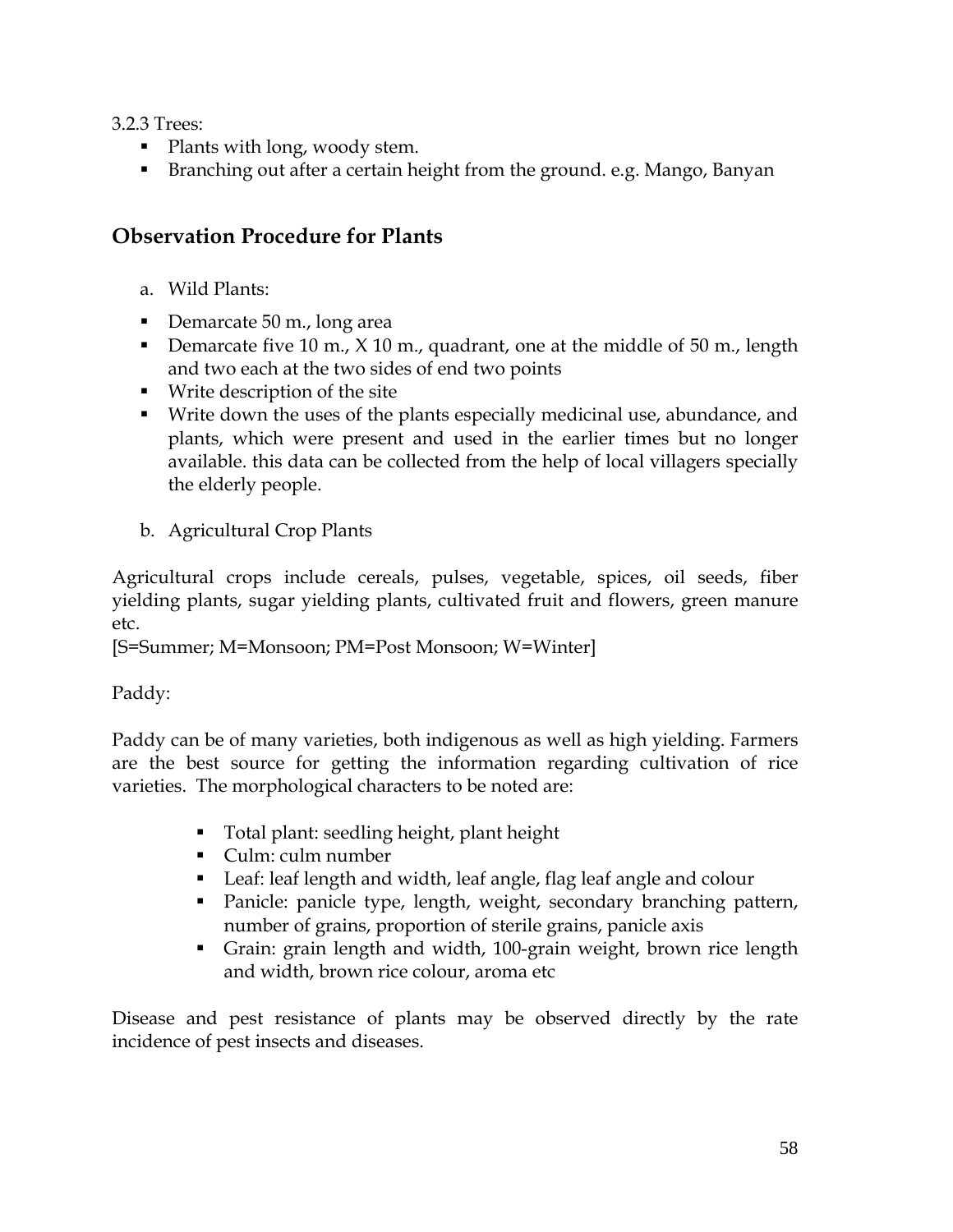## c. Horticultural Plants

This includes flowering and fruit-bearing plants like Mango, Guava, China Rose, Jasmine etc.

d. Timber yielding Plants

This type includes woody plants grown for timber. E.g. Teak, Mahogany etc.

## **Preparation of herbarium sheets for identification of plant species**

Herbarium sheets are important tools for identification of plants species. Specimen can be kept for many years as herbarium sheet for future research. Herbarium sheets must be prepared in case the plants cannot be identified at the site.

Following materials are needed for herbarium sheet preparation:

- Bag (jute, paper, polythene) for keeping the specimen collected
- Knife for cutting the plant specimen
- Note book and pencil for note down the information required
- Weight for pressing the plant specimen between newspapers

Procedure:

- Collect the plant specimen with leaves, flower and fruit. The size of the specimen must be 30 cm. x 20cm. Put necessary label with number, location, date of collection and name of the collector.
- Now write down these information in the notebook for future reference
- Put the specimen in between two newspapers and place the leaves, flowers and fruit properly
- Put the specimen within the paper on a plain surface and place some weight on it
- Change the newspaper as and when required for complete drying the specimen.
- Place the dried specimen outdoor for sun-drying
- Take a hard art paper of size 41.7 cm., X 26.5 cm. Place the dried specimen at the center of the paper and glued or stitched it with the paper.
- Put herbarium label at the lower right hand side of the herbarium sheet with information like scientific name, family, location/place, date, collects name, altitude from msl etc.

This complete herbarium sheet can be preserved for many years with proper care.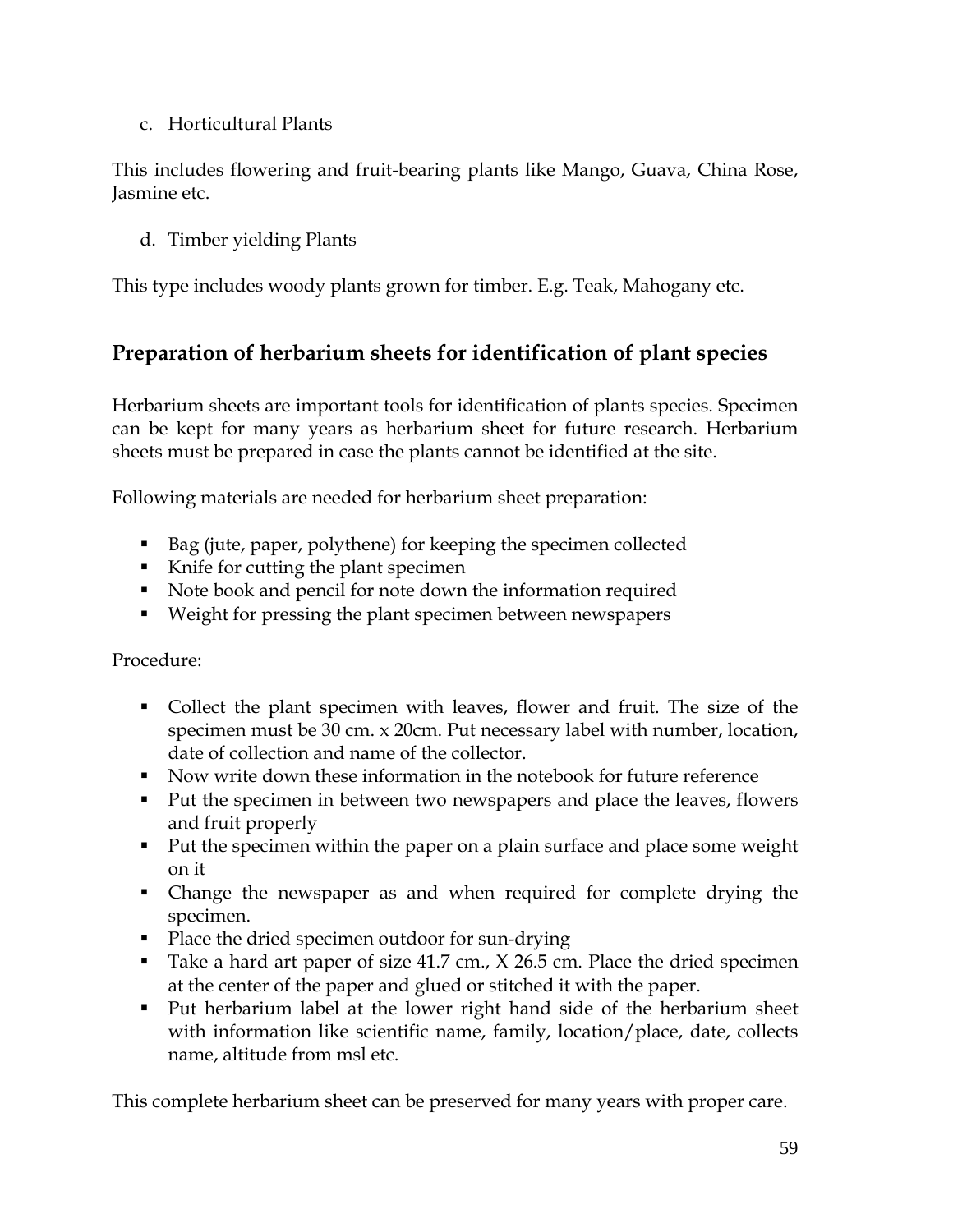#### 3.3 Medicinal Plants Survey

In case the area in rich in medicinal plants, special focus is to be given to document the resources and its current use pattern. Based on the results of the documentation the BMC will be in a position to determine the resource potential, prospects of cultivation, sustainable use and trading.

## 3.4 Ritualistic and Social Use of Biodiversity

The population in the study area may use different biological resources for religious and other ritualistic purposes. In the rural areas, such materials are normally collected from nature but in the urban areas such materials are traded through commercial stores.



*End of Part III*